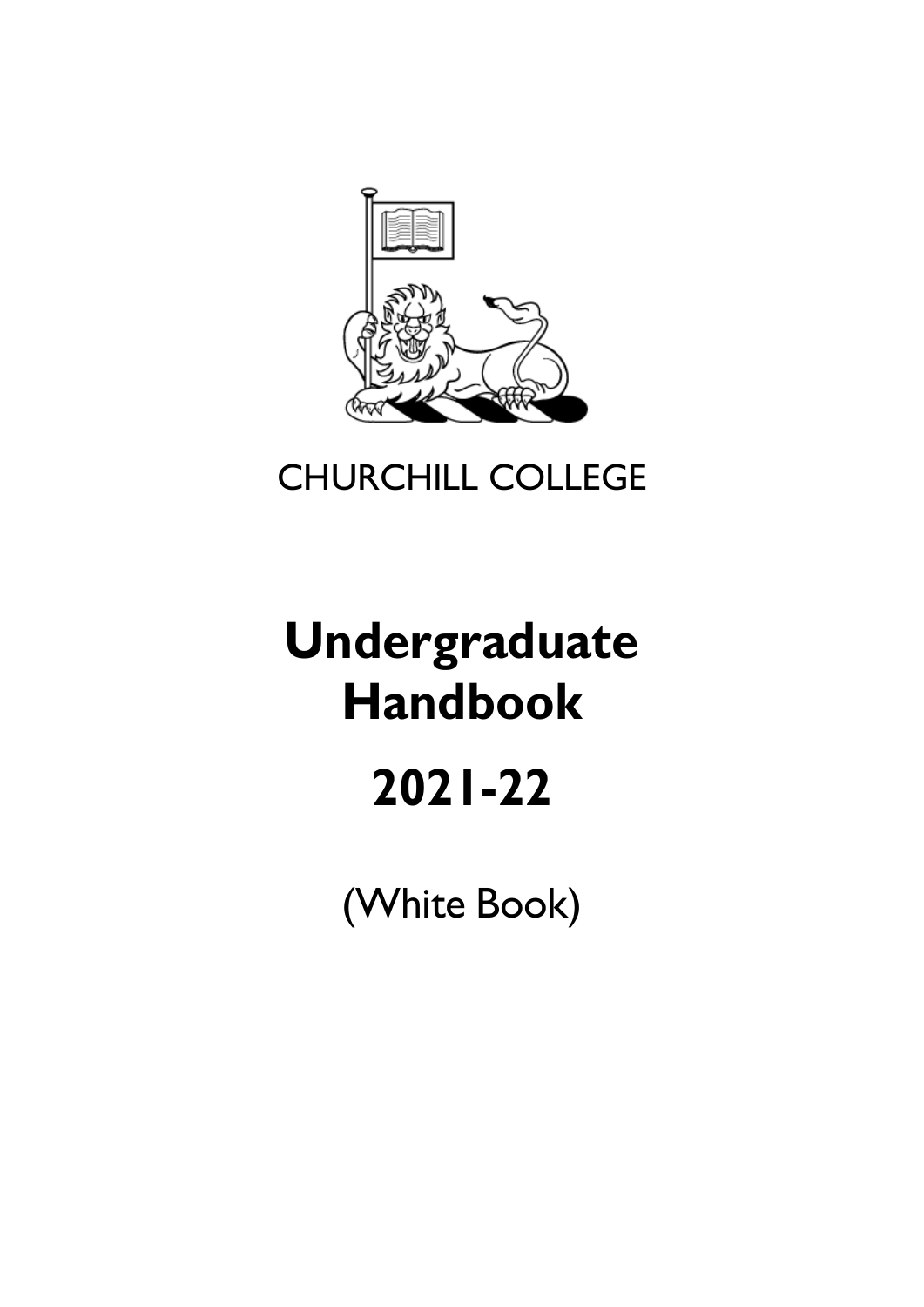# **Churchill College Undergraduate Handbook 2021–22**

# **Introduction**

<span id="page-1-0"></span>This booklet is a basic guide to Churchill College for undergraduates and should be read alongside the *[Accommodation](https://www.chu.cam.ac.uk/media/uploads/files/2019%20Accom%20Handbook.pdf) Handbook,* which provides information about the accommodation and site.

This [information](https://www.chu.cam.ac.uk/media/uploads/files/White%20Book%202019-20.pdf) and more can be accessed on the College website [\(https://www.chu.cam.ac.uk/\)](https://www.chu.cam.ac.uk/), under the tabs *Student Hub* and A*bout the College.* We encourage you to use the College website to obtain the latest and most detailed information.

The University also provides information about student life at Cambridge both academic and non– academic for Freshers and current students on its website at: [Coronavirus | University of](https://www.cam.ac.uk/coronavirus)  [Cambridge.](https://www.cam.ac.uk/coronavirus)

### <span id="page-1-1"></span>**Coronavirus Pandemic**

In light of the global COVID-19 pandemic the guidelines and regulations for this academic year are going to be subject to change and may differ from the usual circumstances described in this handbook. In addition to reading this document **in full**, it is **VITAL** therefore that students regularly and frequently visit the College and University coronavirus pages for the latest information and guidance.

It is the responsibility of each and every member of our community to be aware of the most up to date guidance and not knowing the current guidance is not a justification for not following it.

### <span id="page-1-2"></span>**Respect & Safety**

As Cambridge continues to adapt to the challenges of Covid-19, it has never been more important to look after ourselves and others. The University and Colleges will do all they can to minimise risk to staff, students and visitors, and to make sure they are appropriately supported. But safety and wellbeing in these extraordinary times is ultimately the responsibility of us all. We must recognise that our behaviour has consequences - for the people immediately affected by it, for our collegiate community, for the local region, and for vital public services such as the NHS and police. Each of us has had, and will continue to have, different experiences of the pandemic. And for many, those experiences are challenging and stressful. We must be alert to this and respectful of people who may have particular increased susceptibilities.

To ensure that our people and community continue to thrive, each one of us has a responsibility to:

- Behave in a way that minimises the risk of infection
- Treat each other with dignity and respect
- Keep up to date with public health guidance and follow it at all times.

The Churchill College community of staff, students and fellows is one that takes care of and respects each other - this is core to our mission and to our success. We take the inclusivity and safety of all who live and work in Churchill very seriously. Observing these guidelines is a non-negotiable condition of living in college. Guidelines will be kept updated on the College and University coronavirus dedicated webpages. Any breaches of the guidelines constitute a breach of our rules of behaviour and will be addressed accordingly and proportionately. Anyone observing a breach must report it promptly to their tutor or the JCR/MCR welfare representatives, in confidence, and it will be investigated by Dean. College reserves the right to take precautionary action to quarantine students where required to protect public health.

Within this new normal, we want to be able to continue to provide the enjoyable and engaging student experience for which Churchill is renowned. But what we can offer and deliver will depend on ALL of us taking our responsibility for public health seriously.

Further information and guidance are available at <https://www.cam.ac.uk/coronavirus/wellbeing> and for students at [www.cam.ac.uk/coronavirus/students/all-students.](https://www.cam.ac.uk/coronavirus/students/all-students)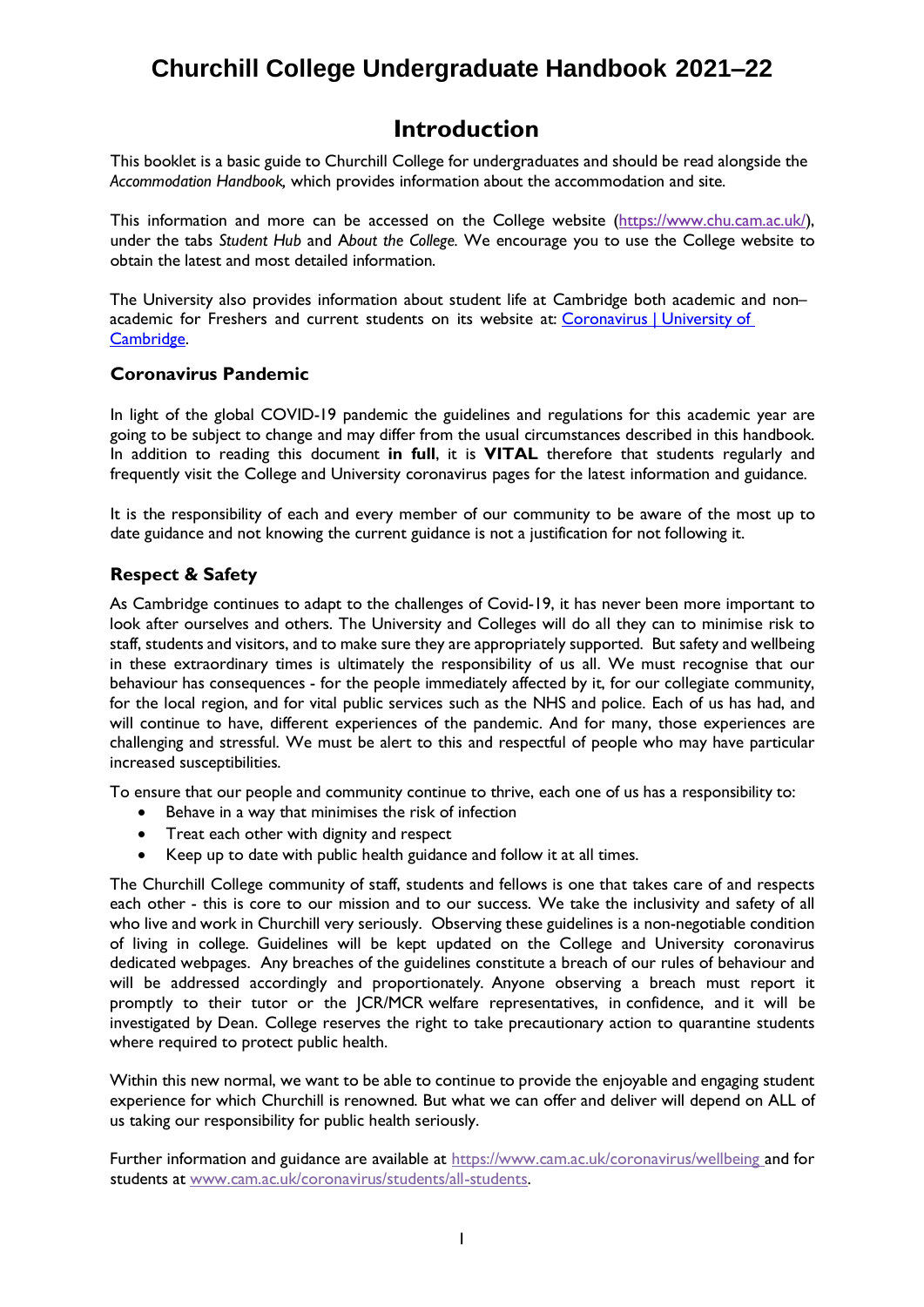# **Key Dates 2021–2022**

# <span id="page-2-0"></span>**Freshers will also get a full programme of events taking place during their first couple of weeks.**

| 1 October 2021     | Period of Residence starts Michaelmas Term                      |
|--------------------|-----------------------------------------------------------------|
| 4 October 2021     | Matriculation Dinner (Freshers)                                 |
| 11 October 2021    | Second Year Dinner                                              |
| 5 October 2021     | University Michaelmas Full Term begins                          |
| 9 November 2021    | Division of Term (payment of Easter Term and Long Vac<br>bills) |
| 3 December 2021    | University Michaelmas Term ends                                 |
| 10 December 2021   | Period of residence ends                                        |
| 15 January 2022 18 | Period of Residence Lent Term begins                            |
| January 2022 13    | University Lent Full Term begins                                |
| February 2022 18   | Division of Term (payment of Michaelmas Term bills)             |
| <b>March 2022</b>  | University Lent Full Term ends                                  |
| 26 March 2022      | Period of Residence ends                                        |
| 16 April 2022      | Period of Residence Easter Term begins                          |
| 26 April 2022      | University Easter Full Term begins                              |
| 21 May 2022        | Division of Term (payment of Lent Term bills)                   |
| 17 June 2022       | University Easter Full Term ends                                |
| 25 June 2022       | Period of Residence ends                                        |
| 2 July 2022        | Graduation Dinner (to be confirmed)                             |
| 3 July 2022        | General Admission (graduation) (to be confirmed)                |

**There will be a number of public lectures during the year to which students will be invited. These and other events will be publicised on the College website. [www.chu.cam.ac.uk/events/3/0/](http://www.chu.cam.ac.uk/events/3/0/)**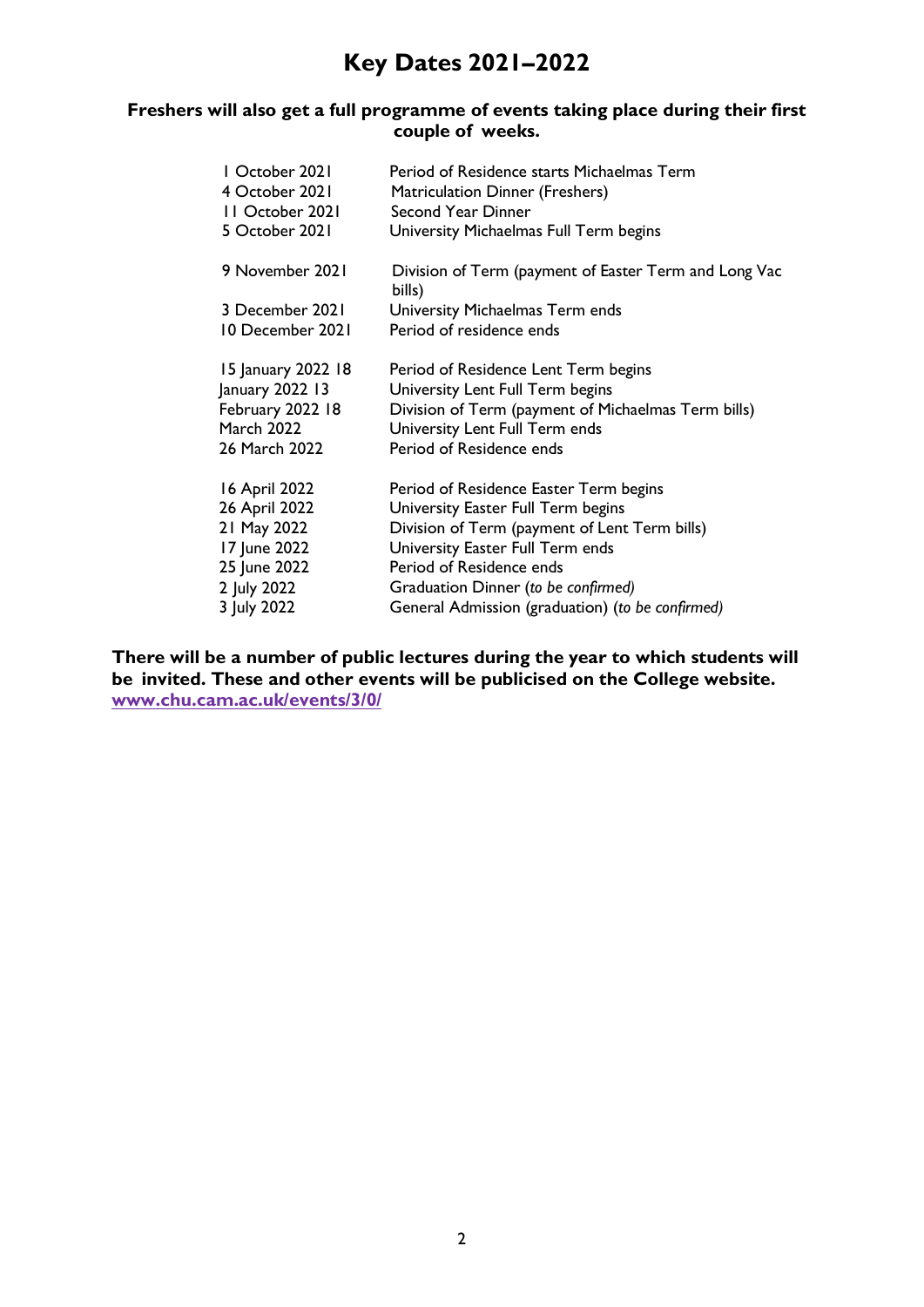# **Contents**

<span id="page-3-0"></span>

| a)        |  |
|-----------|--|
| b)        |  |
|           |  |
| a)<br>b)  |  |
|           |  |
| $\vert$ ) |  |
| 2)        |  |
| 3)        |  |
| 4)        |  |
| 5)        |  |
| 6)        |  |
|           |  |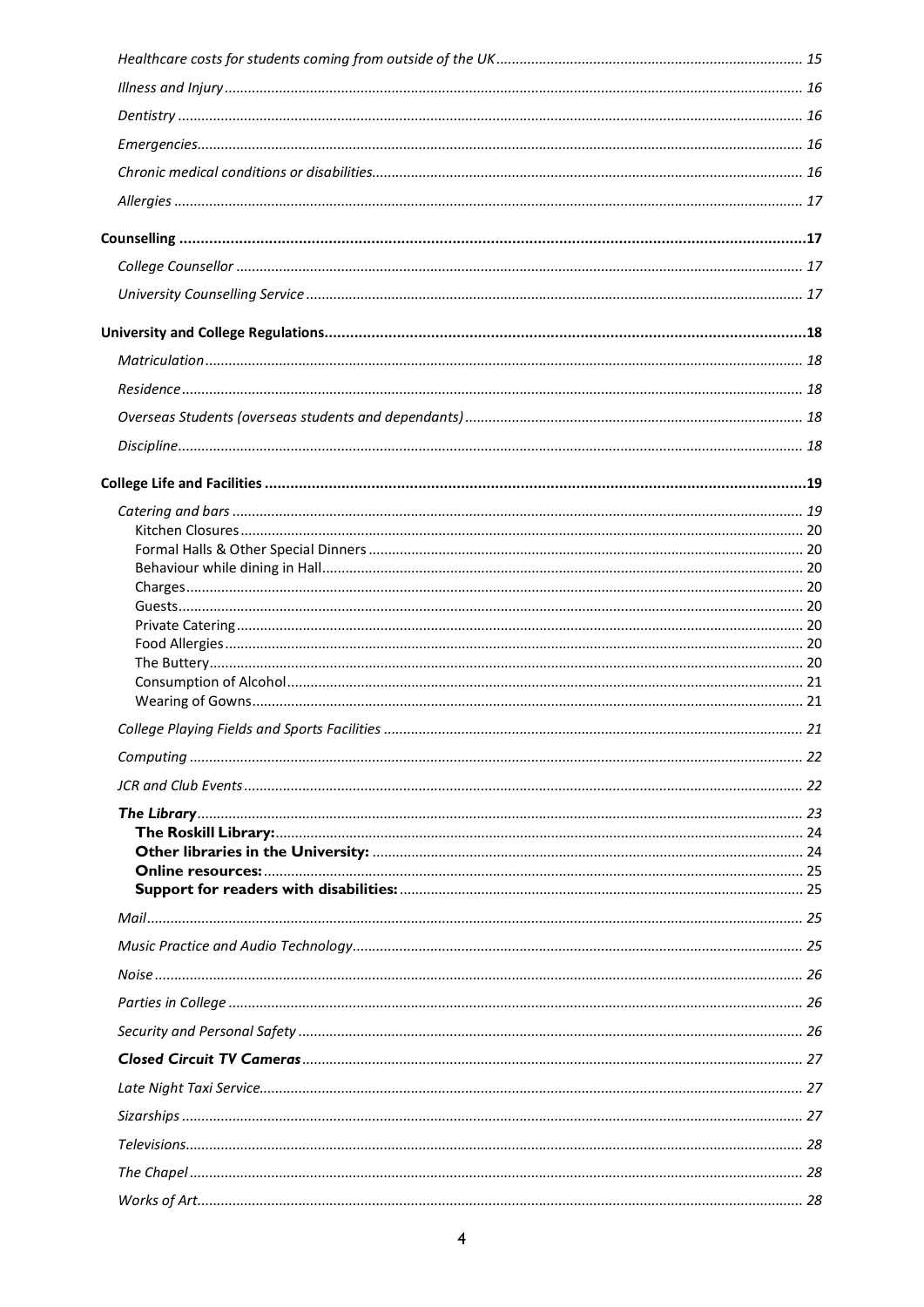| 1) |  |
|----|--|
| 2) |  |
| 3) |  |
| 4) |  |
| 5) |  |
| 6) |  |
|    |  |
|    |  |
|    |  |
|    |  |
|    |  |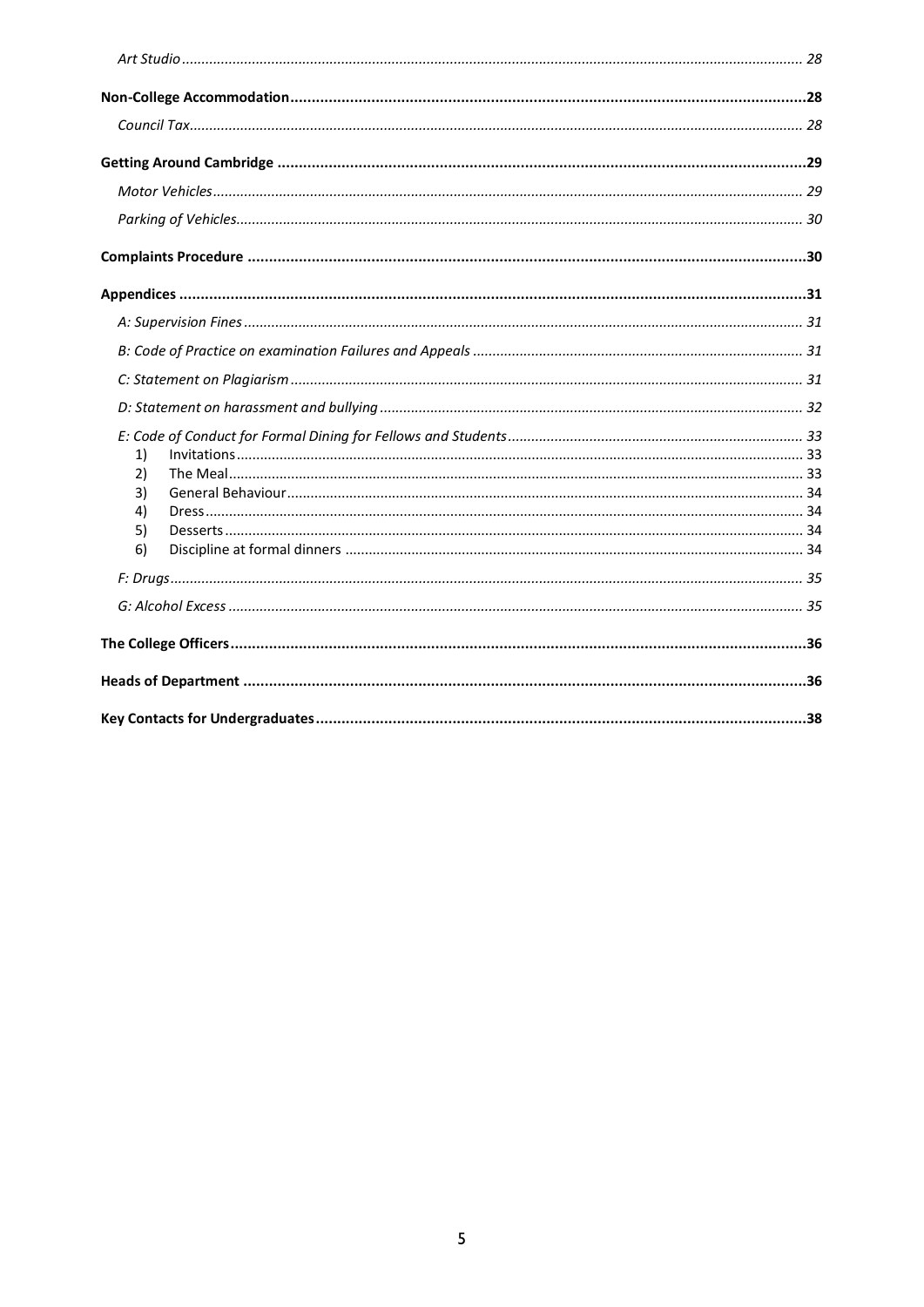# **The College**

# <span id="page-6-1"></span><span id="page-6-0"></span>**Foundation of the College**

Churchill College was founded in 1958 with the launch of a public appeal to fund the new College as the National Memorial to Sir Winston Churchill. The first students were admitted in 1961.

The Charter and Statutes for the College were approved by the Queen in Council in August 1960, and the Duke of Edinburgh is still the official Visitor to the College. The Statutes require that approximately 70% of advanced students and undergraduates shall study Science, Mathematics or Technology and that if possible one–third of the junior members of the College shall be postgraduate students. The College is a registered charity with educational objectives.

Churchill was the first of the colleges to decide to become co–educational, and the first women students entered in October 1972. There are now approximately 210 Fellows and By–Fellows, 330 postgraduate students and 480 undergraduates. The Mastership of the College is a Crown appointment, and the present Master is Professor Dame Athene Donald, FRS. The list of Fellows, by subject, can be seen on the college [website.](https://www.chu.cam.ac.uk/people/fellows/)

# <span id="page-6-2"></span>**The Building of the College**

Building started in 1960 following a national architectural competition, won by Sheppard Robson and Partners. The courts which house most undergraduates, a few graduate students, resident Fellows and teaching rooms, the main building and the Sheppard Flats were all built between 1960 and 1965 and were among the first sixties buildings in the UK to be listed as being of architectural importance.

Subsequent developments have included the Archives Centre, the Møller Institute and graduate hostels. The College also owns a number of large properties on Storey's Way which house graduate students. Cowan Court, our latest undergraduate court, opened in August 2016.

More information can be found online at:

- <https://www.chu.cam.ac.uk/about/>
- <https://www.chu.cam.ac.uk/about/history-churchill/>

# <span id="page-6-3"></span>**College Organisation and Governance**

The College prides itself on its friendly inclusive nature. Staff, Fellows and students enjoy being part of one community and respect and support for each other is central to the way in which we work together.

The College is organised in three Common Rooms, known as the Junior, Middle and Senior Combination Rooms and abbreviated respectively to JCR, MCR and SCR. Undergraduates are members of the JCR, postgraduate students of the MCR and Fellows are members of the SCR.

More information can be found online at:

- <https://www.chu.cam.ac.uk/about/official-documents/organisation-and-governance/>
- <https://www.chu.cam.ac.uk/student-hub/college-committees/>

#### <span id="page-6-4"></span>**The Governing Body**

The Governing Body consists of the Master and the Fellows, except Pensioner, Overseas and Honorary Fellows. In addition there are four student members, two representing the postgraduate students and two representing the undergraduates; student members have voting rights on all matters except those discussed under Reserved Business. (Business is normally "unreserved" unless it relates to a named individual.) The Governing Body is the supreme authority in the College and has power to amend the Statutes, subject to the approval of the University and the Privy Council, and to make Ordinances. It usually meets twice a term to discuss matters of strategic importance.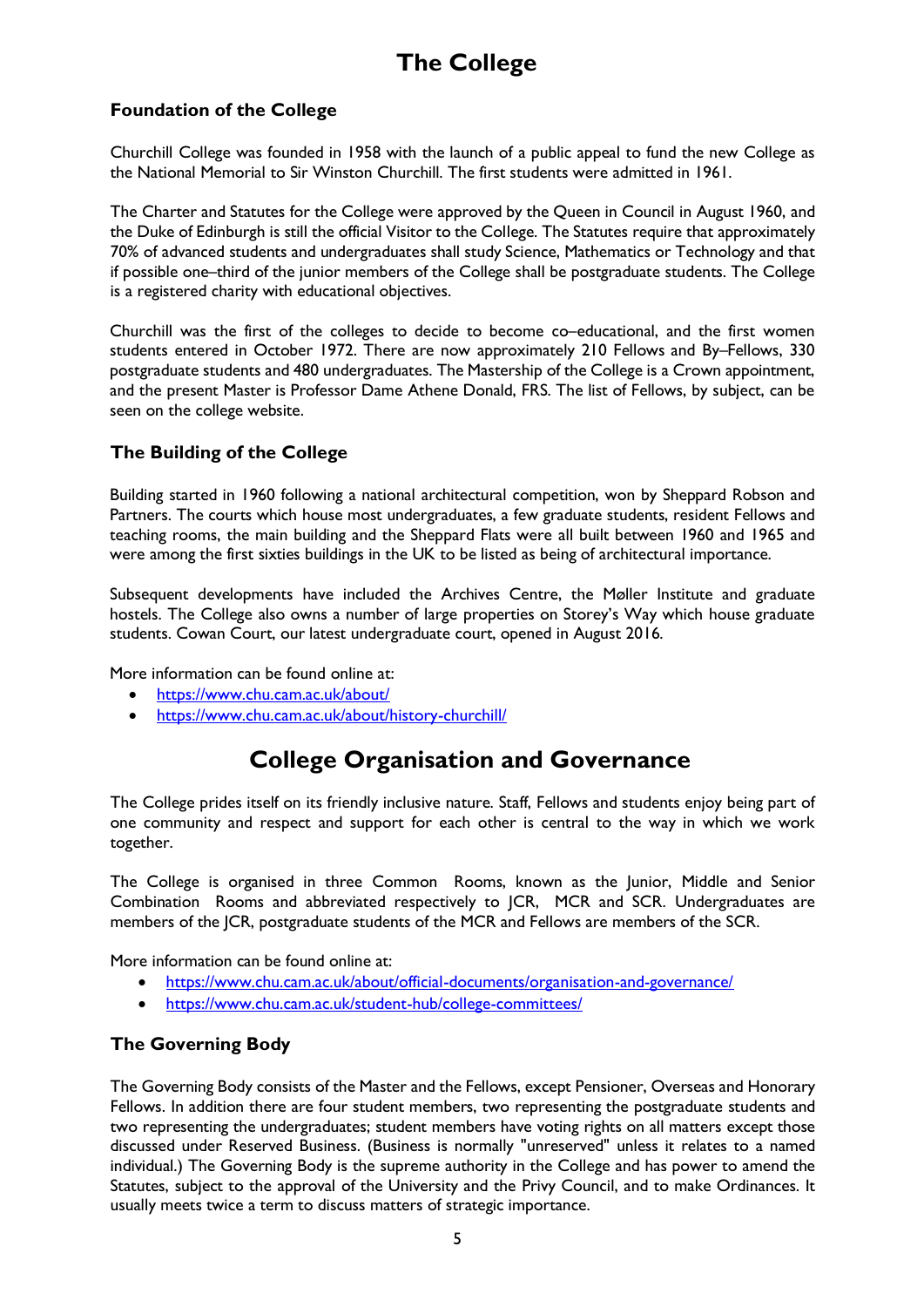# <span id="page-7-0"></span>**The College Council**

This is the main operating committee of the College and its members are the Trustees of the College, with the significant legal responsibility that entails.

Ex–officio Senior Members are the Master, the Vice–Master, the Senior Tutor, the Senior Postgraduate Tutor and the Bursar; eight other Fellows are elected to serve for two years each. There are also two JCR, two MCR and two staff members with voting rights: they attend most of each meeting, leaving only for"Fellowship Matters" subjects. Student members are the JCR and MCR Presidents and one other elected representative from each Student Common Room.

Meeting fortnightly during Full Term, the Council takes decisions on a wide range of matters and receives minutes from all its sub–committees. It elects teaching Fellows and appoints all College Officers except the Vice–Master, and it exercises general supervision over the admission of undergraduates and graduate students, educational, tutorial and disciplinary matters, and over College finances and administration.

There are many sub–committees of the Council dealing with the detail of specific areas of the College's operation.

- The **Student Services and Facilities Committee** is concerned with such matters as the facilities in the College, health, safety and security, catering, rents and the allocation of rooms.
- The **Combined Common Rooms Finance Committee** provides grants to College Clubs and Societies.
- The **Small Grants Committee** makes grants to individual students participating in sport or other representative activity (e.g. debating or music) at University level or above.

Other College Committees where there is student representation include those concerned with Finance, ICT, Education, Library, Estates (Buildings and environment), Sustainability, Hanging of works of art, Donations to Charities, and special committees called to hear Disciplinary and Academic Student Appeals.

# <span id="page-7-1"></span>**The JCR**

The JCR represents undergraduate opinion to the decision–making bodies of the College and provides services for its members. It operates its own website which can be accessed at [http://jcr.chu.cam.ac.uk/.](http://jcr.chu.cam.ac.uk/) The current officers of the JCR and their contact details are listed here. The President for Michaelmas Term 2021 is Amy Rees (*jcr-president@chu.cam.ac.uk*) and the Vice-President is Tess Kilburn (*jcr*secretary@chu.cam.ac.uk).

The newsletter, *Mallard*, contains information and comment on current issues for all Churchill students. Articles from any member are welcomed by the *Mallard* Editors. [churchillmallard](https://churchillmallard.co.uk/)

Other services include:

- hire of games machinery
- organisation of Freshers' Week with College
- provision of CUSU/NUS cards
- bike–loan (from the Porters' Lodge)
- punt–hire scheme
- college parenting scheme
- confidential welfare advice
- summer garden party
- disco ("Pav")

You can also hire out equipment such as tennis racquets, squash racquets, an outdoor badminton net and a barbecue. The JCR has a storage room, room 6X.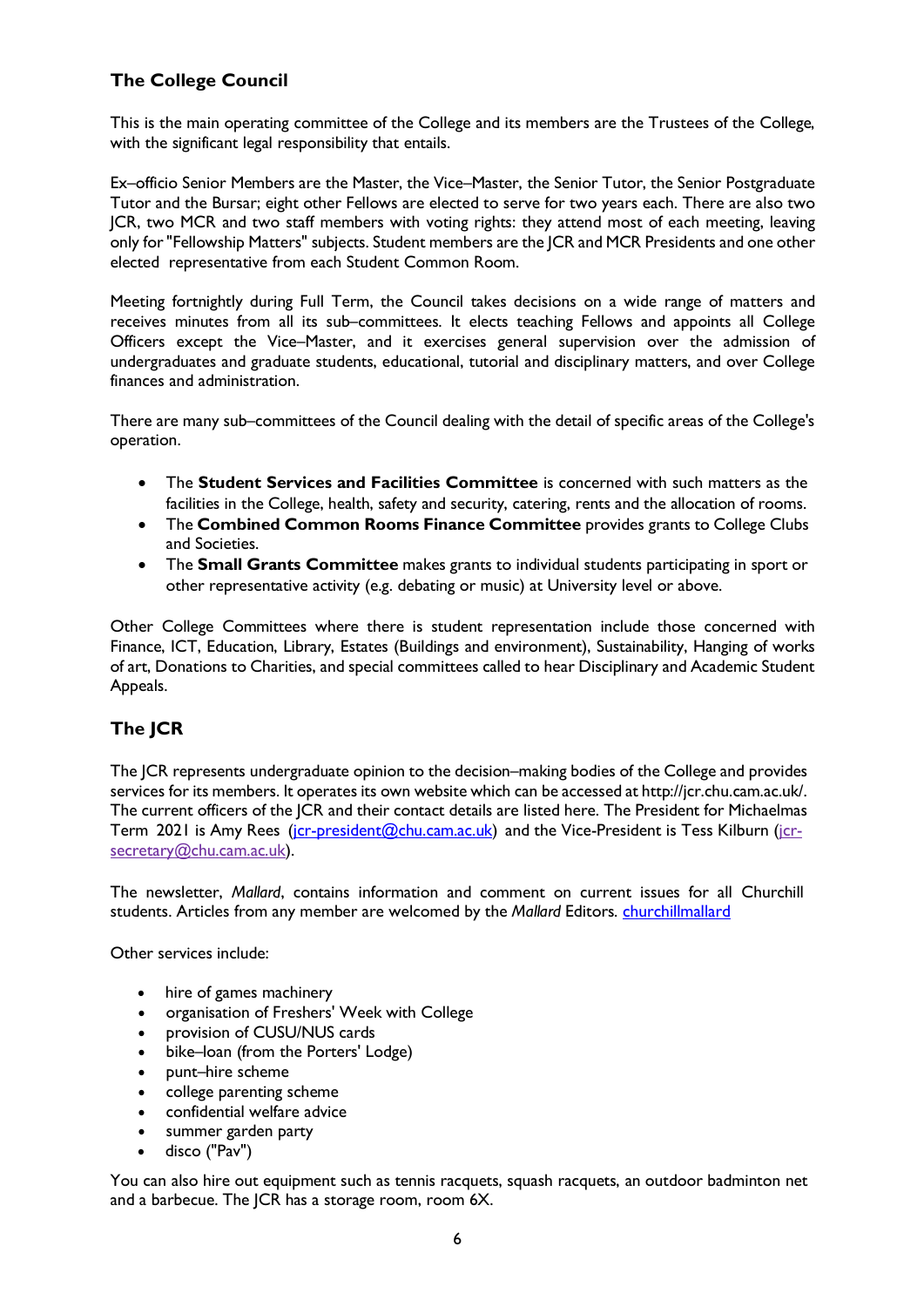# <span id="page-8-0"></span>**JCR "parents"**

All [first-year](http://jcr.chu.cam.ac.uk/give_me_parents) students are given a "parent", as far as possible within the same subject, who will usually have written to them before they arrive. New undergraduates should feel free to call on these people who will be happy to give as much information on books, life in College and so on as is wanted, or just to chat. Please contact:

Men's Welfare: Harri Thomas (jcr-menswelfare@chu.cam.ac.uk),

Women's Welfare: Eve Mayes (jcr-womenswelfare@chu.cam.ac.uk) or

International Welfare: Cherie Chow (jcr-international@chu.cam.ac.uk) if you cannot find your "parent".

The JCR President, Amy Rees [\(jcr-president@chu.cam.ac.uk\)](mailto:jcr-president@chu.cam.ac.uk) is also very happy to offer help and advice where she can, or to talk about the College and the JCR, and how each functions.

# <span id="page-8-1"></span>**The Cambridge University Students' Union [\(CUSU\)](https://www.cambridgesu.co.uk/)**

The Cambridge University Students' Union [\(https://www.cambridgesu.co.uk/\)](https://www.cambridgesu.co.uk/) is concerned with University rather than College affairs. It has several elected sabbatical officers plus a large number of part–time executive officers, and runs services such as welfare, club nights, photocopying and mini– van hire. The sovereign body, with the power to make decisions, is the CUSU Council, which meets four times a term. It is composed of the CUSU Executive, JCR Presidents, College External Officers and Faculty representatives.

# <span id="page-8-2"></span>**CUSU Societies Fair (Freshers' Fair)**

On the first few days of the Michaelmas term University societies seek to attract new members. Usually, a "Societies Fair" is held in town to give freshers an opportunity to see exactly which societies exist in the University and what their activities are. Due to the ongoing pandemic, this year the event details have not been finalised. The event will provide a great opportunity to learn about CUSU, the various societies in the University, and pick up plenty of freebies and discounts. More information is available here: [https://www.cambridgesu.co.uk/events](https://www.cambridgesu.co.uk/events/6013/2/)

Information about Churchill's clubs and societies can be found in the Student Hub on the College website: <https://www.chu.cam.ac.uk/student-hub/clubs-societies/> .

# **Academic Matters**

<span id="page-8-3"></span>Academic welfare is primarily a matter for the College's Directors of Studies and Tutors. Ultimate responsibility lies with the Senior Tutor, who leads and manages both groups, and who is quite often involved in serious or difficult cases. If you have concerns about the College provision of teaching in your subject, please raise your concerns with your Director of Studies, your Tutor, your "subject rep" or the Senior Tutor directly.

# <span id="page-8-4"></span>**The Tutors and Directors of Studies**

All undergraduates have their own Tutor who is concerned with their progress as well as their personal welfare; you should feel free to contact your Tutor at any time, and you should keep your Tutor informed about any matter that pertains to your academic or personal welfare or wellbeing. Tutors also act as intermediaries in official relations between undergraduates, as College members, and the University, e.g. with regard to certification of residence, examination arrangements and disciplinary matters.

**You must meet with your Tutor at the beginning and end of each term.** Details of the times for these visits will be e–mailed to you and are posted on the notice boards in the Main Foyer and outside the Senior Tutor's Office. Alternatively, they may be organised through Moodle. Failure to attend a tutorial meeting may result in your being charged an administration fee of £10 the first time, and £20 thereafter.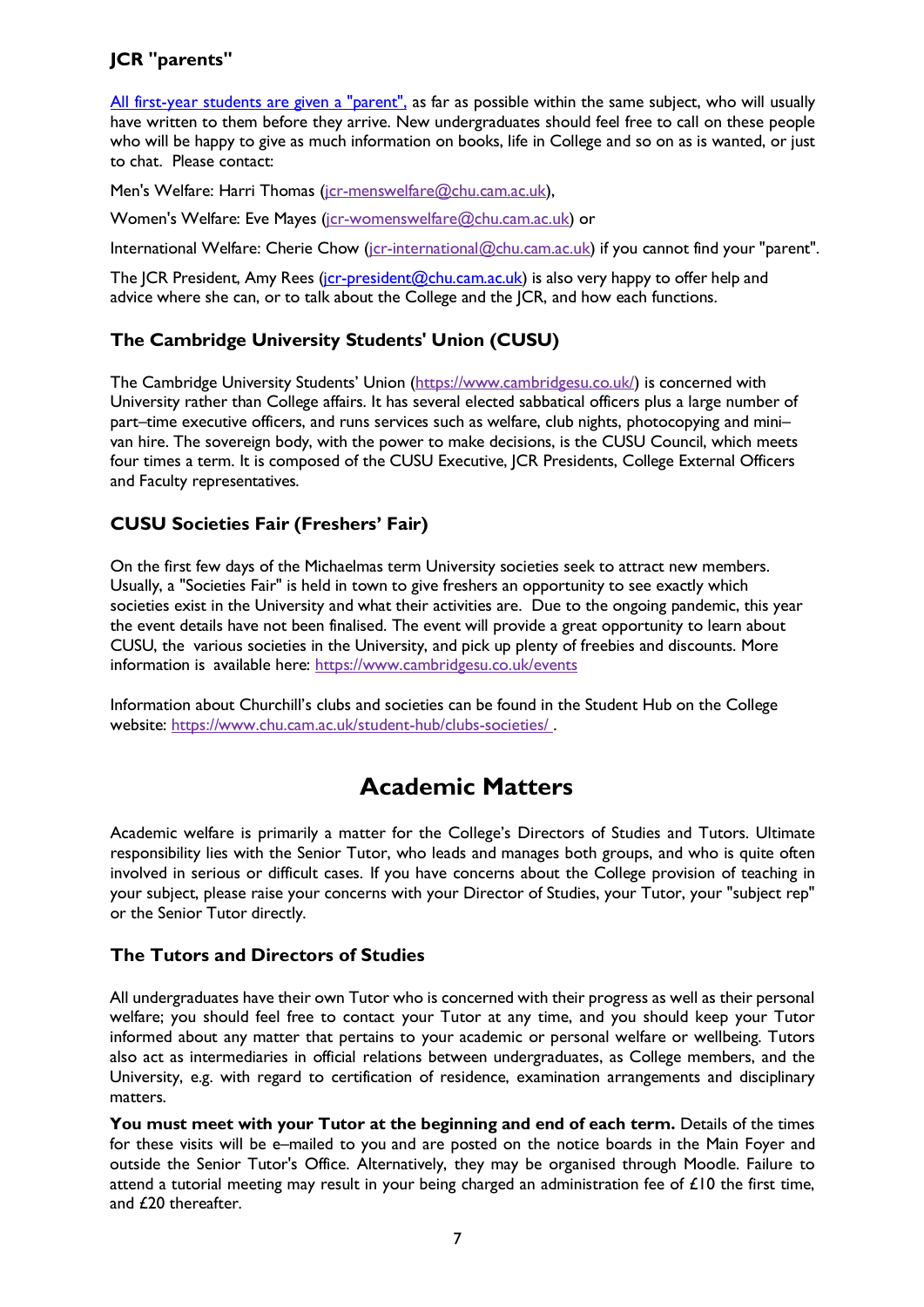Conversations with Tutors can be kept confidential – unless there is a compelling reason why other stakeholders must know. In such cases as much confidentiality will be maintained as possible. There may be occasions when a woman student might wish to talk to a woman Tutor, or a male student might wish to talk to a male Tutor. This can be arranged via the Tutorial Office.

#### **See [https://www.cambridgestudents.cam.ac.uk/your-course f](https://www.cambridgestudents.cam.ac.uk/your-course)or vital University information about courses, your student record, and feedback.**

All undergraduates are allocated a **Director of Studies** (DoS) by the College. Your DoS will advise you on course options and on which lectures and other University teaching you should attend and will arrange supervisions for you. Supervisions are the key, small–group teaching that makes undergraduate education in Cambridge unique. Supervisions may be on your own, or in a small group, depending on your subject. A Lecture List is published online at the beginning of the academic year which details lecture titles and locations.

**You must attend all supervisions arranged for you without fail unless excused by your Director of Studies.** In the case of ill–health or other emergency you should contact your supervisor, in advance if at all possible, explaining the reasons for your absence. This is a matter of courtesy and respect as well as practicality. Undergraduates are expected to make full use of the teaching and learning provision made by the University and the College. If you do not do so, the consequences are likely to be significant. You will under–perform academically and the College may be forced to take disciplinary action against you.

Supervisions are a two–way process, with supervisor and student each playing roles which are vital to the overall effectiveness of the teaching. In rare cases where some serious difficulty arises between an undergraduate and a supervisor, help should be sought from your Director of Studies; similarly difficulties with the Director of Studies may be referred to the Tutor or the Senior Tutor, and problems with the Tutor referred to the Senior Tutor.

# <span id="page-9-0"></span>**Exams**

In most University courses there is an examination, either a Preliminary or a Tripos examination, at the end of each year. When there is not, a special College Examination is normally set. Unless there are substantial extenuating circumstances, undergraduates are sent down (expelled) by the College and University if they fail in one of these annual examinations.

Our selection policy is such that we expect that anyone admitted to the College as an undergraduate should be capable, with a reasonable amount of work (i.e. 40–50 hours per week), of obtaining an Upper Second Class in Tripos examinations. The average Cambridge undergraduate spends 46 hours per week working. Students who obtain Third Class Honours in these examinations are normally contacted by the Senior Tutor regarding steps to be taken to improve their future performance.

Through **CamSIS** (the University's Student Information System, see [https://www.camsis.cam.ac.uk/\)](https://www.camsis.cam.ac.uk/), undergraduates are responsible for their own examination entries. Before embarking on the on–line procedure for examination entry, you should discuss your entries carefully with your Director of Studies in the Michaelmas Term. You must carefully follow the instructions and the timetable for examination entries. You should also check that your personal information is up–to–date on CamSIS.

Further information on exams is available online at: [https://www.chu.cam.ac.uk/student](https://www.chu.cam.ac.uk/student-hub/resources/exams-information/)[hub/resources/exams-information/.](https://www.chu.cam.ac.uk/student-hub/resources/exams-information/) 

# <span id="page-9-1"></span>**Help with Academic Study**

The College is strongly committed to do all that it reasonably can to assist students in fulfilling their academic potential. Although the title "Director of Studies" is part of traditional Cambridge language, it is, to some extent, a misleading title, because **you** are in charge of yourstudies, while your "Director of Studies" is there to **enable** you to learn your subject as effectively as possible. So be clear: the final responsibility for your academic progress and success rests, not with your Tutor, Director of Studies or supervisors, but with you yourself. If you need help, ask for it.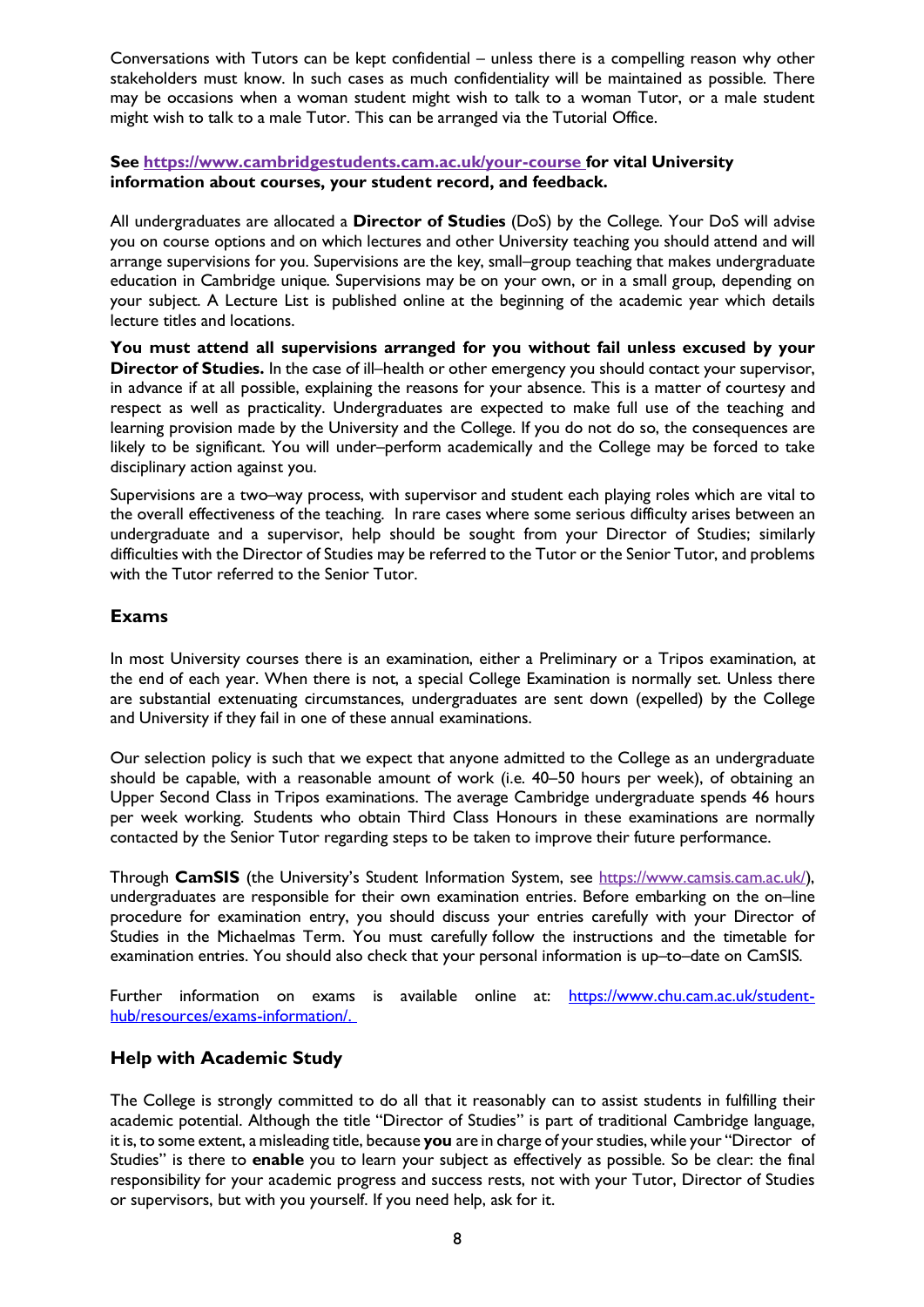Churchill College is particularly well placed to provide assistance in relation to **study skills**. We have two dedicated study–skills tutors, and classes are provided for all students, but especially for first years, to help develop the most important skills. If, in the light of comments from your supervisors, you feel you may need extra assistance with English for academic purposes, essay–writing, note–taking or getting the most out of supervisions, please do not hesitate to talk to your Director of Studies. He or she may be able to help directly or may act as a conduit to our study–skills specialists.

# <span id="page-10-0"></span>**College scholarships and prizes**

The College is delighted to recognise high academic achievement in University exams by awarding Scholarships, Prizes and Named College Prizes.

- **Scholarships** are awarded to students who obtain Firsts. The current value of a scholarship is  $£120$ . In addition, a scholar is entitled to occupy a room during vacations, subject to availability, and is invited to the Scholars Feast. Prizes are awarded to students who obtain a 2.1 which falls within the top 25% of results in their Tripos. The current value of a prize is £60. There are no limits on the numbers of Scholarships and Prizes which can be awarded. If in any year everyone gets a First, the College will happily foot the bill!
- **Named College Prizes.** Over the years donations have led to the establishment of named Prizes for outstanding performance in: Physics; Engineering; Mathematics; Biological Sciences; Chemistry; Materials Science; Law; Economics; English; Humanities; the College as a whole (the prestigious Edwyn Charles Hart Prize. The Beatrice Blore Brown prize goes to the top academic performer in the College's boats at the May Bumps. A Named Prize may be awarded in addition to a Scholarship. Their value varies from £50 to £500. Like Scholarships and Prizes, Named College Prizes are awarded on the recommendation of Directors of Studies. There are also competitive awards for music and sport.

Further information is online at:

[https://www.chu.cam.ac.uk/student-hub/resources/financial-support/scholarships-prizes/.](https://www.chu.cam.ac.uk/student-hub/resources/financial-support/scholarships-prizes/) 

# **Financial Matters**

<span id="page-10-1"></span>**The Student Finance Office** is above Housekeeping, near the Club Room.

It is essential to have a UK bank account set up, ideally in advance of your arrival in Cambridge or as soon as possible after you arrive. The College's preferred method of payment for monthly College Accounts is payment by direct debit from a UK bank account. Direct debit forms can be obtained from the Student Accounts Office and will also be sent to you in advance of Registration day. Tuition Fees and College bank transfer or using **Transfermate** (if paying from an overseas bank account). The College bank account details for electronic transfer are:

Account name: Churchill College Bursar's Account Account number: 03114294 Sort code: 30-91-56 Swift code: LOYDGB2L BIC Number: LOYDGB21018 IBANNumber: GB72LOYD30915603114294

On request, the Tutorial Office will provide a letter confirming your student status for a bank.

# <span id="page-10-2"></span>**University/College Card**

You will be provided with a University/College combined ID card, which will be given to you, if available, at the registration day. Otherwise it must be collected from the Student Finance Office or in a few cases, from your department. This card must be returned when you have completed your studies and leave College. Lost cards must be reported to the Student Finance Office immediately. The card gives you access to various areas of the College and University, use of libraries, and can be used in the Dining Hall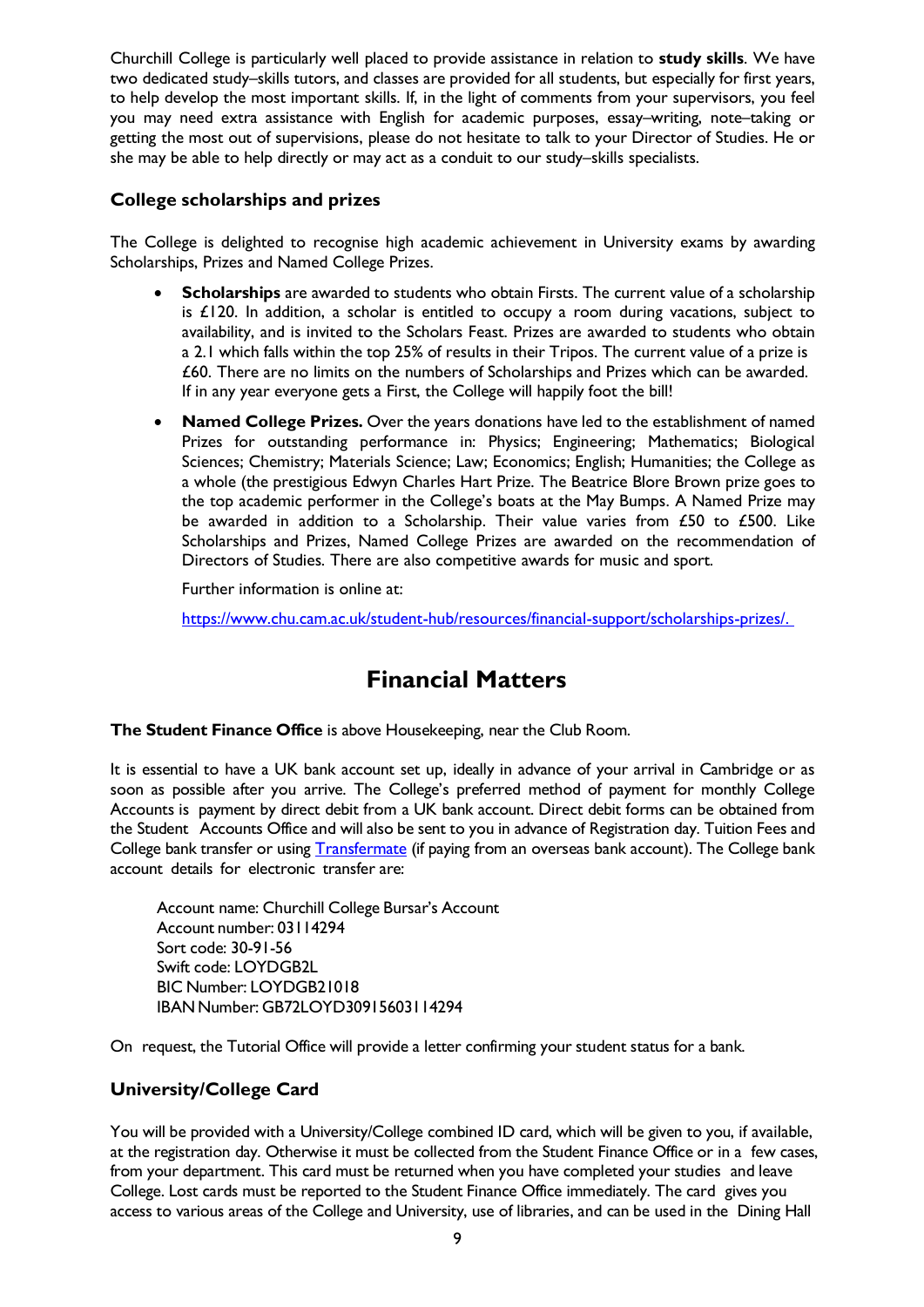and Buttery to charge meals and food purchases to your account. It also gives you a flat fare of  $\pounds 1$  on the U bus into town and on to Addenbrookes Hospital and it entitles you to discounts with some Cambridge shops and Scudamores punts. There is a charge for replacing the card, if lost, of £15.

### <span id="page-11-0"></span>**Finance and Incoming Undergraduates**

All students arriving in College at the start of term must sign the *Redit* book in the Porters' Lodge to confirm that they are in residence in the University and the *Exeat* form when they leave at the end of term. In collecting and returning the key to your College room you are confirming your residence in College. It is vital that you return your key to the Porters' Lodge when you are not in residence, otherwise you may be charged extra rent.

All UK students seeking a maintenance loan or assistance with fees, or wishing to apply for a Cambridge Bursary, must apply to the Student Loans Company (SLC) for each year of their course. There is detailed information on how to apply including the deadline for new and ongoing students online at: [www.gov.uk/browse/education/student](https://www.gov.uk/browse/education/student-finance)–finance. In order to be assessed for a Cambridge Bursary, students must **not** tick the box opting out of sharing financial information with the university.

UK students eligible for loans for maintenance (for living expenses) from the Student Loans Company will receive these directly into their bank accounts each term, once the SLC has received bank account details from the students, and confirmation of attendance from the College.

All EU students should apply to the Department for Education for confirmation of their EU status and assistance with tuition fees. More information can be seen on the [www.gov.uk w](http://www.gov.uk/)ebsite (see below). A copy of their assessment letter must be given to the Tutorial Office or Student Accounts Office for each year of their course.

Further information can be found at:

- <https://www.gov.uk/apply-online-for-student-finance>
- [https://www.saas.gov.uk/ \(](https://www.saas.gov.uk/)Scottish students)
- [https://www.studentfinancewales.co.uk/ \(](https://www.studentfinancewales.co.uk/)Welsh students)
- [https://www.studentfinanceni.co.uk/ \(](https://www.studentfinanceni.co.uk/)Northern Ireland)

All new undergraduates should have completed a College Fee Status form and returned this to the Admissions Officer, with a copy of their passport or birth certificate.

If you are a UK student, starting your course in 2021, and will be receiving a loan for fees or maintenance, you will be sent a Financial Notification which advises you of the loan you will receive, and the amount you need to pay to the College for fees (if fees are not covered by a loan). New undergraduates should send one copy to the Tutorial Officer, Louise Ranger, preferably prior to arrival in College or as soon as possible after arrival. In subsequent years, the form should be given to Mrs Theresa Brooks, the Student Finance Officer, email: [students.accounts@chu.cam.ac.uk](mailto:students.accounts@chu.cam.ac.uk)

If you are a UK student and returning to College for your  $2^{nd}$ ,  $3^{rd}$  or  $4^{th}$  year in 2021 you should consult the [www.gov.uk](http://www.gov.uk/) website for details of how to apply for the year's financial assessment. This must be done every year of your course and as early as possible in the summer.

Payments of grants for living expenses from any other public bodies for UK, EU and Overseas students, where these are sent to the College, will be made to students when the funds are received: please contact the Students Accounts Office (students.accounts@chu.cam.ac.uk) to arrange to collect these.

# <span id="page-11-1"></span>**Tuition Fees**

All tuition fees are collected through the College. Approved fees for UK students are charged termly in advance and those not paid directly by the SLC/SAAS loans should be paid to the College atthe start of term. If the payment of feesin advance causes you hardship, you should call on your Tutor immediately.

Overseas (other than some EU or EEA) Undergraduate students are required to pay two separate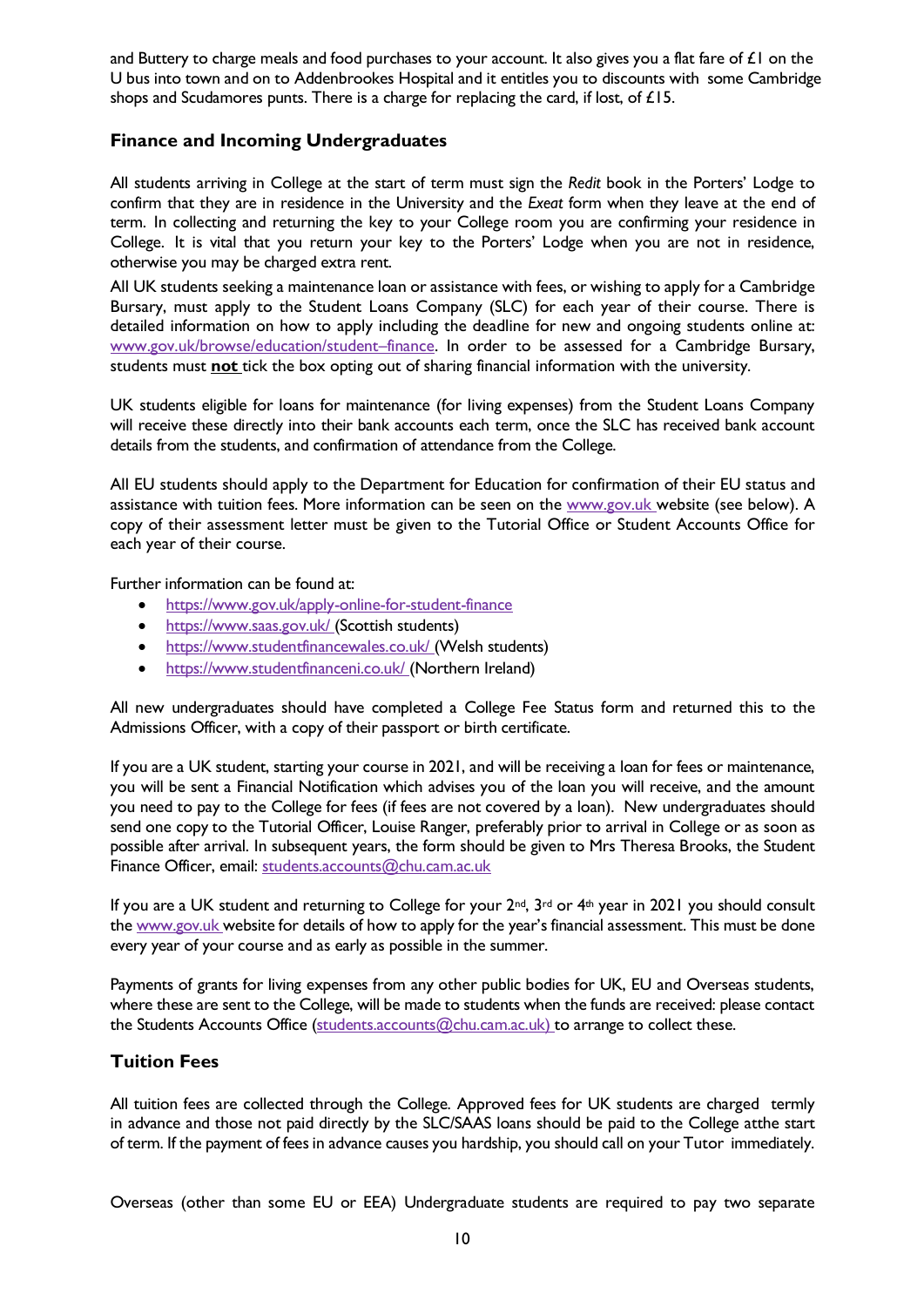University and College fees each year in advance to the College and will have been notified about this when they were offered a place.

Students eligible for public support (this will apply to the great majority of UK students) have their College Fees and any means–tested contribution due for their University Fees paid directly from public funds.

Students not eligible or failing to provide the necessary information to confirm eligibility will be liable for the full College Fee of £9,500 for 2021-22, in addition to the University Fee.

UK Students awarded maintenance loans must have or have applied for a National Insurance number before their first loan instalment will be paid. If you do not already have a N.I. number, the SLC will advise you how to apply for one. Students aged under 20 years should contact HC on 0845 915 7006 for information on how to apply for an N.I. number.

# <span id="page-12-0"></span>**College Membership Bond and Rent Payments**

New students (freshers) will be required to pay a £250 Membership Bond. If you are living in College accommodation, you will need to pay the rent for the 10-week period of residence on or before your arrival at College. If you are receiving funding from the Student Loan Company, then payment of your Membership Bond and rent for Michaelmas Term 2021 can be delayed until you have received your grant. You must have completed and returned your direct debit form by 15 September to allow your Bond and rent payment to be collected on or around 10 October 2021.

If you have any problems with the timing of this payment, you should contact the Student Finance Office as soon as possible (students.accounts@chu.cam.ac.uk).

Other than the rent for the 10-week period of residence, all other charges will be billed monthly in arrears and payment will be collected by direct debit on 1<sup>st</sup> of the following month eg catering and other charges incurred in October 2021 will be billed at the beginning of November 2021 and payment will be collected on 1 December 2021.

The rent deposit and Membership Bond will be refunded to your final College Account. If your final account has a credit balance this will be refunded by bank transfer shortly after the end of the term in which you leave.

# <span id="page-12-1"></span>**Catering Charges**

The cost of meals taken in the Dining Hall and of food items available for sale in the Dining Hall and Buttery is subsidised relative to the cost of similar meals and food outside of College. You are encouraged, but not required, to make use of these dining facilities and the kitchens in the staircases are only defined as snack kitchens by the City Council Environmental Health Office. We are required to take out the full cookers as we refurbish them.

Your monthly College bill includes electricity, fines, printing and all chargesfor meals taken and food items bought using your College account during the month. Every two weeks during term you will also be sent an email with your breakdown of actual meal charges to date, for information.

#### <span id="page-12-2"></span>**Southern African Bursary**

Churchill funds a Southern African Bursary, which provides the cost of a Cambridge University education for a student (undergraduate or graduate) from Southern Africa. The Bursary holder is selected on academic merit and on social and financial need. An annual contribution of £11 is levied on all students, payable in two termly instalments of  $£5.50$  (Lent and Easter term). You will be given the opportunity to opt out of the scheme during the Michaelmas Term.

<span id="page-12-3"></span>Further information on finances can be found online at: [https://www.chu.cam.ac.uk/student](https://www.chu.cam.ac.uk/student-hub/resources/handbooks-documentation/undergraduate-finances/)[hub/resources/handbooks-documentation/undergraduate-finances/](https://www.chu.cam.ac.uk/student-hub/resources/handbooks-documentation/undergraduate-finances/)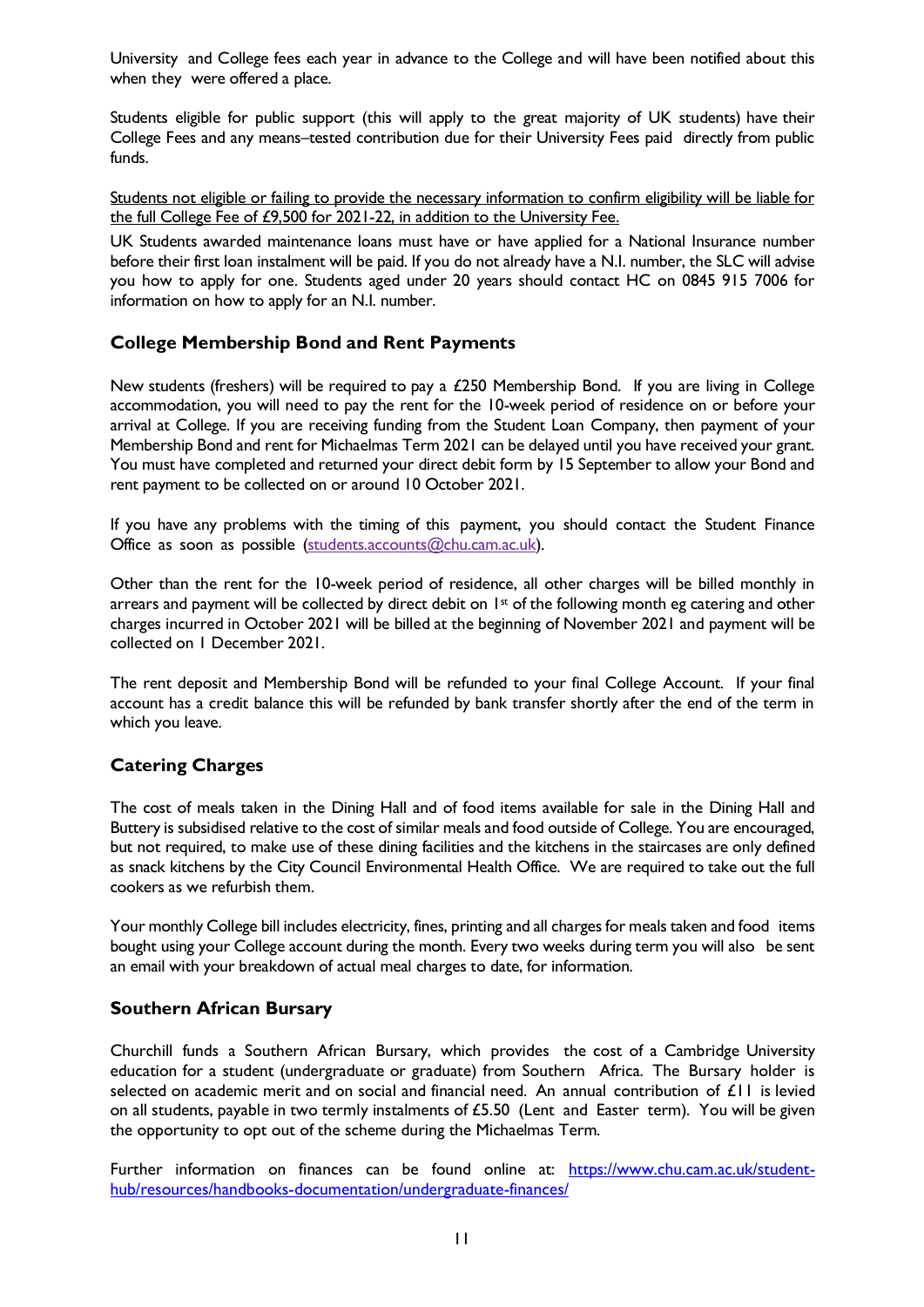#### **Additional Financial Help**

If your financial circumstances change and you are a UK student, the first thing you should do is apply for a re–assessment from your student finance company. There are also special grants for different circumstances (see [www.gov.uk\)](http://www.gov.uk/). In addition the CAF Directory of Grant–Making Trusts (available in most public libraries and the college library) has information about some regional charitable trusts which can help students from a particular place or area.

The University can also help with fieldwork and dissertation costs, unexpected medical expenses (not covered by the NHS or your insurance) and support for essential vacation courses. There are also a number of restricted funds providing support for students from certain parts of the country or studying certain subjects. The University also administers funds which give prizes for essays and these can all be found in the Reporter or on the website.

The College has limited resources to help students with financial worries. See [www.chu.cam.ac.uk/student](https://www.chu.cam.ac.uk/student-hub/resources/financial-support/)-hub/resources/financial-support/ on the College website.

If you fear you are facing financial hardship, you should ensure that you have applied to some or all of the following:

#### <span id="page-13-0"></span>**a) Cambridge Bursary Scheme**

#### [www.admin.cam.ac.uk/univ/cambridgebursary](http://www.admin.cam.ac.uk/univ/cambridgebursary/)

In 2021-22 it is anticipated that 3,000 undergraduates will be eligible for a Cambridge Bursary. All UK students who apply for an SLC student loan will be automatically assessed for a Cambridge Bursary provided that they apply in a timely fashion and they do not tick the box to opt out of sharing financial information with the University. Applications for the scheme run throughout the academic year until 30 June 2022.

The Student Loans Company re–assess loans and you should apply as early as possible if you want to receive any bursary at the start of the Michaelmas Term.

Churchill College funds the cost of the Cambridge Bursary Scheme, along with the University. A number of the Cambridge Bursaries awarded to Churchill College students will be named in honour of the donors who have funded them.

#### <span id="page-13-1"></span>**b) Bell, Abbott and Barnes Funds**

[Hardship Funding for Undergraduate Students | Cambridge students](https://www.cambridgestudents.cam.ac.uk/fees-and-funding/financial-hardship-support-access-funds/bell-abbott-and-barnes-funds)

This Fund deals with a range of student hardship applications; "applicants must be candidates for the B.A. who show proficiency in their studies and who need assistance." Applications are considered each term. See the link above for more information.

# <span id="page-13-2"></span>**College Hardship Grants**

#### <span id="page-13-3"></span>**a) Hardship Grants**

May be made from a sum put aside for the purpose by the College, but before resorting to the College, you should have applied to all appropriate University Funds, particularly e.g. [the](http://www.admin.cam.ac.uk/univ/funds/undergraduate/government.html)  [University](http://www.admin.cam.ac.uk/univ/funds/undergraduate/government.html) Hardship Funds, and the Bell, [Abbott](http://www.admin.cam.ac.uk/univ/funds/undergraduate/bell.html) & Barnes Funds. Your Tutor or the Student Finance Office can advise.

College Funds are administered by the Financial Adversity Support Committee (Senior Tutor, Bursar, Senior Postgraduate Tutor, Finance Tutor plus two other Fellows) and are available for any student, undergraduate or postgraduate, whose financial situation merits help by the College because of hardship. Applications for such grants usually come via the Tutor, accompanied by application form which can be downloaded from the resources section of the student hub on the College website. A definition of Hardship is not easy, but the Committee is concerned to ensure that the expenditure was necessary and was a result of difficulties that were not the fault of the student and were unforeseen and unforeseeable at the time of admission.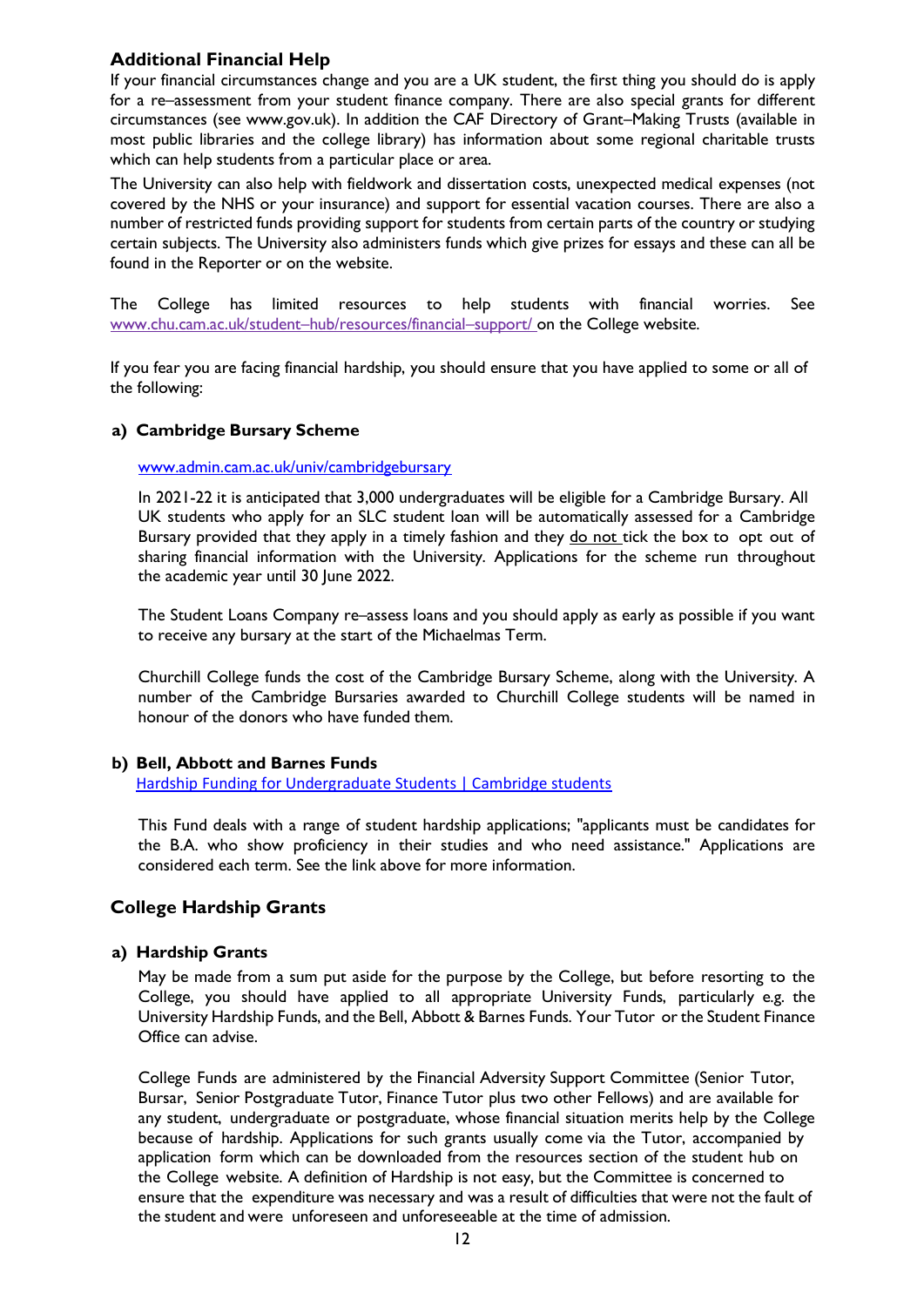The Committee recognises that the assessment procedures used by the Student Loans Company (upon the outcome of which Cambridge Bursary can be rather rigid and may fail to take into account exceptional circumstances. The Committee will normally require full information from Tutors (including possibly sensitive information about the resources available to the student's family) to enable it to assess the size of the financial problems, together with advice from the Tutor on the validity of the information and the magnitude of the case. The Financial Adversity Support Committee relies heavily on this advice when making grants. The Committee is not in the habit of interviewing students directly and must rely on students, guided by their Tutors, to present an honest assessment of the need and the justification for the need for a grant.

#### <span id="page-14-0"></span>**b) Emergency loans**

When the need for financial support from the Hardship Fund is sufficiently urgent that it cannot wait until the next meeting of the Endowment Grants Committee, the Senior Tutor (for undergraduates) has the authority to approve an emergency loan from the Hardship Fund to a maximum of £250. The loan is free of interest and must have a repayment date not more than four months from the date of authorisation. The Senior Tutor has to certify that in his opinion, the loan is required urgently for reasons of hardship that could not have been foreseen at the time of admission of the student, and that he has no reason to believe that the loan will not be repaid by the due date.

If you want to apply for a College Hardship Grant or Loan, please complete the first part of the [application](http://www.chu.cam.ac.uk/members/useful_stuff/Hardship_Grant_Application_Form.pdf) form (which can be downloaded from the College website or obtained from the Tutorial Office) and take it to your tutor for further discussion.

#### <span id="page-14-1"></span>**Other financial support available through the College**

#### <span id="page-14-2"></span>**1) Employment in College**

Some of our students help themselves financially by doing a modest amount of paid work for the College. There are a number of opportunities for employment of students by the College, provided that it does not adversely affect academic progress. The College's regulations state that, in term time, students may take paid employment for **up to six hours a week with their Tutor's prior permission**. Opportunities arise in Housekeeping (particularly at the end of term), the Møller Centre, Dining Hall, Development Office (alumni relations and fund raising), and Admissions Office and occasionally in the Library or other offices. Further opportunities may arise in the vacations. Contact the HR Office, for more information. Please note that students working forthe College need to provide key identification documents, including passport, full birth certificate or photo driving licence for UK students, together with an official document showing their National Insurance (NI) number.

#### <span id="page-14-3"></span>**2) Undergraduate Travel Grants**

Churchill College Travel grants are allocated by the Financial Tutor from an annual sum provided from the College Endowment. Awards normally range from about £65 to £500. A grant is normally made only once to an individual, usually for travel in the Long Vacation and not in the student's final year of study.

In addition, there will be a small number of substantial grants made from the Martin Le Cornu Fund for travel in Developing Countries. Preference for the Le Cornu grants will be given to proposals that are of academic value or which will likely bring significant benefit to the people or environment of the countries concerned. It is possible, in different years, for an undergraduate to be awarded a Travel Grant and a Martin Le Cornu Grant.

The Chapel Trust also offers two travel grants for each Long Vacation.

Further information about all travel grants is available on the College website: [https://www.chu.cam.ac.uk/student-hub/resources/financial-support/funding-travel-abroad/.](https://www.chu.cam.ac.uk/student-hub/resources/financial-support/funding-travel-abroad/)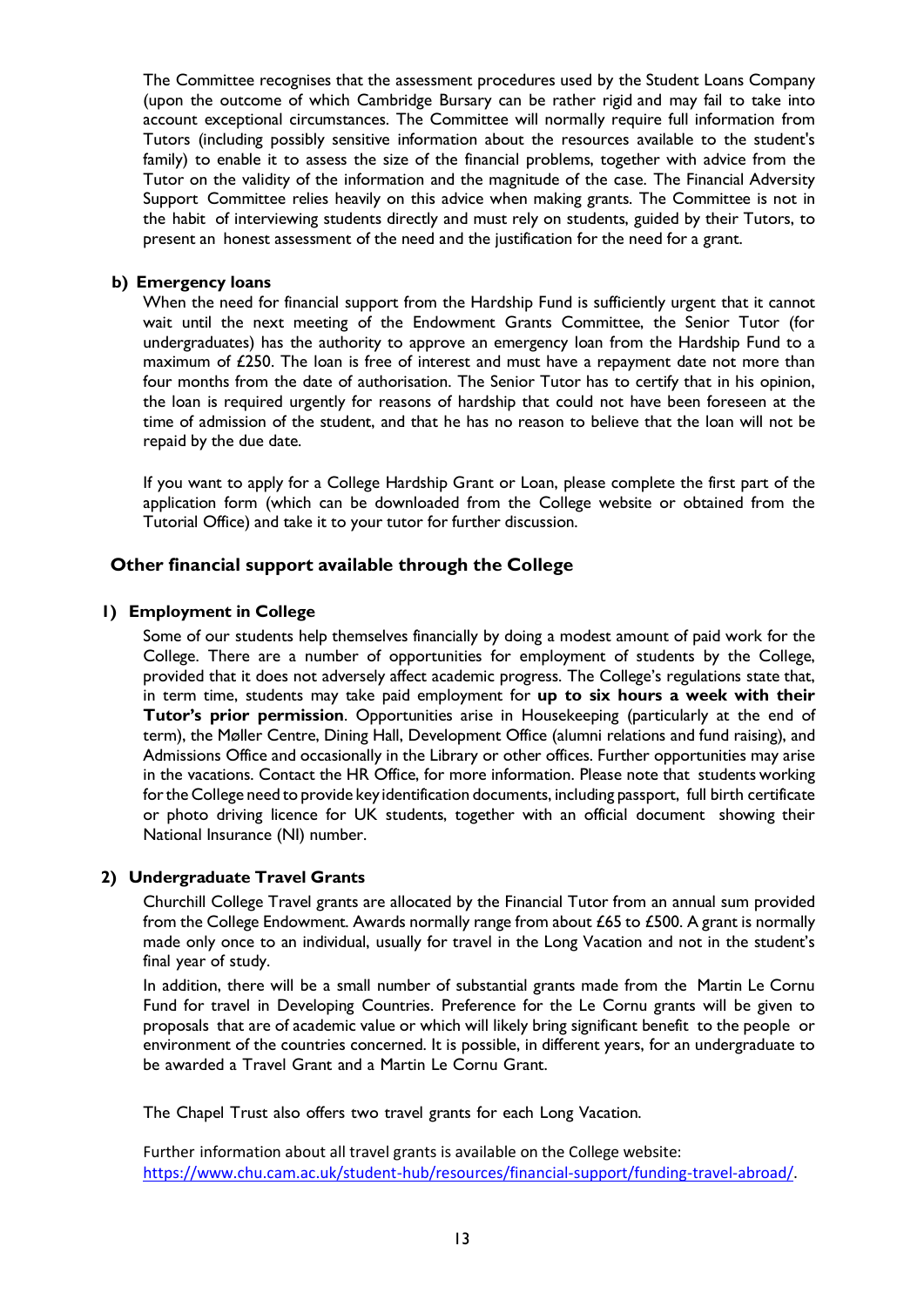Many other travel grants are offered by the University and other bodies, the closing date for which is often early in the year. (see for example, [www.newtontrust.cam.ac.uk\)](http://www.newtontrust.cam.ac.uk/) and the Reporter at [https://www.reporter.admin.cam.ac.uk/.](https://www.reporter.admin.cam.ac.uk/)

#### <span id="page-15-0"></span>**3) Opportunity Funds**

The College has a limited amount of money in funds (such as the Tizard Fund and the Masters and Fellows Opportunities Funds) which offer grants "to investigate research and implement new and radical ideas or opportunities for the furtherance of knowledge, learning and understanding." These funds are overseen by the Finance Tutor and the Financial Adversity Support Committee. Applications, setting out plans and costs, should be sent to Louise Ranger in the Tutorial Office. These funds were given by alumni in memory of Dick Tizard, a former Senior Tutor, and by past Masters and Fellows.

#### <span id="page-15-1"></span>**4) University Sports and Arts Representation Grants**

Grants of up to £350 are available subject to availability to those taking part in sport, music, drama or other activities at university level or above. Applications should be accompanied by a statement of expenditure verified by the Senior Treasurer of the University Club or Society and sent to the Bursar's Assistant by the division (middle) of each term. A committee including the JCR and MCR Presidents meets in the second half of each term to consider applications.

However, the central university–wide Hawks Fund and Edwin Evans Fund also provide grants for university sportsmen and women: the closing dates for these are **December** and you can find out more about how to apply on the University website: [https://www.chu.cam.ac.uk/student](https://www.chu.cam.ac.uk/student-hub/resources/financial-support/small-grants/)[hub/resources/financial-support/small-grants/](https://www.chu.cam.ac.uk/student-hub/resources/financial-support/small-grants/)

#### <span id="page-15-2"></span>**5) Instrumental Bursaries**

The College offers Instrumental and Choral Bursaries (jointly with the Chapel Trust). Successful candidates will receive financial help from the College towards the purchase of music, music lessons and travel expenses, etc. up to a maximum of £250 during the academic year. Candidates for Instrumental Bursaries should normally be of Grade VIII standard on their chosen instrument; candidates for Choral Bursaries should be of a comparable standard. The selection procedure involves a short audition during the Michaelmas Term. Instrumental and Choral Bursars are expected to contribute to the musical life of the College and to take part in the annual Instrumental and Choral Bursars' Concert. The Chapel Trust also offers an organ bursary from time to time.

The College also contributes to the University–wide Instrumental Awards scheme: [https://www.undergraduate.study.cam.ac.uk/fees-and-finance/music-awards.](https://www.undergraduate.study.cam.ac.uk/fees-and-finance/music-awards) There are a number of awards are made to students who have already arrived in the University. Contact the Senior Tutor if you are interested in the awards scheme. Early application is essential.

#### <span id="page-15-3"></span>**6) CCRFC**

College clubs and societies (but not individuals) may apply for grants from the College through the Combined Combination Rooms Finance Committee which meets twice a term. See <https://www.chu.cam.ac.uk/student-hub/resources/financial-support/funding-clubs-societies/> for further details.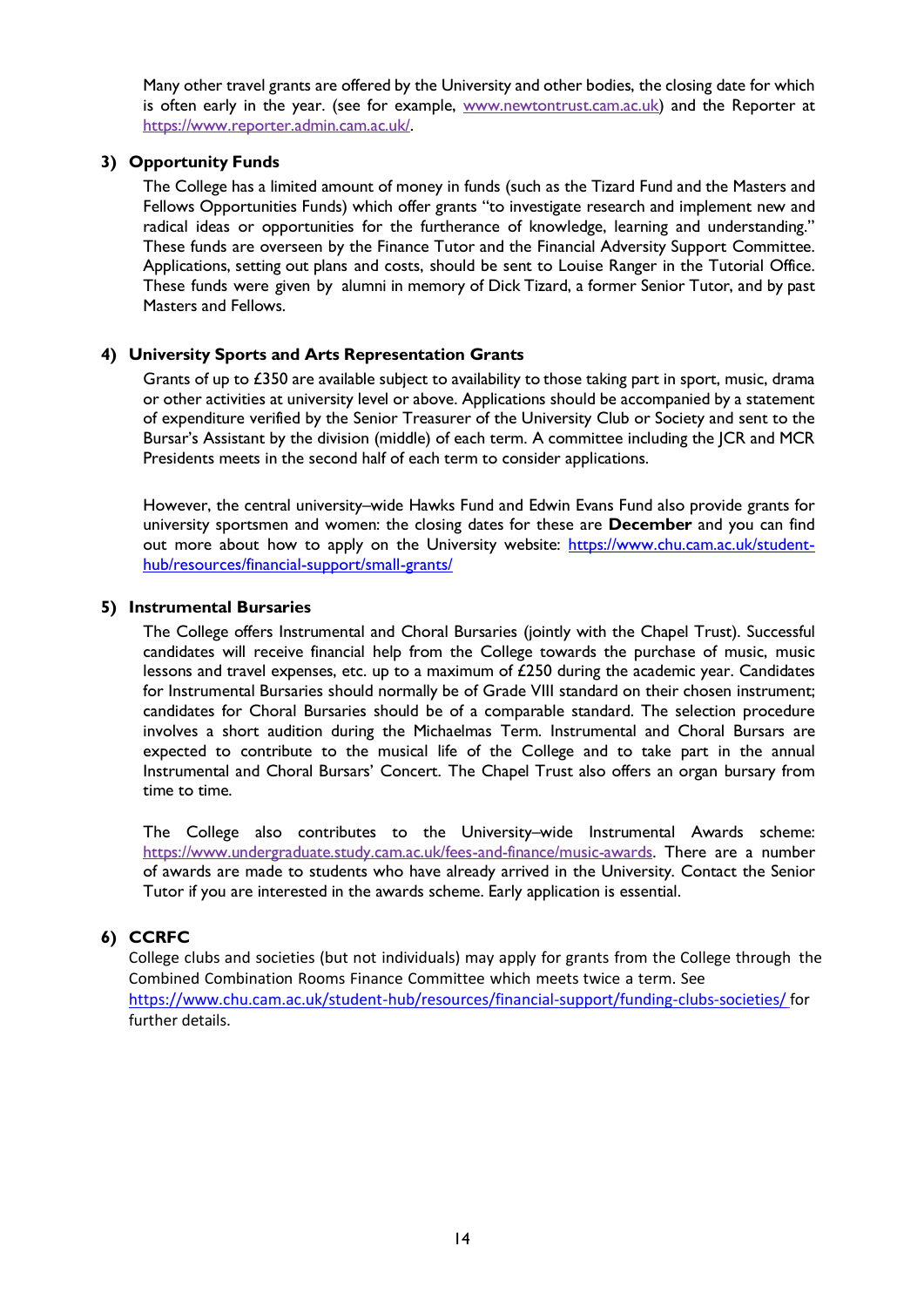# **Health and Welfare**

<span id="page-16-0"></span>The university's guide to healthcare services for students can be found at <https://www.studentwellbeing.admin.cam.ac.uk/> where there is useful information on vaccines and common health problems. Information on Cambridge doctors can be found at [https://www.studentwellbeing.admin.cam.ac.uk/nhs-and-healthcare/gps.](https://www.studentwellbeing.admin.cam.ac.uk/nhs-and-healthcare/gps) There is a free 24-hour telephone helpline available provided by the NHS on Freephone 111.

Further information on health and welfare can be found at a number of Churchill webpages including:

- <https://www.chu.cam.ac.uk/study-us/undergraduates/welfare/>
- <https://www.chu.cam.ac.uk/student-hub/resources/support-welfare/health-advice/>
- <https://www.chu.cam.ac.uk/student-hub/nurse/>
- <https://www.chu.cam.ac.uk/student-hub/counselling/>

**You are required to register with a General Practitioner (GP) doctor.** There is no charge for their services but that there may be charges for certain services such as travel vaccines and health assessments/screening for job or university applications. The nearest practice is in Huntingdon Road, close to the College (telephone 01223 364127). You will be provided with a College form to give details of your registration (i.e. the doctor's name, address and telephone number) and this should be completed and returned to the Tutorial office as soon as you have registered with the doctor. We must have this information! It could be life–saving in an emergency.

Those in need of continuing treatment for a pre–existing condition should ask their home GP to liaise with the Cambridgeshire Health Authority (01480 398500).

Further information on registering with a GP can be found at: [https://www.chu.cam.ac.uk/study](https://www.chu.cam.ac.uk/study-us/postgraduates/virtual-freshers-pack-postgraduate-students/register-with-cambridge-doctor/)[us/postgraduates/virtual-freshers-pack-postgraduate-students/register-with-cambridge-doctor/](https://www.chu.cam.ac.uk/study-us/postgraduates/virtual-freshers-pack-postgraduate-students/register-with-cambridge-doctor/)

#### <span id="page-16-1"></span>**Healthcare costs for students coming from outside of the UK**

International students, applying for a student visa and coming to the UK for 6 months or longer will be required to pay an immigration health surcharge as part of their visa application fee. Student Visa dependants will also be required to pay the surcharge. The immigration health charge is in addition to the standard visa application fee.

For students applying for entry clearance from overseas, the surcharge will apply to visa applications for courses of 6 months or longer. For students making an application for further leave to remain in the UK, the surcharge will apply for courses of any length.

The immigration health surcharge will entitle Overseas students to access NHS care in the UK free of charge in the same way as a permanent UK resident. This includes at the Doctor's surgery (known as General Practitioner or GP), a Healthcare Centre or in a hospital. You may need to pay for dental and optical treatment as well as medicine prescribed by the doctor and collected from a pharmacy. Ask for NHS rates. There are also exceptions for particularly expensive discretionary treatments.

If your visa application is not successful, you will automatically be refunded the immigration health surcharge (but not the visa application fee). The surcharge will not be partially refunded if you depart the UK earlier than the expiry of your visa. The surcharge is also not refunded if you do not use the NHS during your time in the UK.

Since the costs of repatriation after a serious accident are not covered by NHS funding, and since some medical treatment may be considered inessential, students are advised to take out insurance against unexpected travel and medical expenses.

Specific advice about the cost of treatment for non-UK students available in Cambridge may be obtained from the Paying Patients Office at Addenbrooke's Hospital T.: 01223 216 565.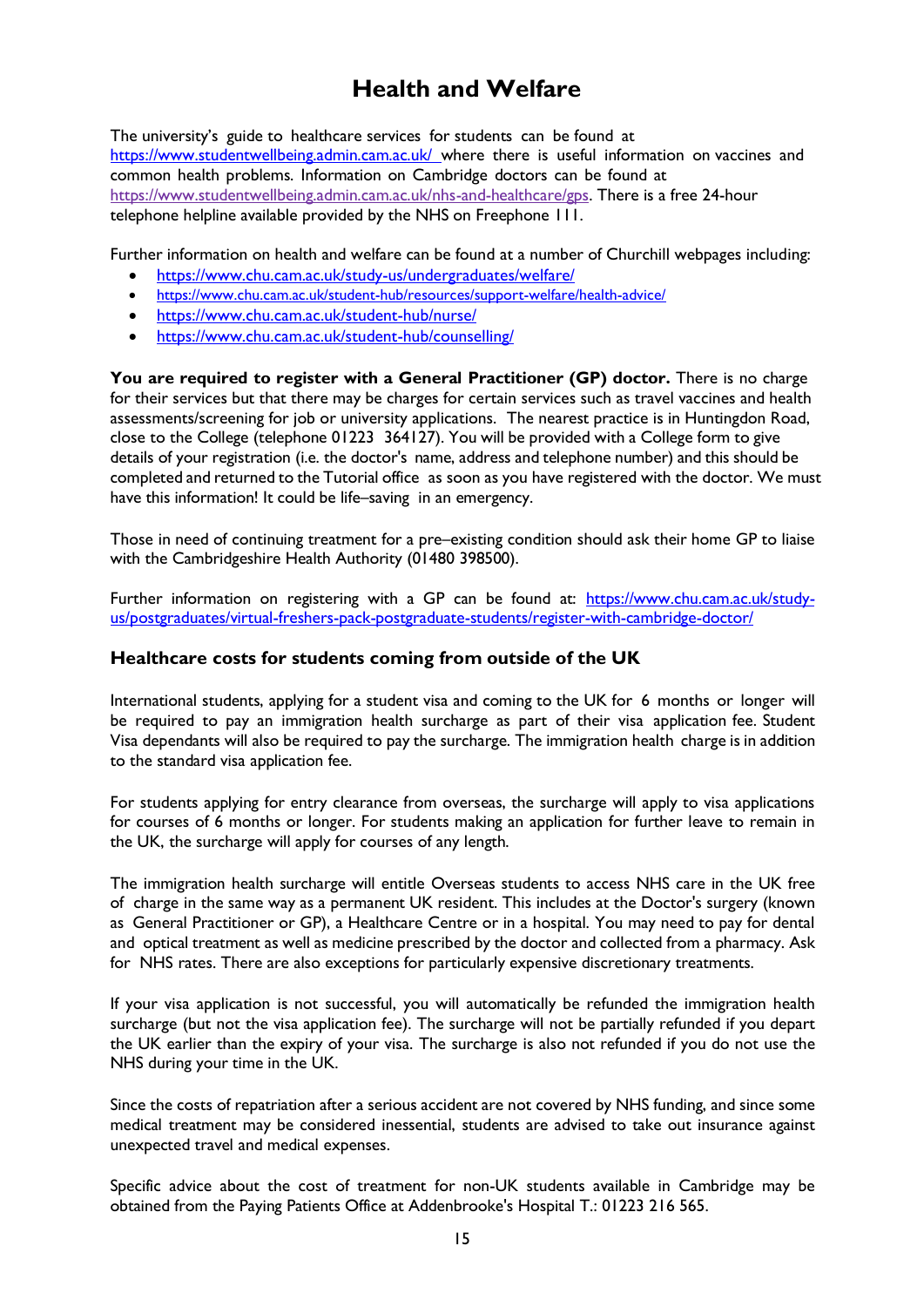<span id="page-17-0"></span>Further information is available online at: [internationalstudents.cam.ac.uk/arriving/healthcare-uk](https://www.internationalstudents.cam.ac.uk/arriving/healthcare-uk)

# **Illness and Injury**

**If you become unwell** you should ensure that your Tutor is informed as soon as possible. You can ring the NHS helpline 24 hours a day for advice on the free phone number, 111. You should not present yourself at hospital unless it is an emergency: your GP will refer you if they feel that hospital treatment is needed. The UK tradition is that hospital treatment is sought only in emergencies.

The Cambridge GP surgeries are generally open Monday – Friday from 8.30 am to 6 pm and some are open on Saturday. There is an out–of–hours service supporting all the GP practices in Cambridge, Urgent Care Cambridgeshire, on 0330 123 9131. Your normal GP telephone number should switch through to the out of hours service when the GP surgery is shut. The out of hours service can supply advice over the phone but may call you in for an appointment at the Chesterton surgery.

**There is a surgery in the College** for the treatment of minor ailments and injuries. The opening times are online:<https://www.chu.cam.ac.uk/student-hub/nurse/>and also on the Porter's pin board at the front entrance of the college. The College Nurse, Jo Livingstone, is available in the College Surgery (31C) at the times posted (or phone (3)36133).

**Sports injuries:** see the Porters for first aid, and for minor sprains apply ice. You may need to go to your GP if you think that physiotherapy may be needed to aid recovery.

### <span id="page-17-1"></span>**Dentistry**

Students wishing to register as an NHS dental patient locally can find out which practices in the city are accepting NHS patients using the following link: [how-to-find-an-nhs-dentist](https://www.nhs.uk/nhs-services/dentists/how-to-find-an-nhs-dentist/)

#### <span id="page-17-2"></span>**Emergencies**

**In cases of any serious emergency** such as you have severe difficulty breathing (e.g. asthma attack or anaphylaxis (severe allergic reaction) or severe chest pain then call **999 or 112** for an ambulance, immediately. Also let the porters know as soon as possible so that they can direct the ambulance and open gates. When you are able also inform a Tutor.

Ambulances should be called out only in dire emergencies. The Porters can easily summon a taxi to take someone to the Accident and Emergency Department at Addenbrookes Hospital, if need be.

#### **For Mental Health crisis call NHS 111 option 2.**

**General Practitioners, Counsellors and Tutors** are accustomed to being consulted, in confidence, about personal problems and work difficulties. You should not hesitate to seek the advice of one of them in case of need.

#### <span id="page-17-3"></span>**Chronic medical conditions or disabilities**

Any member of College suffering from a chronic medical condition or disability, or who is undergoing long–term treatment for any reason, should inform the College Nurse and the University Disability Resource Centre. This could be of great assistance in the event of illness or accident during residence. The Nurse and Head of Catering must be informed of any food allergies. It is also helpful if students are willing to inform their Tutors of such conditions.

**Impact of ill–health on your work:** Anyone with any kind of illness, disability or other difficulty likely to affect his or her performance in examinations should consult the College Nurse or Tutorial Office during the Michaelmas term so that all possible help can be organised before the start of the exams. It is also advisable to consult or inform one's Tutor.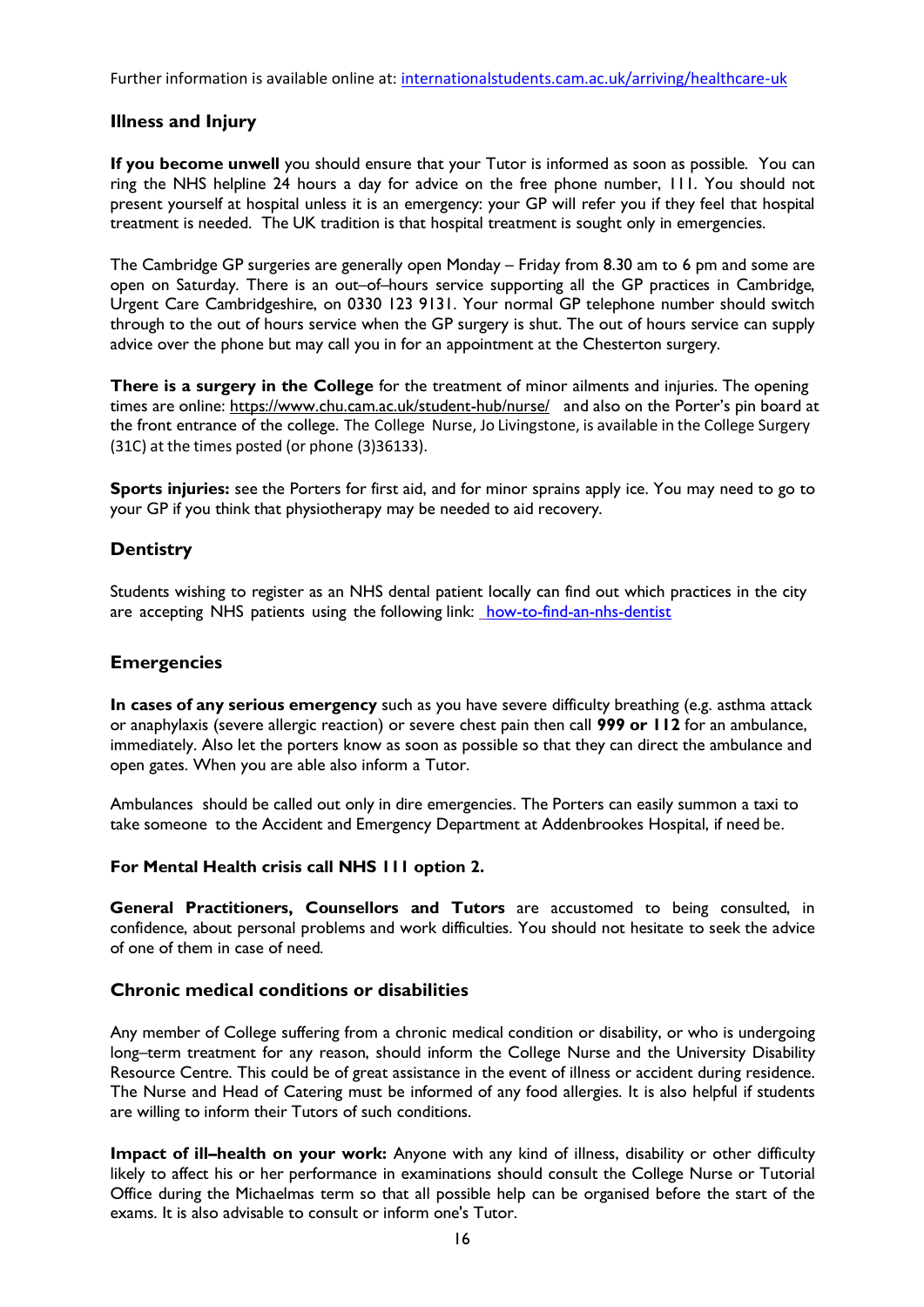# <span id="page-18-0"></span>**Allergies**

If you are aware that you have an allergy, please inform the College Nurse. The Catering Manager must also be informed of any food allergies. If your GP has prescribed adrenaline pens for anaphylaxis you are advised to carry two pens at all times and ensure they are within their expiry dates.

**Welfare:** If you have a welfare concern, please talk to your Tutor, the College Nurse, the College Counsellor, or the student welfare officers.

*If you are unsure about rules and regulations or have financial problems or some personal issue which you want to discuss confidentially, then contact your Tutor, either by email, by turning up at one of his or her regular tutorial times or by making an appointment. The Porters deal with lots of queries. The staff in the Tutorial Office can clear up many points. The College Nurse not only copes with minor physical ailments but is also a sympathetic listener.*

# **Counselling**

# <span id="page-18-2"></span><span id="page-18-1"></span>**College Counsellor**

The College provides professional counselling service open most of the year including out of term time. The service is well used by both Undergraduate and Postgraduate students. You can talk to the Counsellor about any personal issue that is troubling you. The first six sessions in any academic year are free, sessions 7-12 are charged at £20 per session and any sessions beyond this are charged at £40 per session. The Counsellor, Tim Ellis, has a wide experience working with students, including previously working for the University Counselling Service. The Counsellor can also signpost you to other services. In person sessions are provided in College. If in person sessions are not possible, video or telephone sessions may be offered. The College also employs a second, female, Counsellor, Louise Ranger. To request an appointment or to ask a question, email counsellor@chu.cam.ac.uk <https://www.chu.cam.ac.uk/student-hub/resources/support-welfare/counselling/>

# <span id="page-18-3"></span>**University Counselling Service**

UCS is a large, well-used Service that provides free, professional counselling. It is open for most of the year, except for brief closures at Christmas and Easter. It is staffed by counsellors and CBT therapists who are experienced in helping people from many different backgrounds and cultures deal with a wide range of personal and work issues.

In addition to counsellors and therapists, UCS has other specialist staff: Mental Health Advisors help students experiencing moderate to severe mental health difficulties. <https://www.counselling.cam.ac.uk/studentcouns/mha>

The Sexual Assault and Harassment Officer provides support to anyone who has been raped, sexually assaulted, or harassed, recently or in the past. [Sexual Assault and Harassment Advisor | University](https://www.counselling.cam.ac.uk/sexual-assault-and-harassment-advisor)  [Counselling Service \(cam.ac.uk\)](https://www.counselling.cam.ac.uk/sexual-assault-and-harassment-advisor)

A Psychiatrist also works part-time with the Service.

As well as individual counselling, UCS provides a timetable of groups and workshops each term both on specific issues and more general support groups. [About Groups and Workshops | University](https://www.counselling.cam.ac.uk/GroupsAndWorkshops)  [Counselling Service \(cam.ac.uk\)](https://www.counselling.cam.ac.uk/GroupsAndWorkshops)

There are also self-help leaflets and resources available Self Help for Students | University Counselling [Service \(cam.ac.uk\)](https://www.counselling.cam.ac.uk/selfhelp/newselhe)

The University Counselling Service is located on the 3rd Floor of the Student Services Centre on the New Museums site in the centre of Cambridge. T: 01223 332865 or [www.counselling.cam.ac.uk](http://www.counselling.cam.ac.uk/)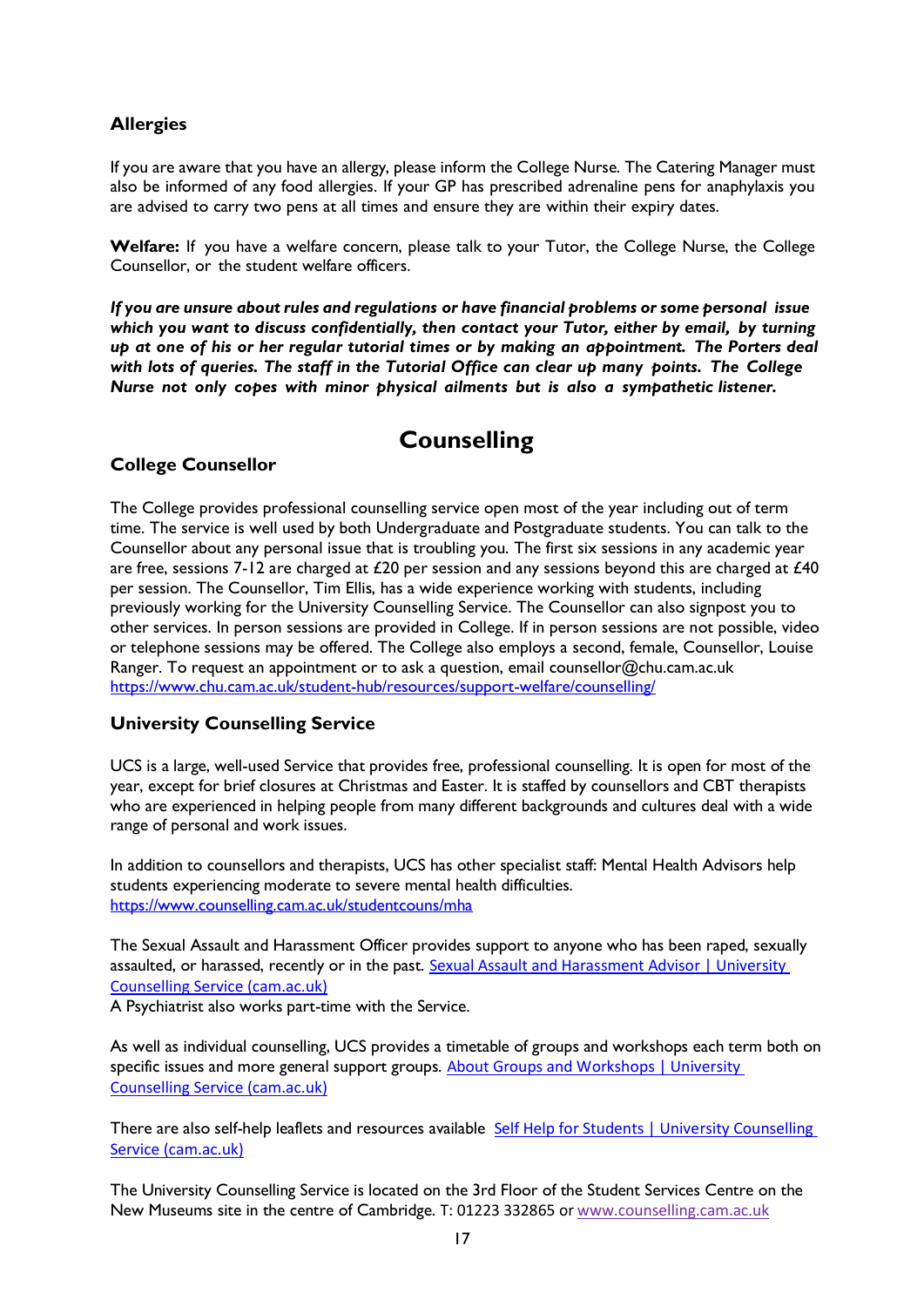# **University and College Regulations**

### <span id="page-19-1"></span><span id="page-19-0"></span>**Matriculation**

All students are required to matriculate or be formally admitted to the University when they first arrive in College. All that this requires is for you to electronically sign the Matriculation Registration Form – this will be part of your arrival programme. We celebrate matriculation at the Matriculation Dinner at the start of term.

### <span id="page-19-2"></span>**Residence**

The formal requirement to have resided in Cambridge for a certain number of nights is set out here: [Arrival | Cambridge students](https://www.cambridgestudents.cam.ac.uk/new-students/arrival)

You are required to be in Cambridge for 60 days in any one term. Confusingly, term does not exactly equate to Full Term, which is the period in which lectures and college teaching take place. If undergraduates spend nights during Full Term away from Cambridge, they can make them up from nights kept in the period either before the beginning or after the end of Full Term but within University Term. However, all undergraduates should be in residence at the beginning and end of Full Term.

If you are away from College for a short while, even if for one night, you should fill in a Temporary Exeat Form at the Porters' Lodge and should hand in your room key. This rule exists in order to enable us to account for everyone in the event of some emergency, like a fire, but also to prove residence if we need to. Before going away even for one night you should therefore record in the Porters' Lodge an address and preferably also a telephone number at which you may be contacted, in case of an emergency.

If you do not sign out and hand your room key back into the Porters' Lodge at the end of term, you will be charged for rent and your belongings may be removed from your rooms.

#### <span id="page-19-3"></span>**Overseas Students (overseas students and dependants)**

Under the terms of the government's legislation to monitor and manage immigration to the UK, overseas students who need a Student Visa to study in the UK are required formally to register with the University and College when they arrive at the start of their course and at the beginning of every term thereafter during their programme of study. At Churchill, this will take place in the Tutorial Office on the first floor. This is not optional. At first registration, students present their passport and BRP for recording. At subsequent registrations, they have to provide proof of identity by presenting their Cambridge University card and also have to update contact details if these have changed since the previous registration. Any new visas or passports acquired during the period of study must also be recorded with the Tutorial Office. If any student fails to carry out any of his/her responsibilities, the College is required to notify the authorities. Students who fail to satisfy the requirements of the Government legislation are at risk of deportation.

More information about the legislation and its requirements can be found at: [Student visa -](http://www.ukba.homeoffice.gov.uk/studyingintheuk/) GOV.UK [\(www.gov.uk\)](http://www.ukba.homeoffice.gov.uk/studyingintheuk/) and [Immigration | International Students \(cam.ac.uk\)](https://www.internationalstudents.cam.ac.uk/immigration)

#### <span id="page-19-4"></span>**Discipline**

University Regulations for undergraduates can be found on the university website at: <https://www.cambridgestudents.cam.ac.uk/new-students/rules-and-legal-compliance>

The formal rules under which the College operates are set out in the 'Statutes, Ordinances and Regulations', which can be seen on the college website under Official Documents. **Statutes and** ordinances – [Churchill College \(cam.ac.uk\)](https://www.chu.cam.ac.uk/about/official-documents/statutes-and-ordinances/)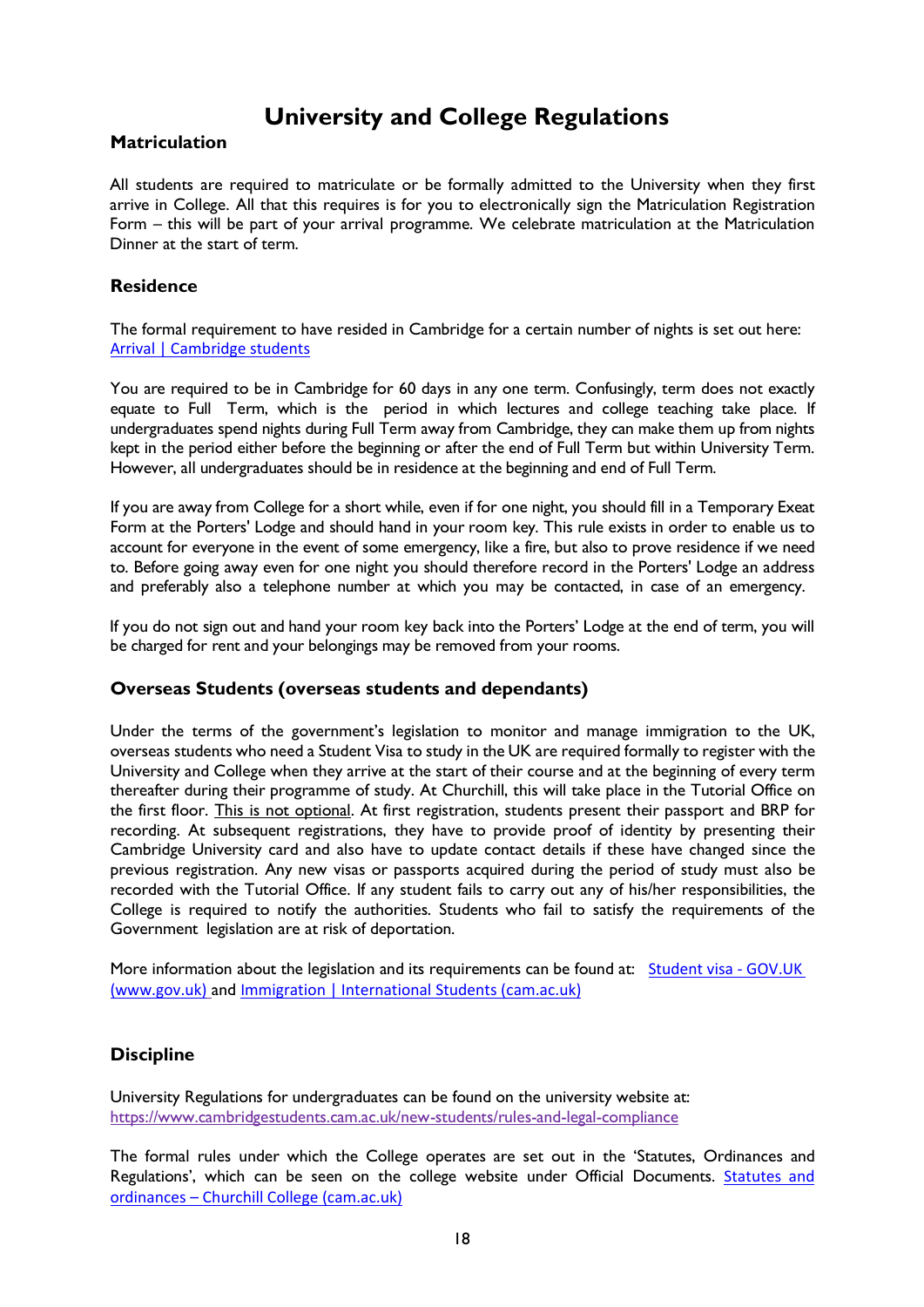The College policy is to have the minimum of restrictions and rules. Those that appear in this handbook have obvious purposes in the corporate life of the College, such as:

- to enable the College to discharge its responsibility to the University e.g. in the matter of keeping terms and its legal obligations, or
- to enable the College to run its affairs economically
- to prevent some inhabitants of the College from being a nuisance to others, e.g. rules for noise and parties.

Any form of harassment or bullying  $-$  sexual or otherwise  $-$  is unacceptable. Appendix  $D$  to this handbook describes the College's procedure for dealing with reports or complaints of harassment or bullying. Appendix E is a Code of Conduct which deals with behaviour at formal events in College. The same rules apply to behaviour at club or society events and in public areas of the College. Appendices F and G set out College policies regarding Drugs and Excessive Consumption of Alcohol.

Cases of nuisance and disorder, whether in the College or outside it, damage to College property and infringements of College rules, come under the responsibility of the Dean of the College (see College Officers) who has authority to impose fines or other penalties. Serious breaches of discipline, i.e. those which in the Dean's opinion could not be adequately dealt with by him, will be referred to the Board of Discipline. Appeals against decisions made by the Dean or the Board of Discipline go to the Student Appeals Committee. Both the Board of Discipline and the Student Appeals Committee consist of Junior and Senior Members of the College.

# **College Life and Facilities**

<span id="page-20-0"></span>See the Accommodation Handbook for detailed practical information about living in College. The following information applies to those living in or out of College accommodation.

**Smoking, including e–cigarettes,** is not permitted in any buildings on the College site and only in designated areas in the grounds. Cigarette butts must not be dropped on the ground.

# <span id="page-20-1"></span>**Catering and bars**

Ordinarily mealtimes are as follows (these may vary out of term)

| <b>Breakfast</b><br>Dining Hall   | Monday to Friday 07:30 - 09:30<br>Saturday 07:30-11:00 (cooked breakfast from 09:30)<br>Sunday 07:30-09:30                                        |
|-----------------------------------|---------------------------------------------------------------------------------------------------------------------------------------------------|
| Lunch<br>Dining Hall              | 12.15 - 14:00 every day during Full term                                                                                                          |
| <b>Supper</b><br>Dining Hall      | 17:45 - 19.15 every day during Full term<br>Diners must leave the Hall by 19.25 at the very latest, when a Formal<br>Dinner is being held         |
| <b>Formal Hall</b><br>Dining Hall | 19.30<br>Please see the published list of Formal Halls on the college website.<br>These are normally held on Thursday, Friday and Sunday in term. |
| <b>Buttery</b>                    | Up to 23:00 A hot snack option is available from the Buttery Bar most<br>evenings.                                                                |

**The coronavirus Guidelines and regulations impose restrictions on the services that we can provide. It is therefore necessary that the hours of service at the beginning of the academic year may not as advertised here.** Students must refer to the [College](https://www.chu.cam.ac.uk/news/coronavirus-guidance-for-all/)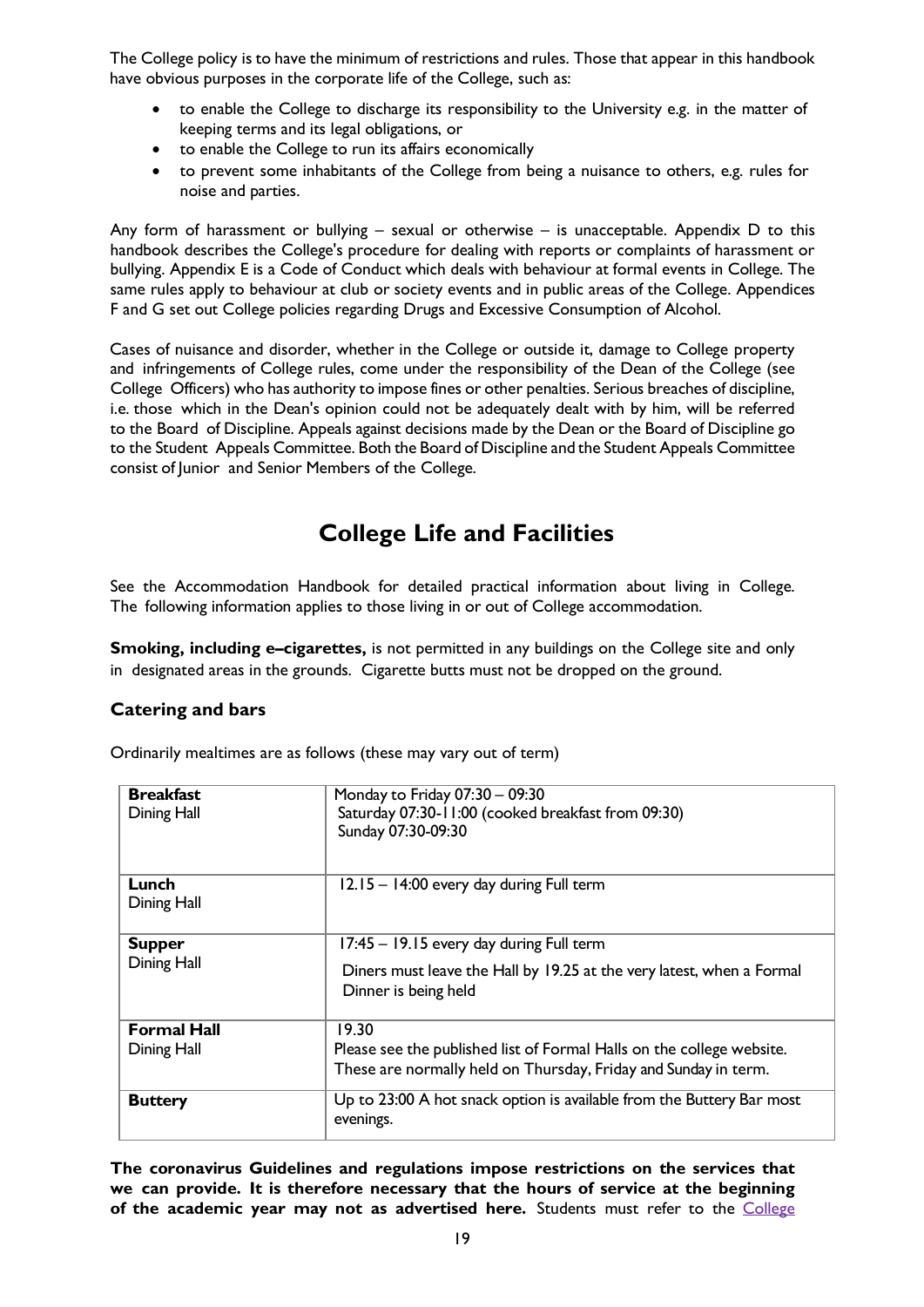[coronavirus](https://www.chu.cam.ac.uk/news/coronavirus-guidance-for-all/) [website](https://www.chu.cam.ac.uk/news/coronavirus-guidance-for-all/) for service updates, including meal times and booking, as we will continue to monitor the guidelines and evolve our service accordingly.

#### <span id="page-21-0"></span>**Kitchen Closures**

The main kitchen closes at Christmas for about ten days and may close for some time at Easter and in August: residents will be notified in advance of any closures.

#### <span id="page-21-1"></span>**Formal Halls & Other Special Dinners**

Common Tables (shared formal halls) with the Fellows are organised from time to time, usually around subjects.

If invited formally to a major dinner such as a Feast, please reply promptly and do not fail to turn up; these dinners have a formal seating plan, and it ruins the evening for those who have to sit next to an empty chair all evening. You will be charged if you do not turn up and have not cancelled at least 24 hours before the dinner.

#### <span id="page-21-2"></span>**Behaviour while dining in Hall**

See the Code of Conduct at Appendix C. Those attending Formal Halls may only bring in one bottle of wine between two diners. This limit is strictly enforced, and staff may require you to leave the Hall if the rule is broken.

#### <span id="page-21-3"></span>**Charges Meal Prices**

Details of meal charges are published in the Hall and on the booking system at the beginning of each term. Normal meals range in price from £3.00-£6.00 and there is a wide choice available, particularly in term time. Formal Halls cost £13.00 for College members and £14.00 for guests. Formal Halls on Sunday will be charged at a reduced rate of  $£10$  to encourage inclusive dining.

#### <span id="page-21-4"></span>**Guests**

Guests may be brought into lunch or dinner on any day. Members' own children and guests' children (in reasonable numbers) may be brought into self-service Hall but not formal halls. Formal hall guest numbers may be limited because of over–demand and if you wish to bring more than one guest to a formal hall, you should email [catering@chu.cam.ac.uk..](mailto:catering@chu.cam.ac.uk)

There are highchairs available in the Hall for very young children. Friends from other Colleges or guests from home are also welcome and can pay in cash at the tills during self–service hall: there is a higher charge because of VAT. The Catering Manager [\(david.oakley@chu.cam.ac.uk\)](mailto:david.oakley@chu.cam.ac.uk) must be informed when any party of 10 or more guests have been invited to a self–service meal.

#### <span id="page-21-5"></span>**Private Catering**

All College members are encouraged to use the catering facilities at all times. The Conference Office will be pleased to offer quotations for special dinners for birthdays, society and club events and other celebrations in private dining rooms.

#### <span id="page-21-6"></span>**Food Allergies**

Please inform the College Nurse and the Catering Manager if you have an allergy. The College kitchens are more than happy to do their best to provide allergy sufferers with appropriate food if they are asked to do so. It is important for you to send in details of food allergies to the Catering Manager if you are attending a formal dinner. If you are bringing Guests with a food allergy to dine, you must inform the Catering Manager at least 48hrs before you wish to dine. Please note that the College is not nut–free.

#### <span id="page-21-7"></span>**The Buttery**

The Buttery is the College bar and is situated on the Ground Floor. The Buttery is for the use of all members of the College, including staff and Fellows and also visitors.

It serves non-alcoholic and alcoholic drinks, barista coffee, snacks, and a wide range of wine which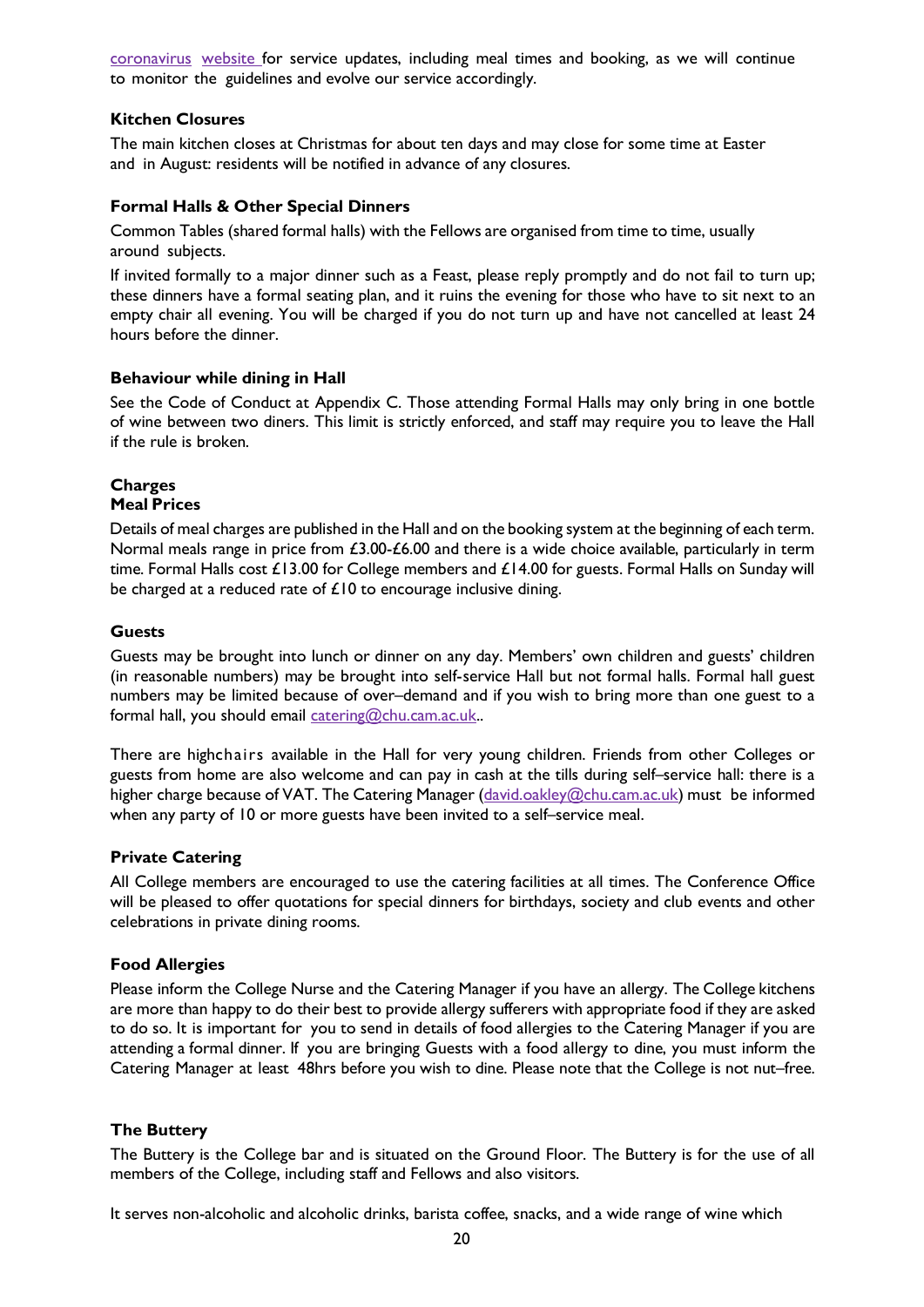can be taken into Hall. Alcoholic drinks can only be purchased using bank cards rather than your University/College card. Some basic supplies are available to purchase from the vending machines (near the disabled access lift). Snack food is available throughout the evening and also from the vending machines next to the access lift in the main foyer. Undergraduates may not use the MCR. **Opening Times during term are normally:**

| Monday to Friday | 07:30-23:00     |
|------------------|-----------------|
| Saturday         | $14:00 - 23:00$ |
| Sunday           | $14:00 - 22:30$ |

Out of term the Buttery has reduced opening hours depending on custom and timings will be displayed there.

Takeaway food may be consumed in the Buttery, but all rubbish must be cleared away and tables wiped after use. Please do not put your feet on the tables.

**The coronavirus Guidelines and regulations impose restrictions on the services that we can provide. It is therefore necessary that the hours of service at the beginning of the academic year may not as advertised here.** Students must refer to the catering service website for updates, including meal times and booking, as we will continue to monitor the guidelines and evolve our service accordingly.

#### <span id="page-22-0"></span>**Consumption of Alcohol**

The College believes that alcohol should only be enjoyed responsibly. It does not encourage excessive consumption, and in fact, in order to comply with its obligations under the Licensing Act 2004, Staff will refuse to serve alcohol to those they believe to be inebriated. Abuse of staff will be treated as a disciplinary matter and there are CCTV cameras operating in the Buttery.

#### <span id="page-22-1"></span>**Wearing of Gowns**

By University regulations gowns are worn at formal University occasions. Junior Members are permitted to wear gowns in Formal Hall, but most do not possess one and it is not usual in Churchill to wear one. A gown should not be worn with sports clothes.

#### <span id="page-22-2"></span>**College Playing Fields and Sports Facilities**

- a. College members may use the fields for informal games but not close to buildings and the library, in particular, and not on the pitches, without booking them first with the grounds staff. Organised tea or use involving large numbers of guests must be cleared with the grounds staff in advance (internal. Tel. 01223 746860 or visit the groundsmen's compound/office beyond the Sheppard Flats). The Porters cannot authorise organised events.
- b. The College grounds, pavilion/gym, squash courts and other facilities are for the use of Junior Members, Staff, Senior Members and their families. Members of conferences and continuing education programmes taking place in College are also permitted to use the facilities. All others must seek the permission of the Head of Grounds and Gardens in advance.
- c. Barbeques may only be held in the College grounds with permission which should be sought through the conference office.
- d. The private road is frequently busy and should not be used for recreational activities of any kind (i.e. skateboarding or skating).
- e. Do not play ball games within 50 metres of the Chapel: its stained-glass windows are vulnerable and valuable.
- f. The hard tennis courts (one of which is also marked out for basketball and one for netball) and squash courts must be booked using the online booking form [Sports Facilities Bookings](https://www.chu.cam.ac.uk/sports-facilities-bookings/) –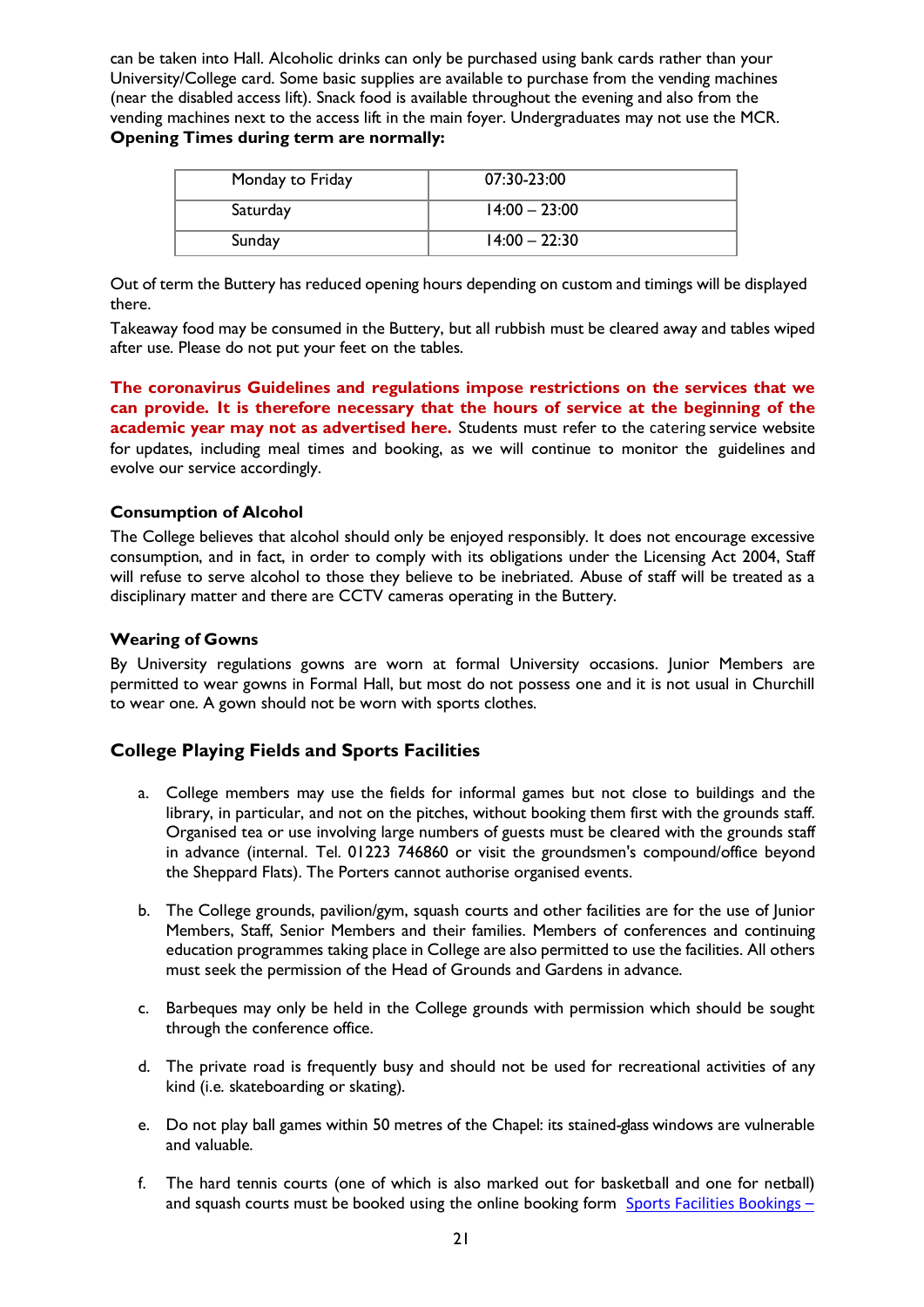[Churchill College \(cam.ac.uk\)](https://www.chu.cam.ac.uk/sports-facilities-bookings/). Football must not be played on the tennis courts and balls should not be hit against the netting. Flat–soled shoes must be worn to prevent damage to the surface. The College member booking the courts may invite students from other College's but must always be in attendance when being used by the group.

- g. Table tennis may be booked into one squash court at a time and the table must be taken out and put in the corridor after play.
- h. Exercise Studios are now available within the Squash Court building with facilities including a sprung dance floor and new audio system. These can be booked using the online form Sports Facilities Bookings – [Churchill College \(cam.ac.uk\)](https://www.chu.cam.ac.uk/sports-facilities-bookings/)
- i. The pavilion gym can be used by any College member or Møller Centre guest who has received a basic induction training and been authorised to use it. For an up–to–date list of students authorised to carry out training please look on the pavilion door or corridor noticeboard. All equipment is used at your own risk and the College will not accept any liability for injury caused by the use of the equipment. Any defects should be reported immediately to the Møller Centre reception desk. The rowing machines are the property of the Boat Club and may only be used by authorised Boat Club members.
- j. Outdoor exercise equipment is available to use near the Tennis Courts. This includes rowers and pull up bars. Ideal to include whilst using the new perimeter path.
- k. No bicycles or other machines or vehicles are permitted to be used anywhere on the playing fields, or on the grassed areas within the College, either by members of the College or their guests. Please do not walk on the grass in the area of the college buildings when the ground is wet.

# <span id="page-23-0"></span>**Computing**

The College and University provide three wireless networks which are available throughout the main areas of the College and all of the staircases. The eduroam, UniOfCam and UniOfCam-IoTwireless networks are provided by the University and can be accessed using your university credentials (CRSid). You can also use the PCs in the Lloyds Room (upstairs next to the library) immediately. Instructions will be displayed for access.

If you wish to use a wired connection within your room, need to submit an online form to the Computing office found here: [https://www.chu.cam.ac.uk/student-hub/resources/computing/](http://www.chu.cam.ac.uk/student-hub/resources/computing/) connecting/connection-application/

Once processed you will be contacted with your connection details.

Please be aware that the College has a strict policy on managing excessive network traffic, whereby offenders are disconnected from the wired networks for overuse, and a complete ban on peer-to-peer (P2P) file sharing software and copyright infringing downloads. Any students found to be in breach of copyright laws, either using the College or University provided networks, will be immediately fined a minimum of £50 and further infractions will be reported to the Senior Tutor and the Dean.

Further information is available on the College website at <https://www.chu.cam.ac.uk/computing/> or by contacting the office directly via [computing@chu.cam.ac.uk.](mailto:computing@chu.cam.ac.uk)

# <span id="page-23-1"></span>**JCR and Club Events**

The organiser concerned must book any rooms for the event through the Conference Office by the Thursday preceding the week of the event; a refundable deposit may be required against the booking to ensure that the rooms is left clean and tidy. Some events may need the Dean's permission and the Conference Office will advise.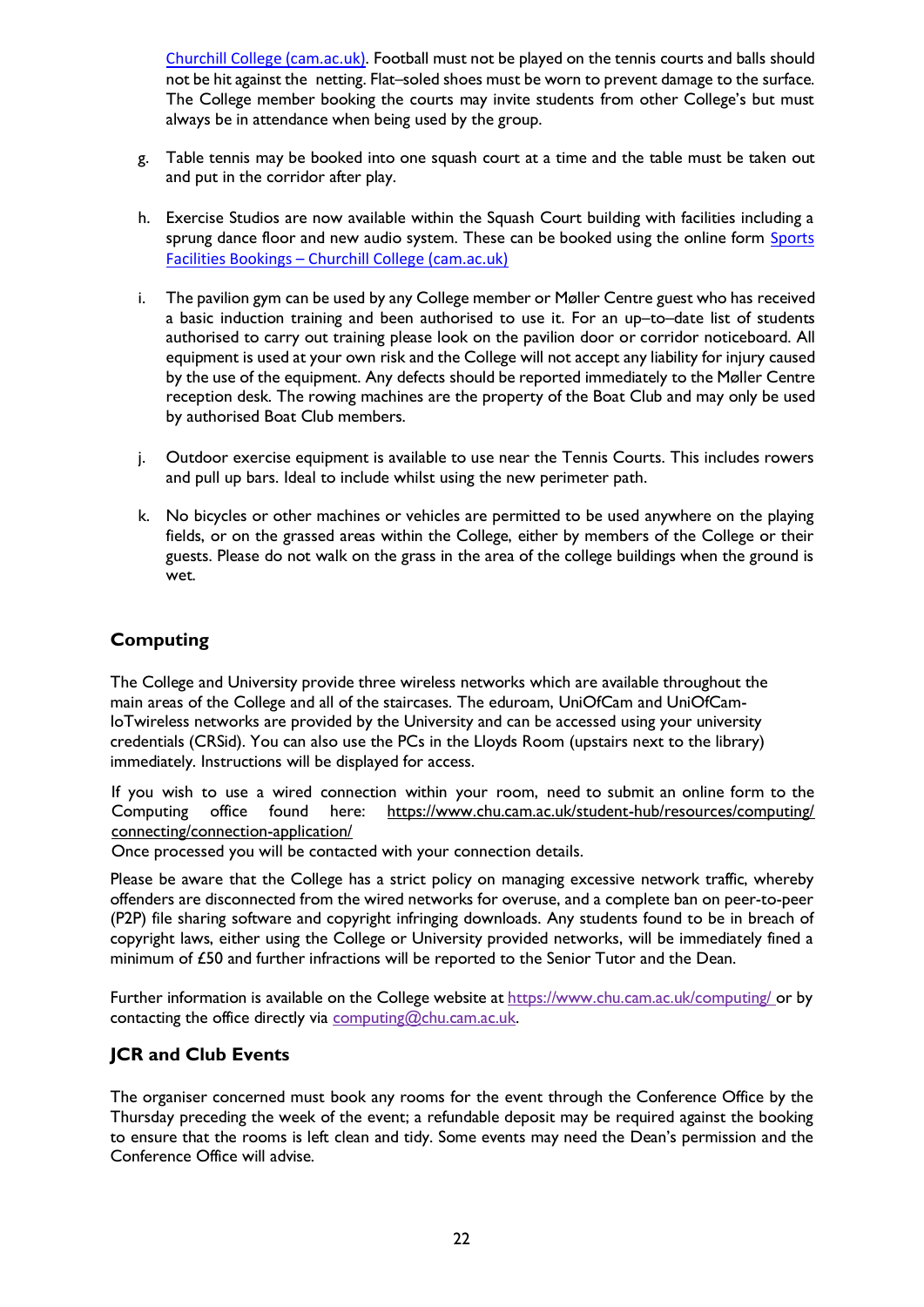# <span id="page-24-0"></span>**The Library**

The main function of the College Library is to provide books needed for undergraduate courses, but it is also, of course, available to Advanced Students. In using it, you should remember that it is trying to provide not only for your needs, but also for those of all other members of the College. Use your University Card to access the Library 24 hours a day, and to borrow books. The Library catalogue can be browsed online at: <http://idiscover.lib.cam.ac.uk/>

#### **Please see the [College Library website](https://www.chu.cam.ac.uk/student-hub/college-facilities/college-library/) for safety procedures you are required to observe during the Covid-19 pandemic.**

**Borrowing Books**: Borrowing a book from the College Library is quick and easy. A self-service borrowing system is in operation. Please remember to register every book you borrow at one of our self-issue machines, using your University Card. The self-service machines are available in the foyers of both the Bracken Library and the Bevin Library. We will explain how to use these in the introductory library tours, but in case of any difficulty the Library staff are always willing to assist. During the Covid-19 pandemic we have also introduced a 'Click & Collect' service for zero-contact borrowing (books being delivered to your pigeonhole). There is more information on both these methods of borrowing on the **College Library website.** 

Undergraduates may borrow up to 10 items from the library (books or DVDs)./Postgraduates may borrow up to 20 items from the library (books or DVDs).

Library loans will automatically renew until you return the book, your account expires (usually at graduation) or another reader requests the book. Please return any books you are no longer using.

You will receive a monthly statement listing the books currently on loan to you from all Cambridge University libraries. This is for information only and no action is required. If a book you have out on loan is requested by another reader (see below) you will receive an email asking you to return the book. Please remember to check your emails regularly.

**Returning Books**: College Library books should be returned to one of the 'Book Return' boxes in the foyer of the Bracken Library (downstairs) or the foyer of the Bevin Library (upstairs). Borrowed books must not be returned directly to the shelves or left on Library tables. If you would like to remove the books from your account straight away (for example if you were at your loan limit and wanted to borrow some more books), you can use the 'Return' function on self-service machine. However, it is also fine to just drop the books straight into the return box without scanning them at the self-service machine, as the Library team empty the book return boxes every weekday morning and process all items.

**Vacation Loans:** Books may be borrowed over the vacation. It is not possible to request books outside of Term, so you would never need to return a book during the vacation.

**Requesting a book that is on loan:** If an item that you would like to borrow is out on loan, you can request it through the online catalogue. Log in to <https://idiscover.lib.cam.ac.uk/> using your Raven account, search for the book, and click 'Request'. You will be notified when the item is available for collection from the Library Office.

If a book you have out on loan is requested by another reader, you will receive an email asking you to return the book within 3 working days. Please remember to check your emails regularly and return books when requested. We rely on your co-operation to ensure the Library service works well for all members of College.

**Overdue Books:** If a book is not returned when it is due back to the library (either because another reader has requested it, or because you are due to graduate) you will receive overdue notices by email.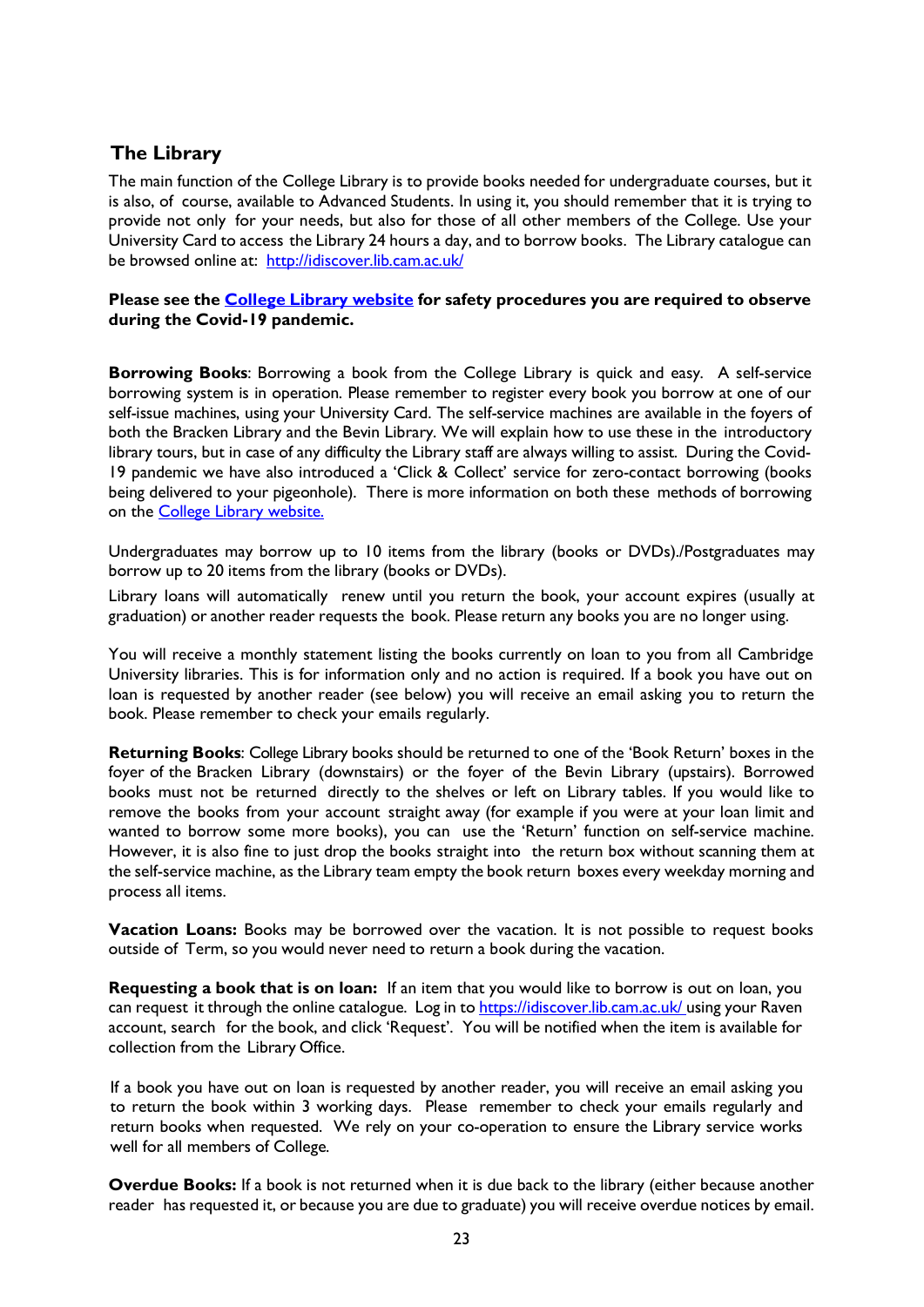Please respond to these promptly. The College Library reserves the right to charge the replacement cost of any item not returned to the library when requested.

**Book Recommendations:** The Librarian welcomes suggestions for book purchases. This may be a request for a new addition to the Library, or for an extra copy of a book in high demand. Please send us your suggestions using the [online](https://www.chu.cam.ac.uk/student-hub/college-facilities/college-library/recommend-book/) form or the paper forms provided in the entrance lobbies of the Library.

You are asked to keep in mind the following general points:

- Lecture courses in many subjects are so arranged that there may be twenty or so people in the College all of whom would like to use a particular book in the Library at a particular time of the term. Please return books promptly when you no longer need them, remember to make use of the online request system, and if someone requests a book which you have borrowed, please return it within 3 working days.
- Books, papers, etc. should be removed from the tables when not in use, as space is limited. Tables will be cleared regularly of unattended material.
- Food may not be taken into the reading rooms. Water is permitted in sealable containers, which must be kept sealed when not in use and taken away with you when you leave the Library. Please be considerate to Housekeeping staff and to other Library users and do not leave rubbish behind.
- Mobile phones should be turned off or switched to mute before being taken into either of the reading rooms. Laptops and other devices may be used as long as they are not disturbing to other Library users.
- Please do all that you can to ensure that books are kept in good condition. Marking, damage, or the non–return of a book, can cause great inconvenience to other users.
- The Library Office is open on weekdays from 9.00 am to 12.30 pm and from 1.00 p.m. to 5.00 pm. Please come in to see us if you have any questions, or email [librarian@chu.cam.ac.uk](mailto:librarian@chu.cam.ac.uk)
- There are JCR & MCR reps on the Library Committee do pass on any views to them also.

**Academic Skills Collection:** There are 200+ books in our Academic Skills collection, covering topics such as essay writing, referencing, presentations, and interviews. These books are listed on our **Academic** [Skills Collection reading list,](https://cam.alma.exlibrisgroup.com/leganto/readinglist/lists/8198031680003606?institute=44CAM_INST&auth=SAML) and can all be borrowed from the library.

**Wellbeing Collection:** This collection has been curated by the library team with assistance from the College Nurse and College Counsellor. The Wellbeing Collection has 150+ books on topics including adjusting to university life, gender and sexuality, body image, depression, and self-esteem.

These books are listed on our [Wellbeing Collection reading list,](https://cam.alma.exlibrisgroup.com/leganto/public/44CAM_INST/lists/8208746160003606?auth=SAML) and can all be borrowed from the library.

<span id="page-25-0"></span>**TheRoskill Library:** The Roskill Library in the Churchill Archives Centre contains collections on political, naval, military and scientific history and biography of the late nineteenth and twentieth centuries, amassed partly to assist researchers at the Archives Centre. Books may not be borrowed from the Roskill Library except by permission of the Archivist. The Roskill Library is open weekdays between 9.00am and 5.00pm. Those wishing to use this Library should contact either the Library office [librarian@chu.cam.ac.uk](mailto:librarian@chu.cam.ac.uk) or the Archives Centre [archives@chu.cam.ac.uk](mailto:archives@chu.cam.ac.uk)

<span id="page-25-1"></span>**Other libraries in the University:** As a member of the University, you also have access to the main University Library (the UL) and Faculty and Department Libraries. These are libraries dedicated to a particular subject area and they have a much wider range of material for that subject, so you will likely make greater use of these more specialist collections (and the UL) as you progress in your studies.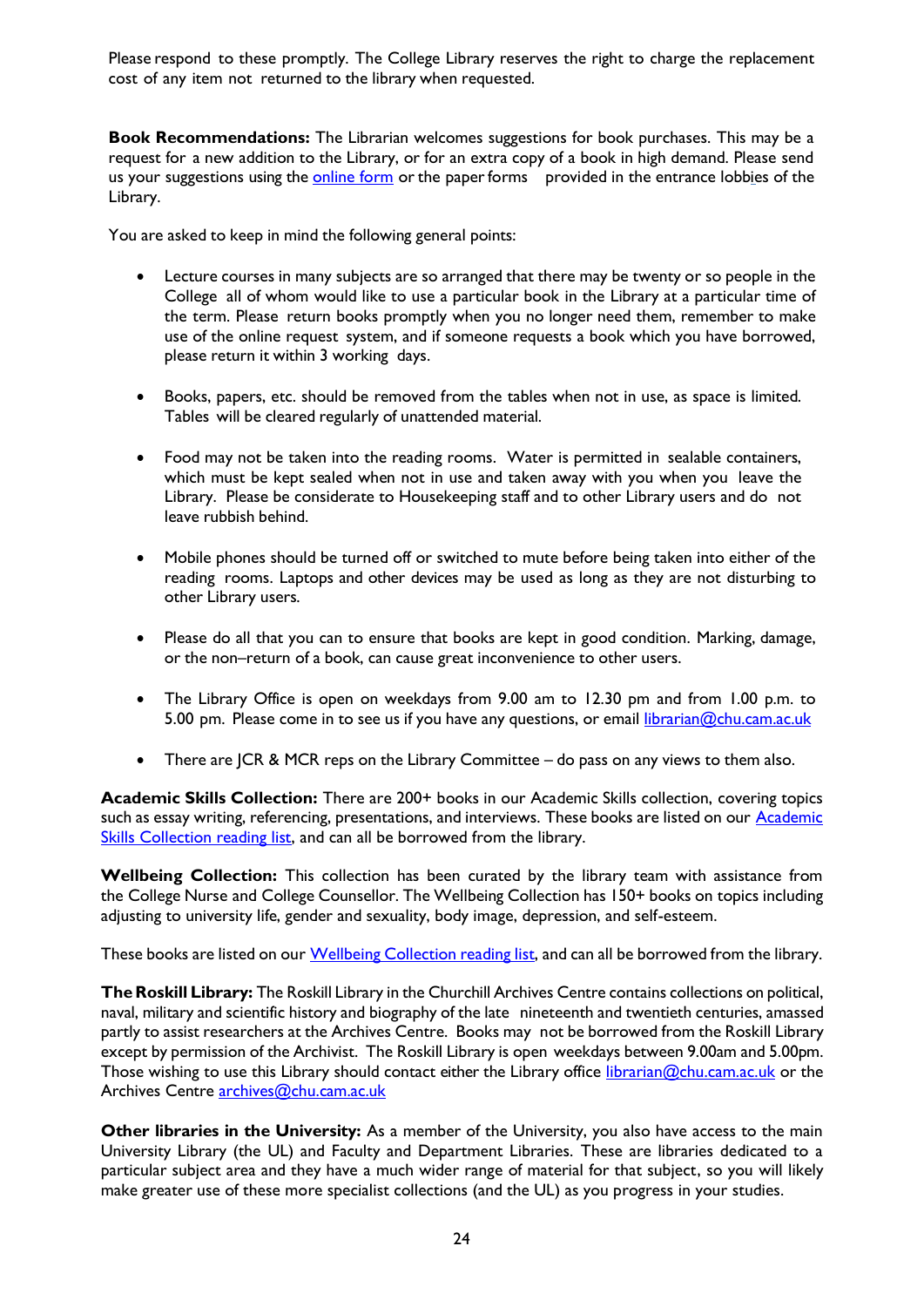<span id="page-26-0"></span>**Online resources:** The University provides access to over 1.2 million e-books, 130,000 e-journal titles and 400 databases. Most of these are available either on- or off-campus. Simply search n the *[iDiscover](https://idiscover.lib.cam.ac.uk/)* catalogue. More information and support for online resources can be found on the University Library's webpages for both [e-books](mailto:e-books) and other [e-resources.](https://www.libraries.cam.ac.uk/eresources/search-and-discovery-tools)

<span id="page-26-1"></span>**Support for readers with disabilities:** We are keen to ensure that the College Library meets your individual needs. Please feel free to come and talk to us at any time. We arrange tours of the library for all new students in October, however, we are always happy to meet you one-to-one to offer a personalised introduction to the library.

There is step-free access to the Bracken Library reading room. The Wolfson Hall toilets are also located on the ground floor. The nearest wheelchair accessible toilet is on the main concourse. We regret that there is lift access to the Bracken Library Gallery or the Bevin Library, which are on the upper floor. If you have any difficulty accessing any areas of the library, please let us know. We can deliver books to your pigeon hole via our Click & Collect service.

The [Cambridge Libraries Accessibility Service](https://libguides.cam.ac.uk/accessibility) can also provide further assistance, and supply resources in an alternative accessible format.

#### <span id="page-26-2"></span>**Mail**

The correct mail address for you in the College is:

Name Room number Churchill College Storey's Way Cambridge, CB3 0DS

All students have a pigeonhole allocated to them in the secure rooms accessed by College card, opposite the Porters' Lodge. If you have a parcel delivered which is too large for your pigeonhole, the Porters will put a slip in it to notify you: please collect it promptly from the Porters' Lodge. Post will only be forwarded to you in during the first month of the Long Vacation, if you have a UK address. Bulk pigeonholing is not allowed without the express permission of the Bursar.

When you leave College at the end of your degree, please ensure that you notify all regular correspondents.

#### <span id="page-26-3"></span>**Music Practice and Audio Technology**

The College has a number of student bedrooms which house pianos and Clavinovas are also available to rent. Priority for these goes to music students but if you would like to rent one, you should contact the Tutorial Officer [\(Stephanie.Cook@chu.cam.ac.uk\)](mailto:Stephanie.Cook@chu.cam.ac.uk). Electronic keyboards may be re-located to College accommodation only.

Facilities for practice and performance of music are available in the Music Rooms next to North Court. The facilities include a recital rooms housing a harpsichord and Steinway grand piano, one smaller practice rooms with an upright piano and an audio studio. The rooms may be booked on the college website for College members' use only. They are available from 6 am to midnight most days. For any other user, the Music Sizar should be consulted. Use of the music rooms and access to them (using college cards) is controlled by the Music Sizar.

The audio studio can be used for instrumental practice as well. Authorisation and compulsory induction training to use the recording equipment and the control rooms is given by either the AV Society President or the AV manager Chris Cummins. They cannot be used between 11pm and 6am.

Additional music practice facilities are in the Chapel, where there is a Yamaha grand piano, by permission of the Chapel Trustees. It can be used up to 1pm. Availability can be seen on the Chapel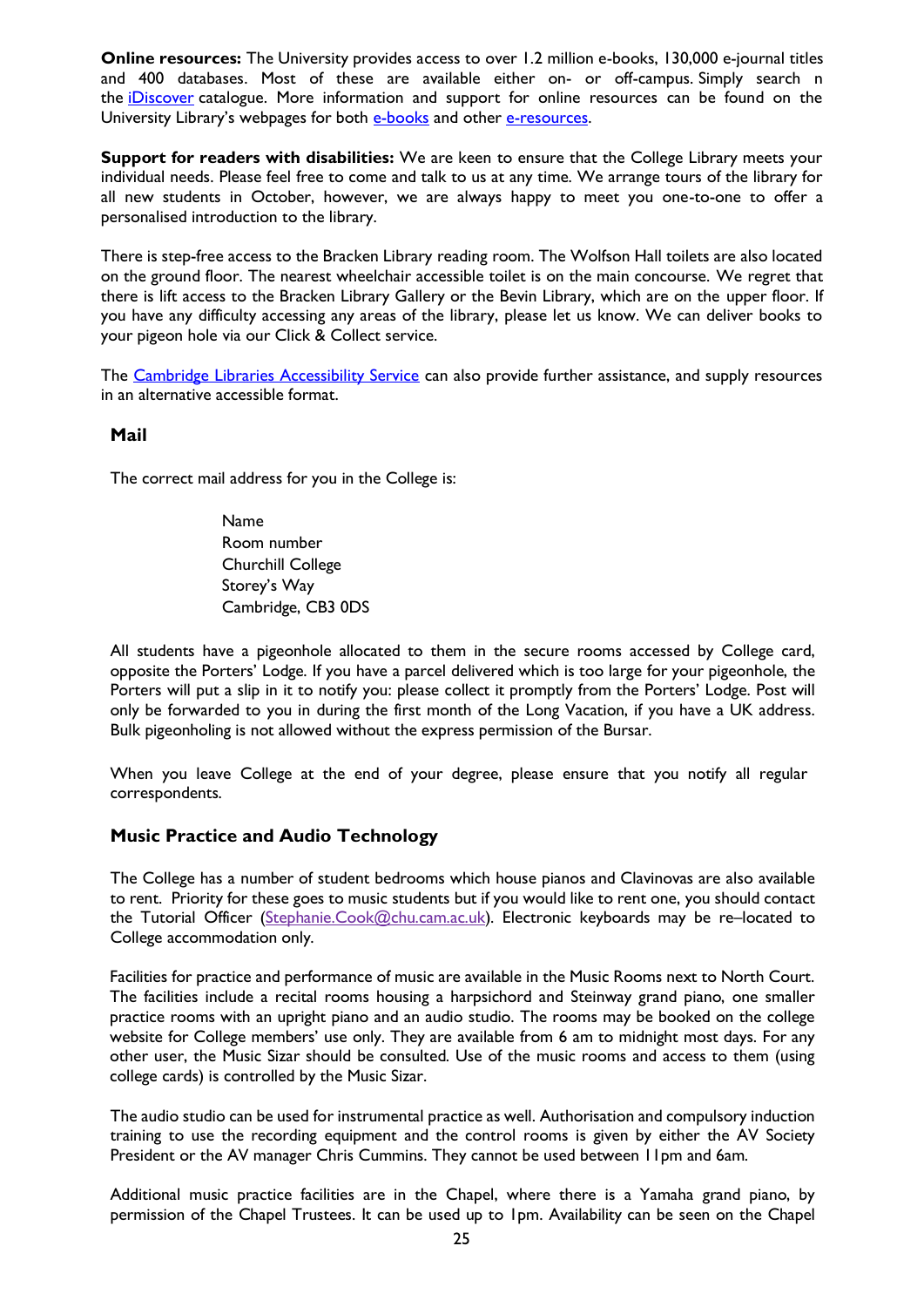website (under Chapel on College website) where instructions for booking and guidelines for use can be found. The key must be borrowed from the Porters' Lodge. Use of the Chapel for any other purpose and use of the organ is authorised by Dr Martyn Johnson, Chairman of the Chapel Trustees who can be contacted via the Bursar's assistant, Sharon Knight.

All who use either the Music Rooms or Chapel must switch off all lights and leave them as they found them, on departing, locking up as they go.

The Music Society organises a series of student and professional concerts throughout the year and if you want to go on their mailing list, contact the student Music Sizar on [music.sizar@chu.cam.ac.uk](mailto:music.sizar@chu.cam.ac.uk)

#### <span id="page-27-0"></span>**Noise**

The design and construction of the College is such that noise carries a long way and considerable care and restraint is necessary to avoid disturbing other members of the College. This is true both of noise from musical instruments, stereos, radios, televisions etc. and of noise from groups of people.

During quiet hours there must be no noise from your rooms which is audible outside your rooms. Quiet hours are 11pm–8am except on Saturday nights and 12.30am–10am on Saturday nights. Outside quiet hours, noise should be kept to a reasonable level. Noise is unreasonable if it annoys or provokes a complaint. Playing musical instruments, stereos, etc. with doors or windows open will usually be unreasonable. Additional rules apply during the Easter Term prior to and during exams. These will be published at the time.

If you are troubled by noise you should either request the person responsible to reduce it, which usually works, or instead seek the assistance of the Porters. If these efforts are not successful you should not feel you are being anti–social in any way whatsoever if you ask for help from your Tutor or the Dean; the anti–social behaviour is in making the noise, not in asking for it to be reduced.

People who persistently cause disturbance by noise are liable to be sent out of College to live.

Those living out of College should also consider their neighbours and always inform them in advance if they wish to hold a party in their accommodation.

#### <span id="page-27-1"></span>**Parties in College**

There are rules governing all parties (including BBQs) in College and in College Grounds. For requesting permission for a party for more than 10 people can be obtained from the College website: [http://www.chu.cam.ac.uk/student-hub/resources/room-grounds-bookings.](http://www.chu.cam.ac.uk/student-hub/resources/room-grounds-bookings) They must be counter signed by the Dean and by the Senior Treasurer of your club or society if the event is for it.

#### <span id="page-27-2"></span>**Security and Personal Safety**

Responsibility for day–to–day security rests with the Porters but all College members are required to be vigilant and immediately report anything suspicious to the Porters' Lodge. Always lock doors and windows when leaving your rooms even to go to the bathrooms and do not let someone you do not know into a staircase, locked college building or locked rooms within a building (eg the library or a laundry). Do not leave a laptop unattended or visible through a window. You can register all your valuables with [www.immobilise.com.](http://www.immobilise.com/)

Bike theft is our most recurrent security issue: use a strong lock and ideally lock your bike inside one of our bike sheds as well. You should register your bike with the Porters' Lodge and follow their procedure for marking your bike.

Please report any suspicious persons or incidents in College or Grounds to the Porters' Lodge as soon as possible on university extension: 36000 or use your mobile and call 01223 336000

Attacks on students do happen but rarely. If you have to be out late in the evening, try not to be alone and take reasonable steps to avoid incidents. If you are attacked please notify the Police as quickly as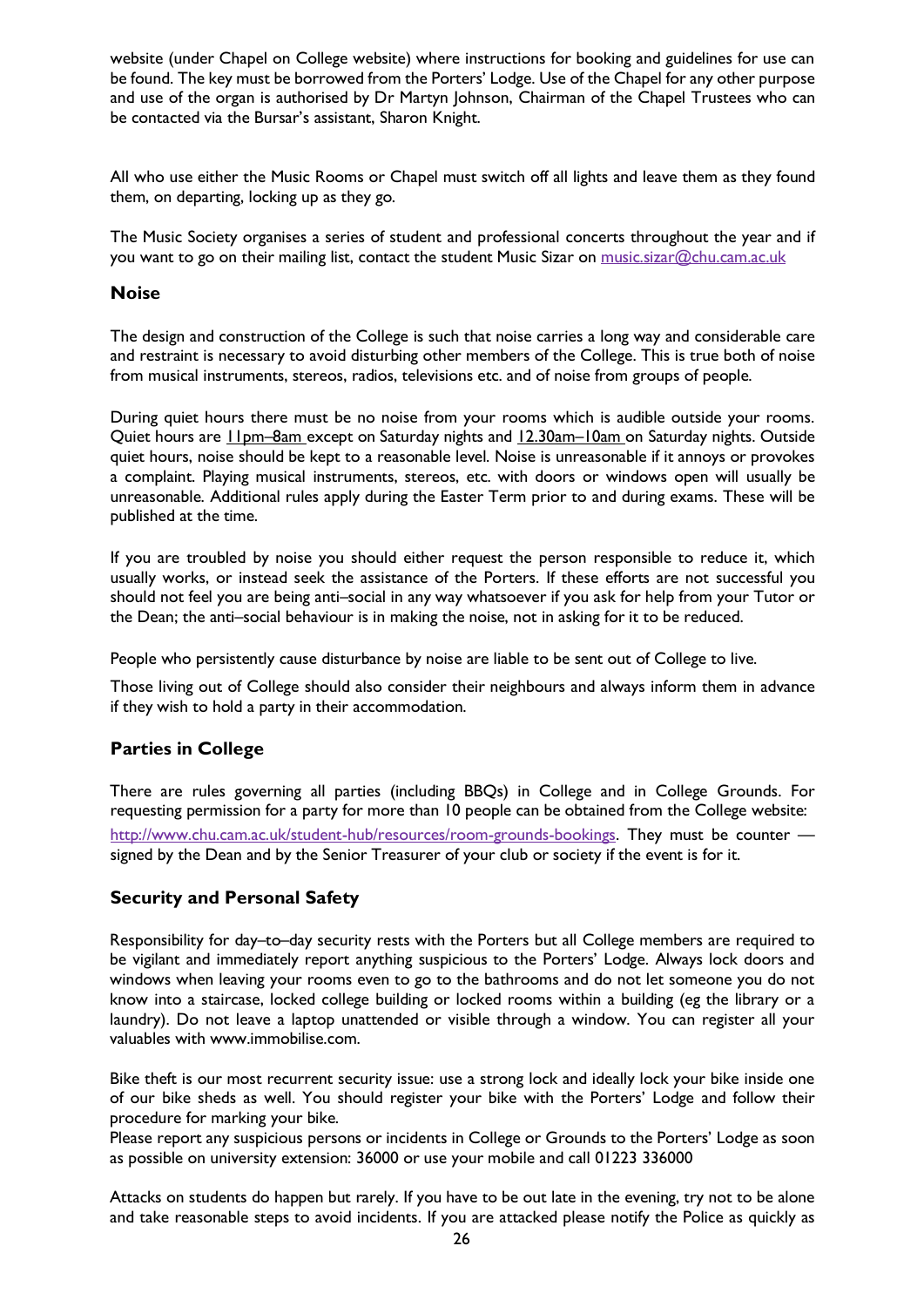possible as this offers the best chance of protecting others; please also get medical attention quickly if it is needed, and do not wait until the morning; and please tell the Porters about the incident when

you get back to College. Any incident of this kind within the College should also be reported at once. If you realise that you are being followed or about to be attacked in the City, and have time Text 62288, and advise the CCTV Camera Control Centre of your location and details. They will then monitor the situation and advise the Police.

If you are concerned that an individual who is part of Churchill College's community might be at risk of radicalisation or of being drawn into terrorism you should contact the Senior Tutor. If you believe there to be an immediate threat to the safety of the individual, or to members of the University community or to the wider public, you should contact the police directly (999) and then report that you have done so to the Senior Tutor. There is no set pattern of behaviour in such cases, but if you are concerned about some or any of the following there is a risk that your concerns might be terrorism–related: sudden changes in peer group or religious practices; accessing, holding or distributing extremist propaganda material; an undertone of grievance or "them and us" rhetoric in language or behaviour; evidence of sudden or increased isolation from family and/or the usual social group; increased emotional instability, or cultural or social anxiety; processing suspicious items, for example very large amounts of money, multiple passports, or unusual–looking electrical appliances, or everyday items which could be used to make explosives.

Some of these behaviours are also associated with mental health problems and might also suggest that the individual(s) displaying these behaviours need support from their Tutor or from the University Counselling Service. The Senior Tutor will consider the circumstances, take advice and/or seek further information as necessary. On the rare occasions where the severity of the concern merits it, he or she will refer the individual for external support through the relevant channels. Otherwise, he or she will keep a record of the concern and seek to ensure that alternative modes of support are provided, where appropriate.

# <span id="page-28-0"></span>**Closed Circuit TV Cameras**

The College has installed a series of CCTV cameras for the safety of its residents, staff and security of the site. Cameras have also been installed at the requests of the students. These cameras are operated on a 24-hour basis from the Porters' Lodge.

There is a code of practice for the use of the cameras, which deals with the circumstances under which the cameras can be used to look into sensitive areas. Copies of the Code of Practice are available in the Porters' Lodge.

# <span id="page-28-1"></span>**Late Night Taxi Service**

If you find yourself unexpectedly alone in town after dark and are not willing to risk the walk back to College, you may telephone CamCab freephone 0800 7831212 and order a taxi on the College Late Night Account. When you make the telephone call you must quote your College Account number and you must then show your Student Account Card to the taxi driver. When you arrive back at College you should ask the Porter for a chit which you should give to the taxi driver. If the Porters' Lodge is locked, then report back to the driver who will arrange for an emergency chit to be made out. The College will pay for the taxi journeys involved in this scheme. Its usage is closely monitored, however, and abuse of the system costs other students money and could result in its cancellation. Journeys to and from the train or bus station are not covered by this scheme.

#### <span id="page-28-2"></span>**Sizarships**

The College makes annual appointments of three students as Sizars in Music, Theatre and Visual Arts. The principal responsibility of the Sizars is to promote their respective areas of the arts in College. Details will be announced during the Michaelmas Term. Applications should be made to the Senior Tutor.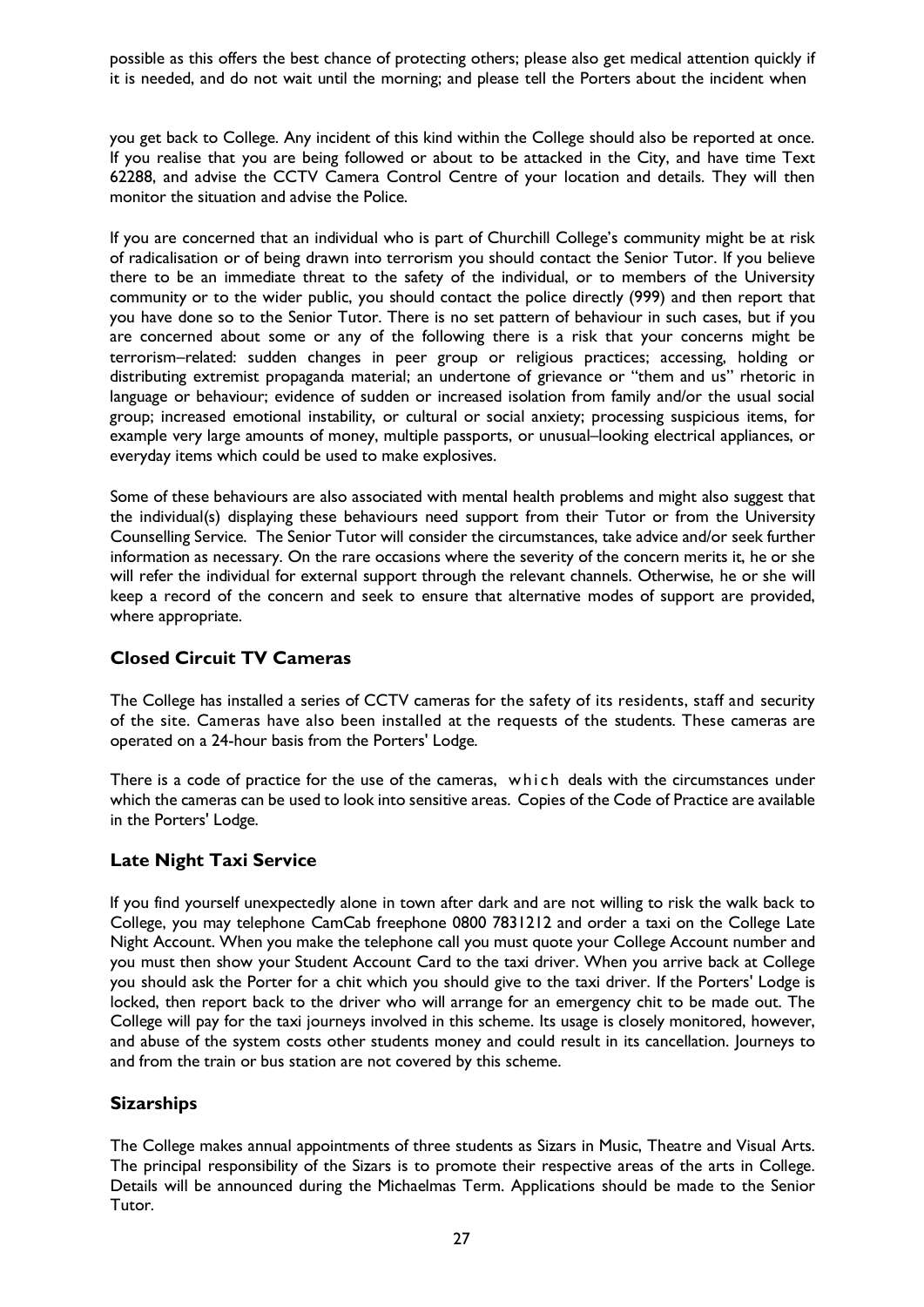More information can be found online at: [https://www.chu.cam.ac.uk/student-hub/resources/financial](https://www.chu.cam.ac.uk/student-hub/resources/financial-support/sizarships/)[support/sizarships/.](https://www.chu.cam.ac.uk/student-hub/resources/financial-support/sizarships/)

#### <span id="page-29-0"></span>**Televisions**

Televisions in college rooms and external rented properties need to be licensed. Please see [www.tvlicensing.co.uk](http://www.tvlicensing.co.uk/) where the rules for students also with regard to streaming via the internet are detailed and where you can buy a licence on line. Please note that most college rooms do not have TV aerial sockets and external aerials must not be installed, so TV sets are usable only where an indoor aerial is adequate. The TVs in the common rooms areas have Sky satellite TV and are funded by the JCR and MCR.

# <span id="page-29-1"></span>**The Chapel**

The Chapel is not formally part of the College. It is administered by a Chapel Trust; the Trustees include several Fellows of the College, two being appointed on the recommendation of the College Council. Reverend Dr John Rawlinson is the part–time Chaplain. He is not resident in Cambridge but may be contacted by email on  $jr338@cam.ac.uk$ . The Chapel is inter-denominational and the services draw from the richness of the various traditions of worship within the Church but are not confined to them. Members of the congregation are encouraged to take part in shaping the worship within the Chapel and there is an active choir. All who seek, who worship or who are in doubt are welcome. Services are generally held at 5.45 pm on Sundays in term. Anyone wishing to use the Chapel for an event should contact Dr Martyn Johnson, Chairman of the Trustees, through the Bursar's Assistant in the first instance.

More information on the Chapel can be found at: [https://www.chu.cam.ac.uk/student-hub/college](https://www.chu.cam.ac.uk/student-hub/college-facilities/chapel/)[facilities/chapel/](https://www.chu.cam.ac.uk/student-hub/college-facilities/chapel/)

### <span id="page-29-2"></span>**Works of Art**

These are administered by the Hanging Committee which is composed of Junior and Senior Members. A number of exhibitions are held each year and are open to all College members. Many of the works of art around the College are on loan from the artists, whilst others belong to the College; any adverse response to them resulting in damage to such works could involve the College and the responsible individual in very considerable expense. A copy of the sculpture tour around the College site can be obtained from the Porters Lodge.

# <span id="page-29-3"></span>**Art Studio**

There is an art studio at the rear of 76 Storey's Way and permission to use it can be granted by Mr Barry Phipps who is Curator of Works of Art. [E: bjp31@cam.ac.uk](mailto:bjp31@cam.ac.uk)

# **Non-College Accommodation**

<span id="page-29-4"></span>Undergraduates who prefer to live out of College may live in lodgings with the permission of their Tutor. University regulations require that the lodgings chosen must be approved by the College. The College cannot assist in the search for lodgings, but help may be obtained from the University Accommodation Service at [www.accommodation.cam.ac.uk/](http://www.accommodation.cam.ac.uk/) or from commercial agencies.

# <span id="page-29-5"></span>**Council Tax**

Students who study for at least 24 weeks in each year of their course, amounting to an average of at least 21 hours a week, have no liability for Council Tax. Students living outside College accommodation may be asked to provide proof of student status for Council Tax purposes and if sharing with a non– student some Council Tax will be payable on the property. The student status letter can be obtained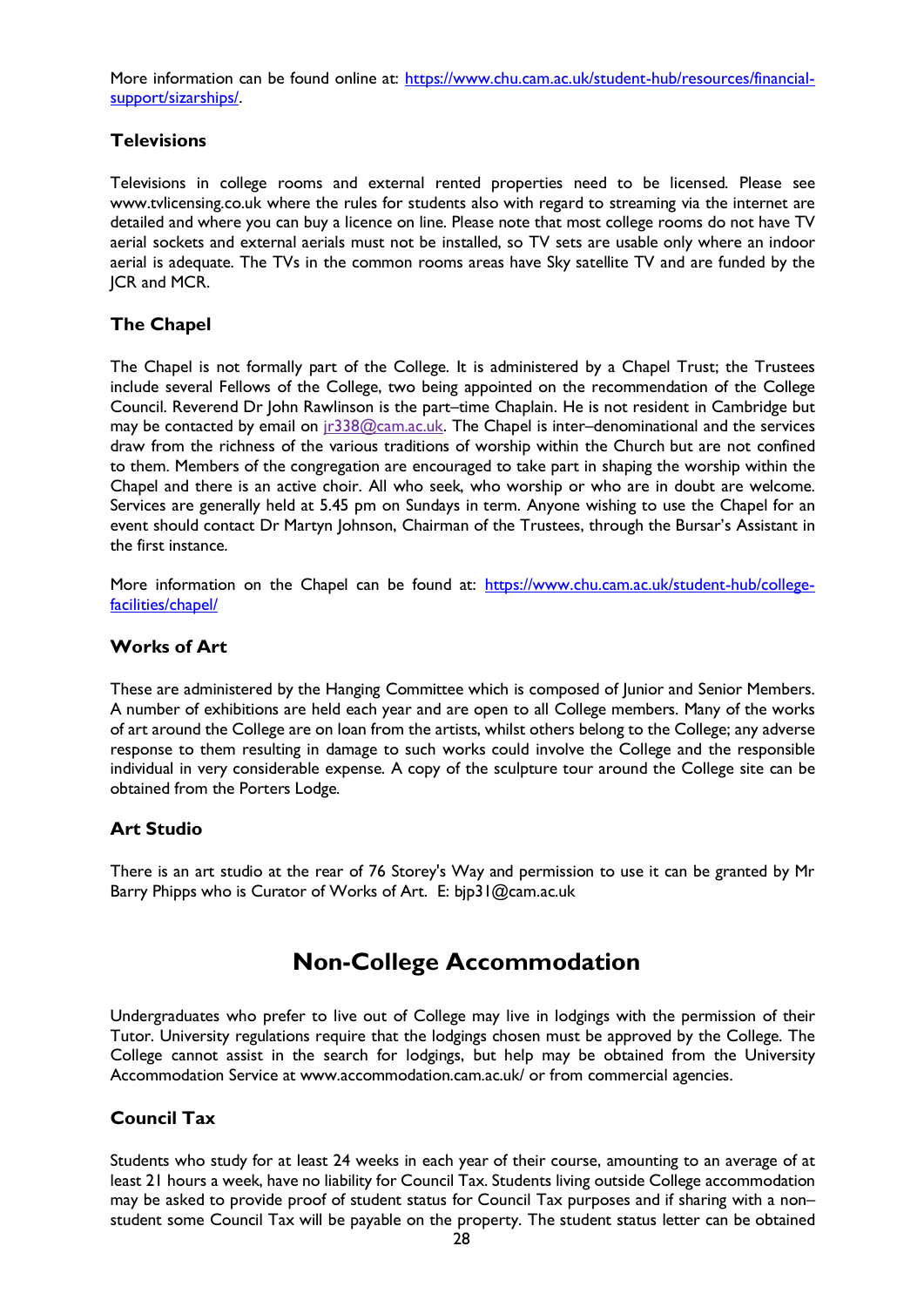# **Getting Around Cambridge**

<span id="page-30-0"></span>Most students use a bicycle to get around Cambridge. There are buses from the College into the City Centre, which is a 20-minute walk from the College. The U bus service runs from Madingley Road, past the Sidgwick Site and Downing Site, past the Botanic Gardens to the railway station and then to Addenbrookes Hospital site in Hills Road, and vice versa. The service operates 7 days a week, although buses are more infrequent on Sundays. Weekend services terminate at Cambridge Railway station, and do not reach Addenbrooke's or the Biomedical Campus. The U service is subsidised and costs £1 per journey to all those who produce their university card. The Citi 4 goes to the City Centre via Jesus Green. During the day the buses run every 20 minutes and they all travel via or close to the city centre.

There are five locked cycle–store near the squash courts. Sheds 1–3 are opened with a code, which can be obtained from the Porters' Lodge. Sheds 4 and 5 require a special key. The cost of hiring the key is £10.00 for the duration of your stay. The key must be returned to the Porters' Lodge at the end of your stay for security reasons. Bicycles are not permitted in rooms or the confines of the College. Please do not leave bicycles against the bridge, pond, walls and trees in front of College. The Porters have instructions to report offenders to the Dean, and machines will be removed or double locked in place. In the latter case it will be necessary to apply to the Porters' Lodge for bicycles to be released. Bicycles are frequently stolen: a shiny new bicycle is a particularly popular target for thieves and all bikes should be secured with a strong lock and chain to a bike rack.

University Regulations require that students' bicycles should bear a registration number. This also helps if a stolen cycle is recovered. You should mark your cycle clearly with the following: CHU (for Churchill) and then your college account number and register it at the Porters' Lodge. Marker pens can be borrowed from the Lodge.

The College hosts a cycle repair service, provided by Blazing Saddles in the old potting shed on Churchill Road. This service is open every weekday between 8.30 and 4.30. There is a stock of modestly priced bike lights in the Porters' Lodge.

Cambridge traffic can be inconsiderate towards cyclists, and accidents, sometimes serious, happen. For your own safety you are urged to be cautious at all times. The junctions of Storey's Way with Madingley Road and of Madingley Road with Queens' Road can be dangerous. Please do not run the risk of cycling with faulty brakes or without proper lights at night (both of which are illegal). Be visible at night. Helmets should be worn.

Non–UK cyclists are strongly advised to consult the "Highway Code": <https://www.gov.uk/guidance/the-highway-code.>

# <span id="page-30-1"></span>**Motor Vehicles**

Do not bring a car to Cambridge without prior permission.

#### **By University Regulations no student under MA status may keep a motor vehicle within 25 miles of Cambridge without a licence issued by the Motor Proctor, a University official. Breaches of this regulation may result in fines of up to £175 from the Proctors.**

If you really cannot manage without a car for reasons of your course or other personal reason, please see your tutor for an application form. It is highly unlikely that you would be able to use a car to reach your department or faculty, as parking is severely restricted on university sites and throughout the city as a whole. Permission must be obtained from both your Tutor and the Motor Proctor and is unlikely to be given without good reason and without evidence that off–street parking is available to you. This is a planning requirement by the City Council because of the congestion on Cambridge roads. There is also only limited parking on the College site and priority is given to staff (many of whom live a long way away and start work before public transport commences) and commercial visitors. As the parking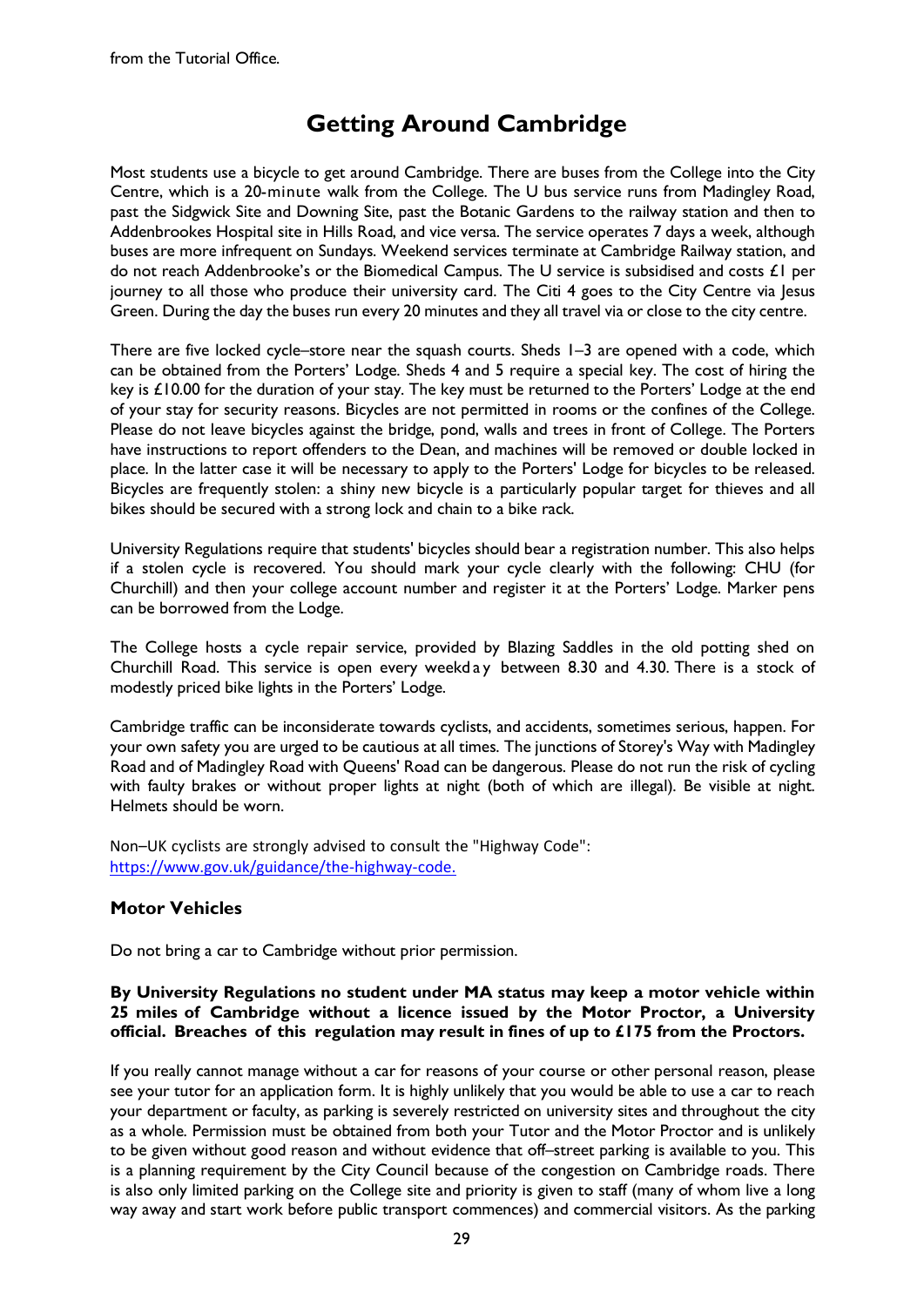is on our private land, the College is free to set its priorities for parking and is only able to allow a very limited number of car parking spaces for students. Priority among students is for those who are disabled or have young children.

No car, caravan or motorcycle may be left or kept anywhere on College premises without written permission. Owners are required to register at the Porters' Lodge, giving all particulars of the vehicle and confirming that the necessary documentation is held for it to be used on the highway. Any vehicle that is left on College premises without prior arrangement and permission is liable to be disposed of without notice. Leaving anything in sight in the vehicle will result in it being vulnerable to attack by casual thieves, who will smash a window to get in.

### <span id="page-31-0"></span>**Parking of Vehicles**

No motor car or motor bicycle is permitted to be parked for any reason:

- a. On any pavement or direct access area.
- b. On any grassed or garden area.
- c. On any area which causes an obstruction to a vehicle already parked in an authorised area.

At the start of term, there may be allocated short term parking on the grass behind North Court, signposted from the private road by North Court. Parents may also park short term in the staff car park at the entrance to the private road when arriving at a weekend.

#### Designated Parking Areas

- i. The only area that is available to students residing in Staircases 2 to 58 is the main car park at the top end of the Private Road beyond the grounds compound. Guests of students staying overnight or longer are also required to park in this area and display their temporary car permit (obtainable from the Porters' Lodge). No other area is available. This car park has CCTV surveillance.
- ii. Guests of Students staying overnight or longer should register their car at the Porters' Lodge where they will also be issued with parking instructions.
- iii. Students living out of College who have a Motor Proctor's licence may park their vehicle in the Staff car park during the period 7 pm to 7 am provided that they comply with the current registration instructions. At any other time they should park their vehicle in the Student and Visitors' car park.
- iv. Any special cases which students wish to make for parking other than in the designated area should be raised with Tutors in the first instance.

The Head Porter may levy fines under the authority of the College Council, for inconsiderate parking and failure to comply with any of the above may result in withdrawal of permission to park.

# **Complaints Procedure**

<span id="page-31-1"></span>Complaints about a member of staff should be directed to their Head of Department in the first instance. If it is about a Head of Department, it should be directed to the Head of Estates, if in the hospitality area or to the Bursar otherwise. If the complaint is against a Fellow, the complaint should be directed to the Senior Tutor.

It is recommended that if there is something that you are uncomfortable about in the way the College deals with you, that you talk to a member of the JCR Committee first, then to the Senior Tutor. There are many opportunities for JCR representatives to raise matters of concern on relevant committees of the College, so do talk to them.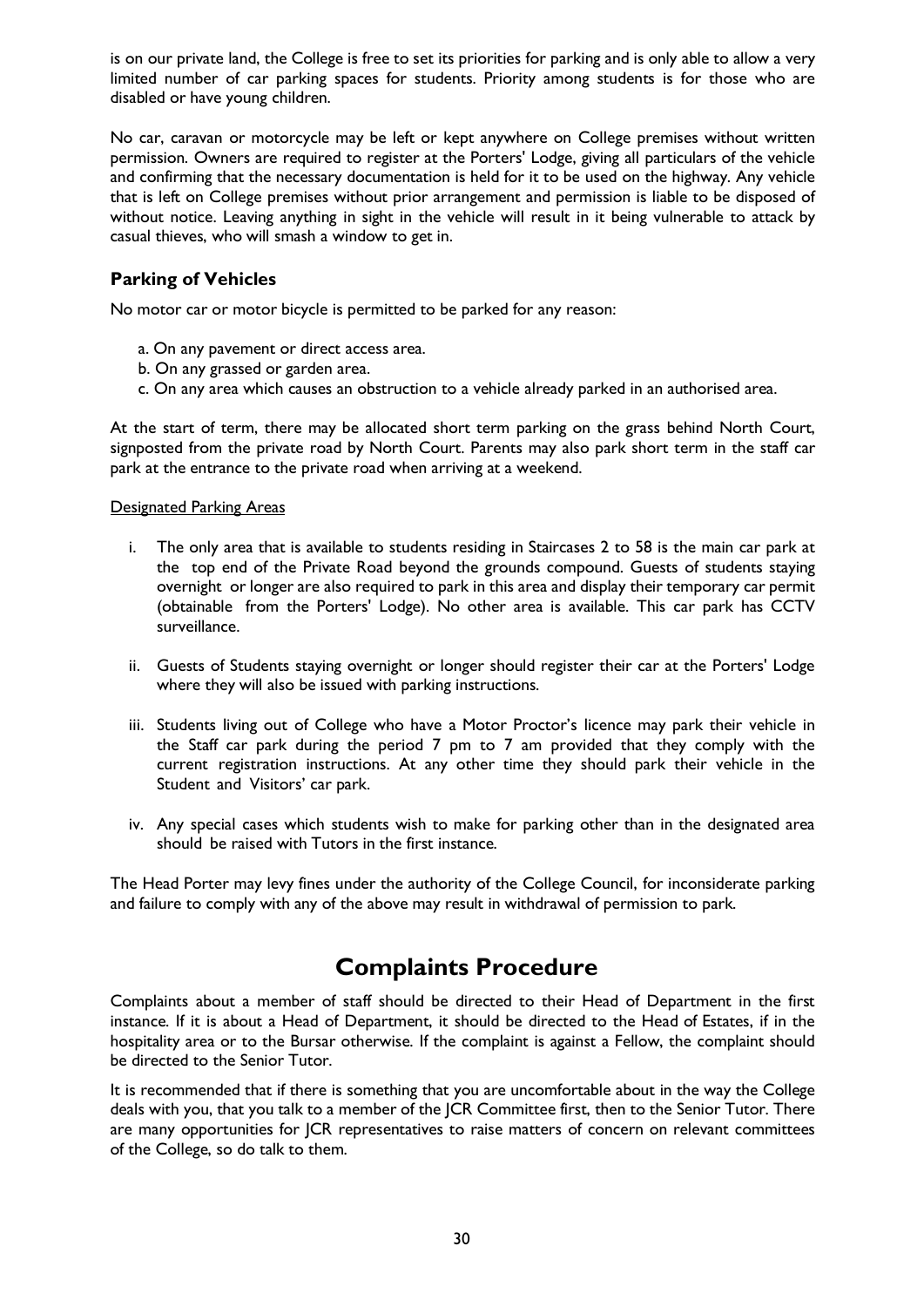# **Appendices**

# <span id="page-32-1"></span><span id="page-32-0"></span>**A: Supervision Fines**

A Director of Studies who is contemplating requesting that a student be fined for missing at least two supervisions in one term, should write to the student specifying the supervisions missed and asking if the student can provide 'good cause' for missing them (a copy of this letter should go to the student's Tutor). If the student fails to reply or provides what the Director of Studies regards as an unsatisfactory reply, the Director of Studies should forward his/her letter and, if appropriate, the student's reply and the Director of Studies' reactions to it to the Senior Tutor. The Senior Tutor will then take a decision on whether or not a fine should be imposed, and its magnitude (at the rate of approx. one half of the payment for a supervision of a pair for each missed supervision).

# <span id="page-32-2"></span>**B: Code of Practice on examination Failures and Appeals**

Unless there are mitigating circumstances, a student who fails will not be permitted to return into residence. Appeals against this rule are considered by the Student Academic Appeals Committee. In considering such appeals, the Committee closely follows an agreed Code of Practice.

### **The Code of Practice is not intended to be in any way secret or confidential**

Students are welcome to see a copy of the Code either by enquiring in the Senior Tutor's Office or by asking their Tutors. The Code is a clear, relatively formal and moderately lengthy document. But the gist of it is fairly simple. Any case of exam failure is considered very carefully by the Student Academic Appeals Committee. The student's Tutor and Director of Studies are normally present, with the former acting in support of the student. The student can also present her/his case and answer questions if s/he wishes to do so.

It is highly advisable that the student should be present. The student should consult closely with his/her Tutor prior to the meeting of the Student Academic Appeals Committee.

A student may appeal to the Student Appeals Committee, on one or more of five grounds, against a decision of the Tutorial Committee. The procedure is laid out in College Ordinances XVI and XVII which can be found on the College website under *Official Documents* in the section, About the College.

Normally, the number of failures is very small and the number of students not being allowed to remain in residence is even smaller. The Tutors are as delighted as anyone else if there are no cases to be considered at all. The Tutors remind all students that the primary responsibility for ensuring satisfactory academic progress lies with themselves.

# <span id="page-32-3"></span>**C: Statement on Plagiarism**

Plagiarism is defined as submitting as one's own work, irrespective of intent to deceive, that which derives in part or in its entirety from the work of others without due acknowledgement. It is both poor scholarship and a breach of academic integrity.

Examples of plagiarism include **copying** (using another person's language and/or ideas as if they are a candidate's own), by:

- **quoting verbatim** another person's work without due acknowledgement of the source;
- **paraphrasing** another person's work by changing some of the words, or the order of the words, without due acknowledgement of the source;
- using ideas taken from someone else without reference to the originator;
- cutting and pasting from the Internet to make a pastiche of online sources;
- **submitting someone else's work** as part of a candidate's own without identifying clearly who did the work. For example, buying or commissioning work via professional agencies such as 'essay banks' or 'paper mills', or not attributing research contributed by others to a joint project.

Plagiarism might also arise from **colluding** with another person, including another candidate, other than as permitted for joint project work (i.e. where collaboration is concealed or has been forbidden). A candidate should include a general acknowledgement where he or she has received substantial help, for example with the language and style of a piece of written work.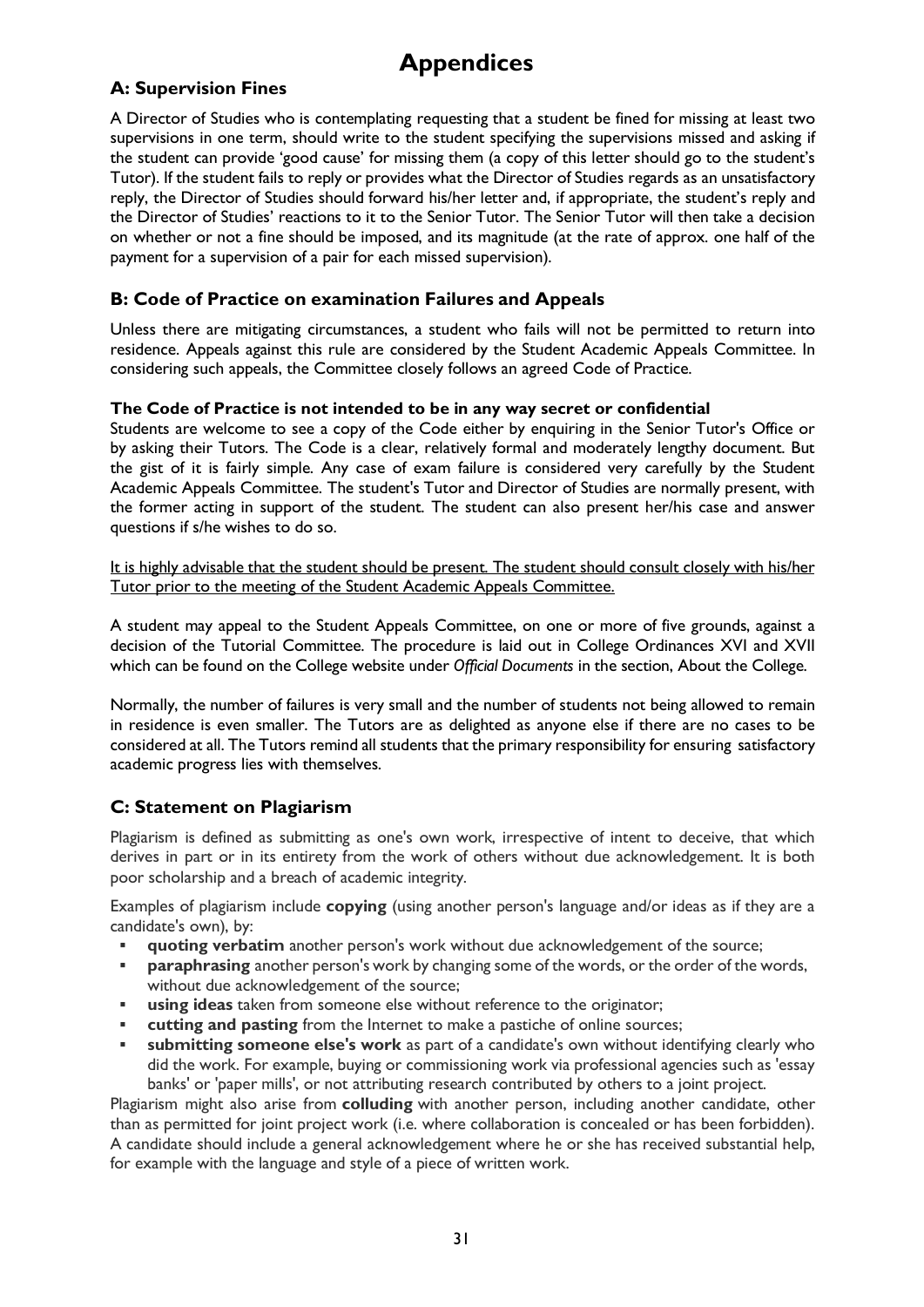Plagiarism can occur in respect to all types of sources and media:

- text, illustrations, musical quotations, mathematical derivations, computer code, etc;
- material downloaded from websites or drawn from manuscripts or other media;
- published and unpublished material, including lecture handouts and other students' work.

Acceptable means of acknowledging the work of others (by referencing, in footnotes, or otherwise) is an essential component of any work submitted for assessment, whether written examination, dissertation, essay, registration exercise, or group coursework. The most appropriate method for attribution of others' work will vary according to the subject matter and mode of assessment. Faculties or Departments should issue written guidance on the relevant scholarly conventions for submitted work, and also make it clear to candidates what level of acknowledgement might be expected in written examinations. Candidates are required to familiarize themselves with this guidance, to follow it in all work submitted for assessment, whether written paper or submitted essay, and may be required to sign a declaration to that effect. If a candidate has any outstanding queries, clarification should be sought from her or his Director of Studies, Course Director or Supervisor as appropriate.

Failure to conform to the expected standards of scholarship (e.g. by not referencing sources) in examinations or assessed work may affect the mark given to the candidate's work. In addition, suspected cases of the use of unfair means (of which plagiarism is one form) will be investigated and may be brought to one of the University Courts or disciplinary panels. The University courts and disciplinary panels have wide powers to discipline those found to have used unfair means in an examination, including depriving such persons of membership of the University, and deprivation of a degree.

The University makes use of text-matching software for the purpose of plagiarism education and detection and reserves the right to submit a candidate's work to such a service. For this purpose, candidates consent to the submission of their papers to the service and for the submitted papers to form part of the service's comparative source work database. To facilitate use of the service, students (and participating Examiners and Assessors) may be required to agree to the service provider's enduser agreement and provide a limited amount of personal data upon registration to the service, for instance, their name, email address, and course details.

#### <span id="page-33-0"></span>**D: Statement on harassment and bullying**

The College regards any form of bullying or harassment as intolerable. Bullying and harassment are actions that are threatening, intimidating or offensive to the recipient, or which create unacceptable conditions for the recipient about which he or she can reasonably complain.

The following are among actions liable to disciplinary investigation and (potentially) sanction via the Dean or Board of Discipline:

- Physical or sexual harassment including unwanted sexual comments, sexual invitations, innuendo or physical contact
- Predatory behaviour, especially in respect of vulnerable people, or students who are new to **Cambridge**
- Racist, homophobic or heterosexist language
- Abusive language in respect of religion, disability or age
- Language or terminology that is clearly misogynistic or sexist
- Language or imagery that abusively objectifies men or women
- The spreading of salacious or other rumours about individuals or groups by social media or other means

Ours is an open, inclusive and diverse community in which mutual respect must be paramount. This is central to our ethos and mission. Physical, racial, sexual or other harassment of any sort is completely unacceptable. Hate language has no place here. We cannot prevent hateful ideas being in people's heads, but we can seek to restrict their expression in our community, and thereby the diminution and harassment of others.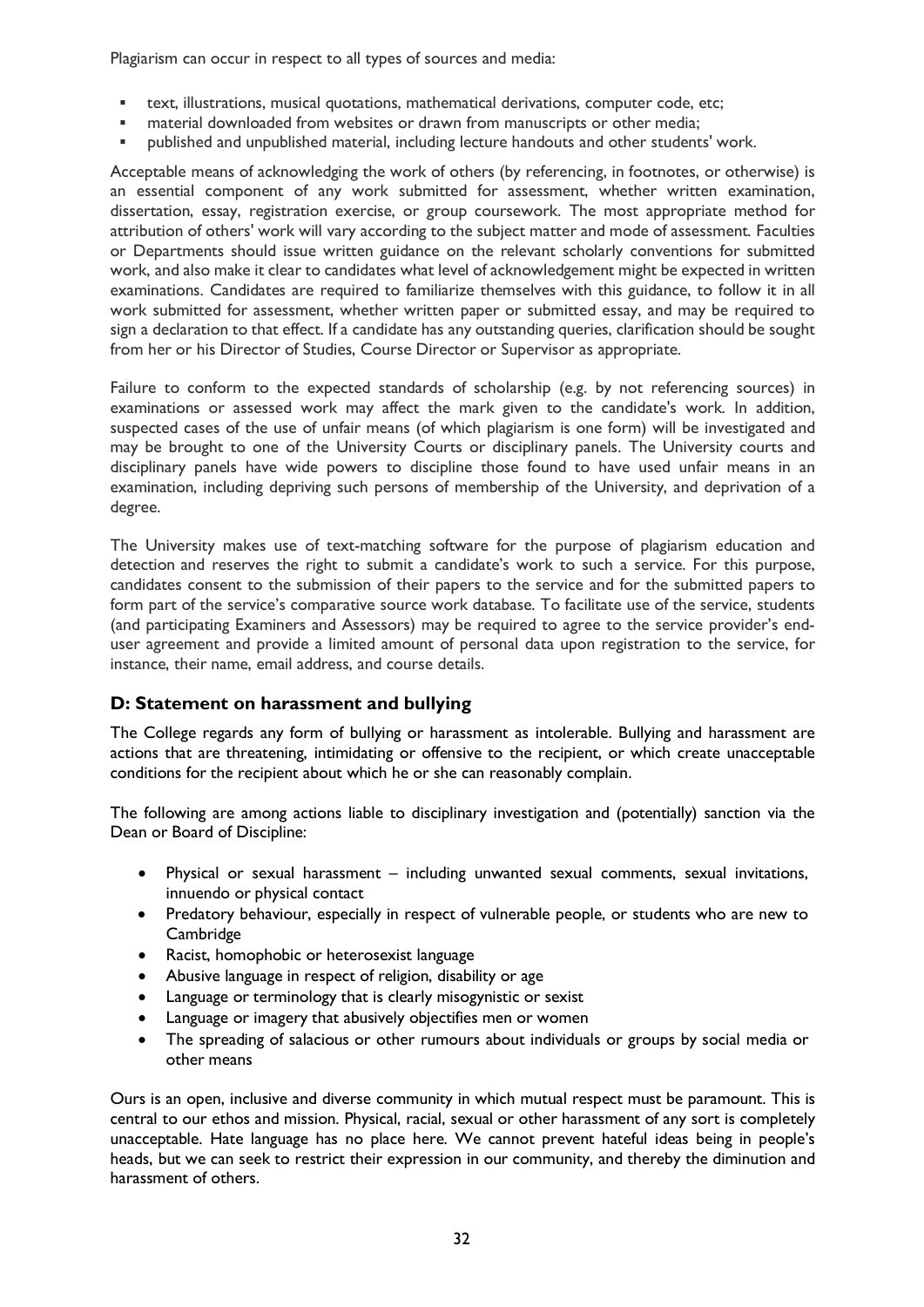The College urges any student who is subject to bullying or harassment to seek assistance in the first instance from the Senior Tutor, their Tutor or another Tutor, the Dean, the College Nurse, the College Counsellor, the Porters or the welfare officers of the JCR or MCR, according to the student's preference. Complaints will always be treated confidentially within the College's welfare or disciplinary tea, except in cases where it is believed that an active threat to a person or persons exists or persists.

In cases where the nature of the complaint means that police investigation ought to be undertaken, the police will be contacted rather than a College disciplinary investigation being initiated. This will only be done with the agreement of the complainant, except in cases where it is believed that an active threat to a person or persons exists or persists. It will not normally be appropriate for the College to take disciplinary action over serious matters that ought to be in the hands of the police, but a matter being placed in police hands will not necessarily preclude disciplinary action subsequently being taken by the College.

# <span id="page-34-0"></span>**E: Code of Conduct for Formal Dining for Fellows and Students**

Formal communal dining should be an enjoyable occasion. It is academically very valuable because it promotes cross–disciplinary exchange of ideas. There are various customs and practices which have evolved in this College for the conduct of formal meals, and these are set out below.

#### <span id="page-34-1"></span>**1) Invitations**

Invitations are sent out for major Feasts and larger dinners. A response in good time is essential so that a seating plan can be constructed. When formal invitations are received, recipients should send a reply promptly to the address given. If you have accepted an invitation but are taken ill or unable to attend for any reason you should inform the Fellows' Steward immediately, and even at the last minute, by email to  $\frac{\text{sc} - \text{sec}(\theta)}{2 \cdot \text{c} - \text{sec}(\theta)}$  or the Catering Manager on 336130, so that the seating plan can be adjusted. Failure to do so leaves an empty space next to other guests who then have a much less enjoyable time. Anyone who accepts an invitation to a special dinner but then fails to appear without at least 24 hours' notice will be charged the cost of the meal.

#### <span id="page-34-2"></span>**2) The Meal**

Before the start of the meal, guests usually meet in an agreed place such as the Buttery or one of the Common Rooms. A gong is sounded, and everyone should be in their places by the time of the opening grace. When no seating plan has been prepared, please avoid leaving gaps. You should introduce yourself to your neighbour. It is polite to make conversation with all those around and very rude to ignore immediate neighbours. If you do not wish to drink alcohol, you should signal this by turning your glass upside down.

Dinner begins and ends with Latin prayers known as graces. At the beginning of the dinner, diners stand until the opening grace has been said, and rise at the end of the meal when the gong is sounded. It is considered very rude to get up from your seat between these two graces. It disturbs other diners, may interfere with the work of the waiting staff and is inconsiderate of your neighbours.

You should not arrive late for dinner and no diner should enter the Dining Hall after the opening grace. Any student or guest who arrives late at the start of a dinner may not enter until the first course has been cleared. If a guest is experiencing travel delays, the presiding Fellow (and the Fellows' Steward if there is a seating plan) should be advised at the earliest opportunity.

In order to keep the flow of the meal going it is normal to eat while listening to conversation. Try not to take too long over eating. Putting your cutlery together on the plate is the accepted method for a diner to indicate that you have finished eating.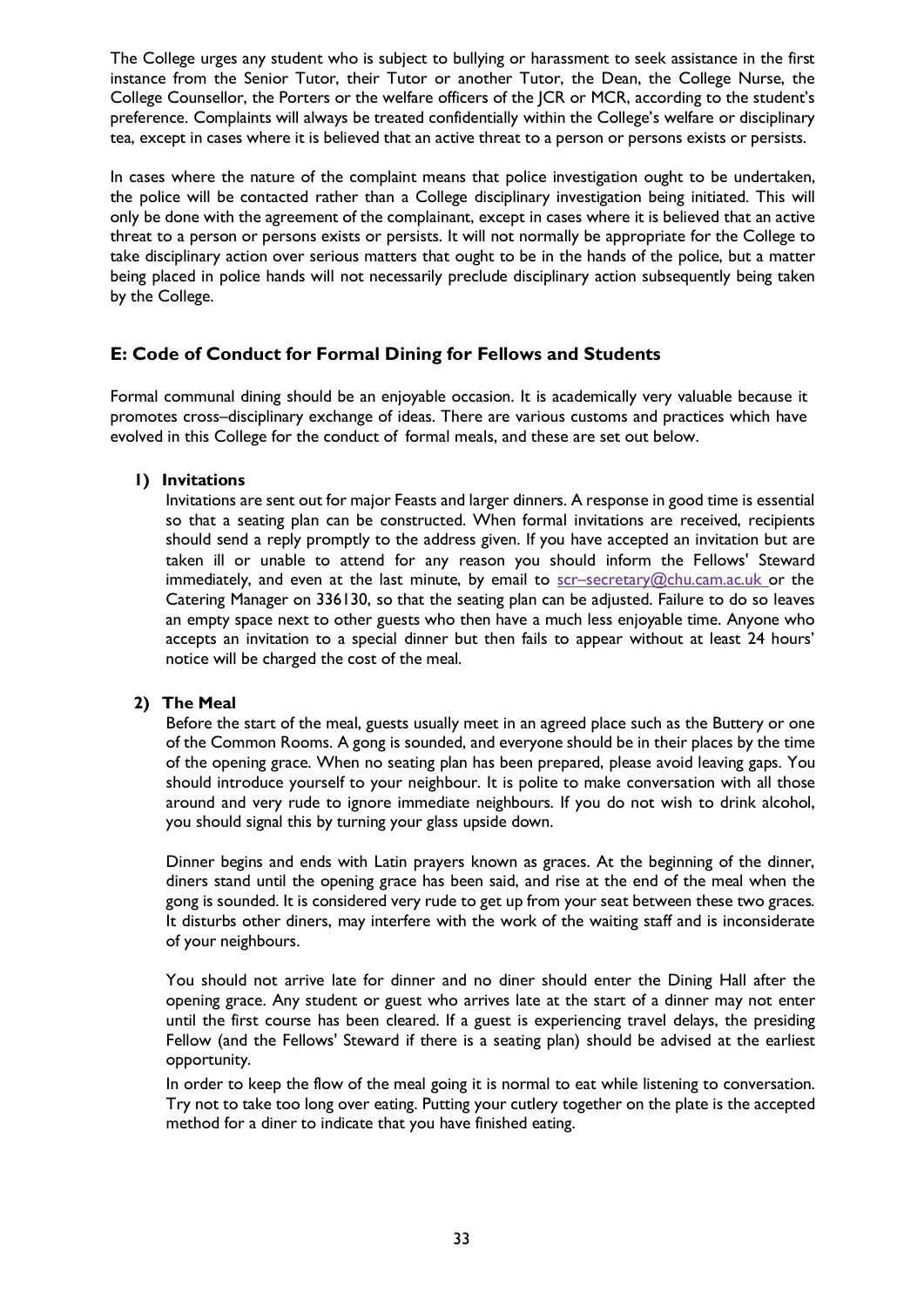#### <span id="page-35-0"></span>**3) General Behaviour**

It should be self–evident that no diner should indulge in any practice that might be offensive to any other diner. It ought also to be self-evident what practices might be so offensive, but they include excessive drunkenness, drinking games, undress (including lack of footwear), throwing anything, singing or shouting, forcing people to drink or eat and any abuse whatsoever towards the serving staff. Drinking games are strictly forbidden. **Mobile phones** should not be used during formal dinners.

#### <span id="page-35-1"></span>**4) Dress**

Though very little has ever been enforced, standards of dress at Churchill College's formal dinners are generally high. It is normal to wear a jacket and tie or a smart dress (or equivalent). It is normal for Fellows at High Table to wear gowns but it is rare for students to do so at normal formal and super halls.

On special occasions more formal dress is customary and is specified in the invitation. Black tie (elsewhere sometimes simply called 'formal') implies one should wear a dinner jacket with a bow tie, which need not be black, or an evening dress, short or long, or similar formal clothing. Anyone may wear formal national dress. At Feasts all diners, including students, are expected to wear a gown if at all possible. Where 'Scarlet' is specified, diners may wear the festal robes of their highest degree from any university. 'Decorations', where specified, include any medals for gallantry, academic achievement or public recognition.

#### <span id="page-35-2"></span>**5) Desserts**

After certain dinners, including College Feasts, a Formal or Informal Dessert may take place. Dessert is a further sitting usually with a different seating plan at which some combination of wines, coffee, fruit and cheese may be served. At some Feasts a short break is taken while the seating plan is put in place for the Dessert.

It is the usual practice for the decanters of wine, often fortified (high alcohol content), to be passed around the table. Decanters are always passed to the left and never across the table. This is to ensure that everybody has the opportunity to fill a glass. On the first passage you should never fill more than one glass or allow the decanters to rest. On subsequent passages a decanter may rest between two people, but it is then the responsibility of the person with the decanter on his or her right to ensure that no one further down the table is in need of an extra glass. Anyone not able to take this responsibility should pass the decanter immediately. If the Presiding Fellow makes a toast, to drink the health of a person or institution, all stand at the sound of the gong.

#### <span id="page-35-3"></span>**6) Discipline at formal dinners**

Some people may deliberately breach this code of conduct. If you are unhappy with the behaviour of another diner, you should speak to the Hall Manager, who has the authority to ask anyone to leave immediately.

If you are asked to leave you will be reported to the Dean who may impose a fine. Any diner is required to reveal his or her full name and College to the Hall Manager. Fines are charged to Churchill College accounts and members of College pay the fines of their guests. Graver punishments will result if you either (a) fail to give your real name or (b) repeat your offences.

Any University or College clubs and societies making block bookings for Hall must give the Catering Manager twenty–four hours in advance of the dinner, the name of a responsible officer who will be present at the dinner. For the purpose of discipline, the senior student officer College club or society is deemed to be the host of any offender who is not a member of Churchill College.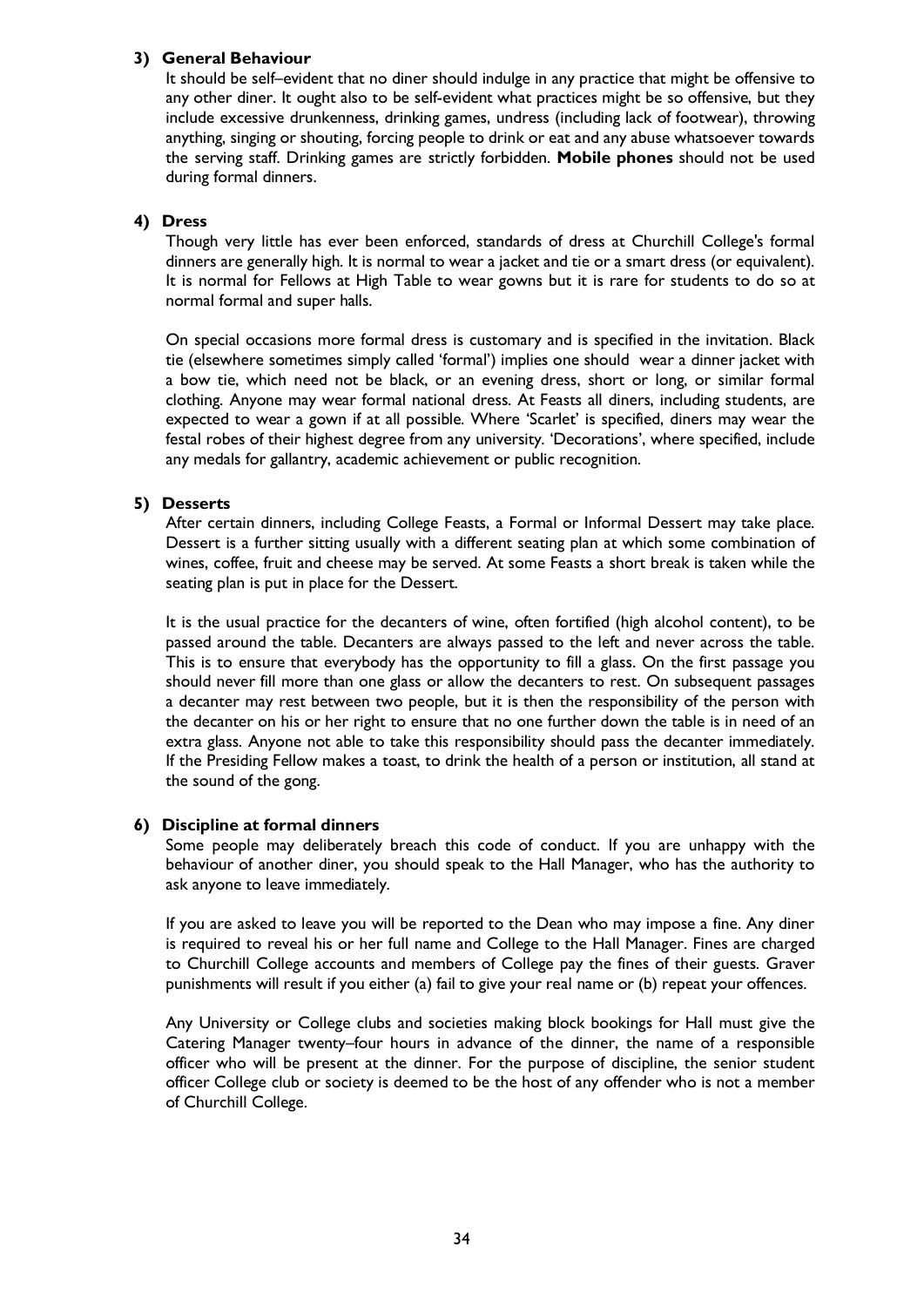# <span id="page-36-0"></span>**F: Drugs**

- 1. Members of the College are reminded that to take drugs otherwise than under medical direction is both dangerous to health and welfare and often illegal. Under legislation dealing with controlled drugs, the unauthorised possession or distribution of these drugs constitutes a criminal offence and the College's policy is to co–operate fully with the Police in the execution of their duties. If the College were knowingly to permit drug offences to take place on its premises, it would itself be liable under the Misuse of Drugs Act 1971.
- 2. In the interests of individual members of the College and as a responsible organisation, the College will not tolerate unauthorised possession, use or distribution of any controlled drug within the College or by members of the College. Evidence of any such activity will be met with disciplinary proceedings, with police involvement as appropriate. The College's procedures could result in sending down.
- 3. If any evidence comes to light which indicates that a student of the College might be committing a drugs–related offence, the first step would normally be for the Senior Tutor to be informed; and the Senior Tutor would then raise the matter informally with the student, either directly or through the student's Tutor who would, in any event, be kept fully informed. Any subsequent such evidence would be referred to the Senior Tutor, the Dean, and if appropriate, to the Police. Careful records of discussions between any College Authority and any student would be made in a manner consistent with the provisions of the Data Protection Act and would be maintained in the Senior Tutor's office. These records would be shown to the student concerned, on request.
- 4. The College, however, wishes to be as supportive as possible to all its members and will give full assistance to anyone seeking relevant medical or counselling help regarding drug taking or similar issues such as alcohol consumption. Confidential advice and assistance can be obtained from G.P.s, the University Counselling Service and College Counsellor. The Tutors and College Nurse are always ready to give advice and support.

# <span id="page-36-1"></span>**G: Alcohol Excess**

College takes very seriously the problems that are associated with excessive consumption of alcohol. This is primarily a welfare concern. There are serious and immediate medical dangers associated with excessive drinking. In particular, in the event that someone drinks to the point of unconsciousness, medical help should be sought without delay. If you are worried that you might be dependent on alcohol, College may be able to help. Any student who is concerned about his or her own consumption of alcohol, or that of another student, is encouraged to talk to their Tutor, the Counsellor or the College Nurse about the matter.

Being drunk or being dependent on alcohol is not a disciplinary offence. On the other hand, anti–social behaviour, as described elsewhere in this book, often a consequence of excess drink, is dealt with by the Dean as a disciplinary matter. In this case drunkenness is regarded as a compounding factor in any offence.

If you are invited to a formal dinner and do not want to drink alcohol, non–alcoholic alternatives will always be provided on the table. Please turn your glasses over to indicate that you do not wish to be served wine.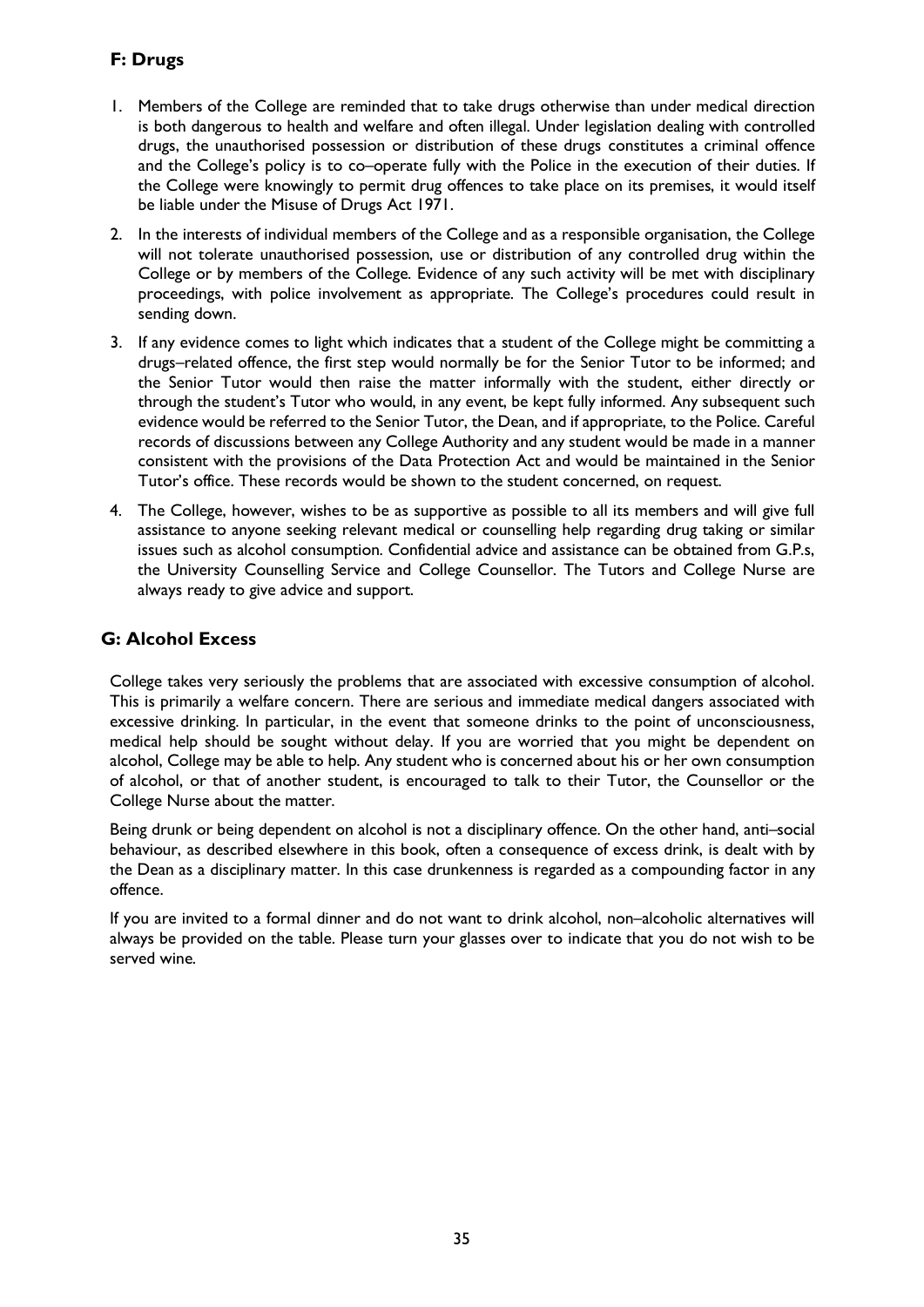# <span id="page-37-0"></span>**The College Officers**

| <b>Master</b>                      | <b>Prof Dame Athene Donald</b> | <b>PA: Rachael Price</b>                                     |
|------------------------------------|--------------------------------|--------------------------------------------------------------|
| <b>Vice-Master</b>                 | <b>Prof Andrew Webber</b>      |                                                              |
| <b>Acting Senior Tutor</b>         | Dr Rita Monson                 | Officers:<br>Tutorial<br>Stephanie<br>Cook and Louise Ranger |
| <b>Senior Postgraduate Tutor</b>   | Dr Elizabeth DeMarrais         | Administrator: Rebecca<br><b>Sawalmeh</b>                    |
| <b>Bursar</b>                      | Mrs Tamsin James               | Assistant: Sharon Knight                                     |
| <b>Other Postholders:</b>          |                                |                                                              |
| <b>Head of Estates</b>             | Mr Tom Boden                   |                                                              |
| <b>Director of Archives Centre</b> | Allen Packwood MA              |                                                              |
| Dean                               | Dr Peter Sloman                |                                                              |
| <b>Deputy Senior Tutor</b>         | Dr Sally Boss                  |                                                              |
| <b>Finance Tutor</b>               | Dr Chris Braithwaite           |                                                              |
| <b>Praelector</b>                  | Matthew Ireland MA             |                                                              |
| Librarian                          | Ms Annie Gleeson               |                                                              |
| <b>Development Director</b>        | Ms Fran Malarée                |                                                              |
| <b>Director of Music-Making</b>    | Mr Ewan Campbell               |                                                              |

There is a full list of Fellows by subject on the College website: [www.chu.cam.ac.uk/people/fellows](http://www.chu.cam.ac.uk/people/fellows) 

**Curator of College Art** Barry Phipps MA **Director of the Møller Centre** Mr Richard Leather

# **Heads of Department**

<span id="page-37-1"></span>Non–Academic Heads of Departments are responsible overall to the Bursar (except for the Librarian who reports to the Senior Tutor) for the areas of work indicated and should be approached directly if you have any concerns about service delivery or actions of any member of staff. If a complaint has not been dealt with to your satisfaction, please contact the Head of Estates, or in his absence, the Bursar.

**Buildings and Maintenance Manager** (Michael Doyle) Building works, repairs and maintenance. The on–line reporting system for problems can be found at under Quick Links in the student hub on the college website.

**Head of Catering** (David Oakley) Arrangements for private, club and society dinners (please book through the Conference Office, [conferences@chu.cam.ac.uk](mailto:conferences@chu.cam.ac.uk) in the first instance), the Buttery and Bars, in addition to the supervision of the day–to–day catering service. Office: next to Conferences and Accounts.

**Development Director** (Fran Malarée) Responsible for the fund–raising and alumni activities of the College. Offices: first floor corridor.

**Director of the Archives Centre** (Allen Packwood) The conservation, cataloguing, security, preservation, exhibiting and provision of facilities to researchers. The Archives Centre holds more than 600 collections of papers including those of Sir Winston Churchill and Lady Margaret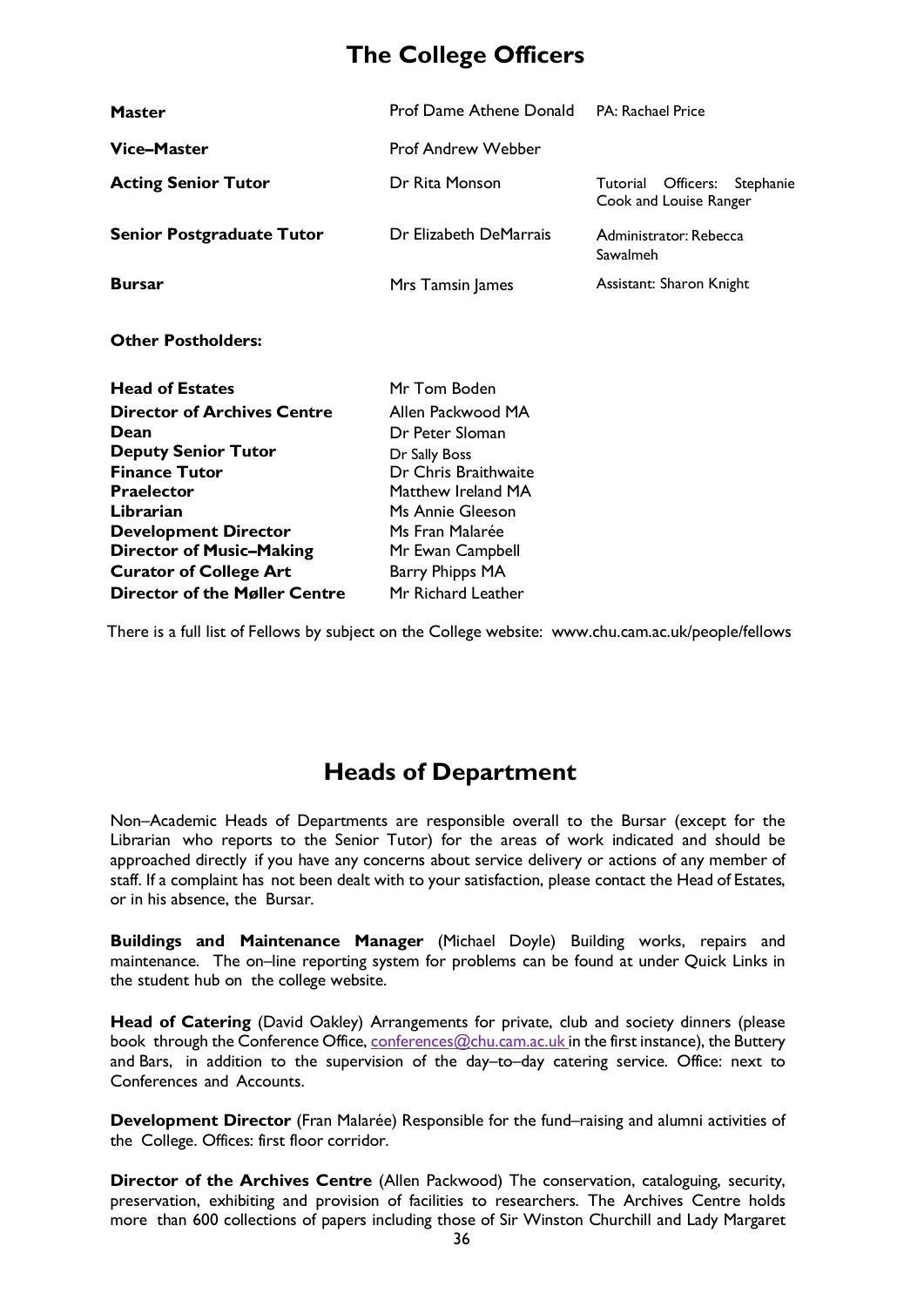Thatcher. The staff of ten includes professional conservators and archivists.

**Domestic Manager** (Rosemary Saunders) Day–to–day cleaning and management of College accommodation. Lost property from within college buildings. Assisted by L Marsh. Office by Club Rooms Courtyard.

**Head of Estates** (Tom Boden) Management and development of the College estate including major building projects.

**Finance Manager** (Sue McMeekin) All College finance and accounting. (Deputy Theresa Brooks) Offices above Domestic Manager/Housekeeping, near Club Rooms.

**Head of Grounds and Gardens and Health & Safety Manager** (John Moore) Upkeep of gardens and grounds. Booking of Pavilion, cricket, football and rugby field for sporting activities. Health and safety. Office: at top end of Churchill Road.

**Head Porter and Fire Officer** (David Reece) College security, issuing car and motor cycle permits and bicycle numbers, tennis and squash court bookings, car parking, issuing of keys to rooms, lockers and certain special areas, sorting and distribution of mail, Redit books, valuable lost property, telephones, etc.

**IT Director** (Stephen Nesbit) Responsible for the provision of a computer service throughout the College. Offices: first floor corridor

**Librarian** (Annie Gleeson) Day–to–day management of College Library, ordering and cataloguing of books, supervision of borrowing arrangements. Office: first floor of Wolfson building.

**HR Manager** (Katherine Shirley) Personnel administration. Office: first floor corridor. The HR Manager provides professional input on strategy and is responsible for the provision of an operational HR service to the College, covering both academic and non-academic employment.